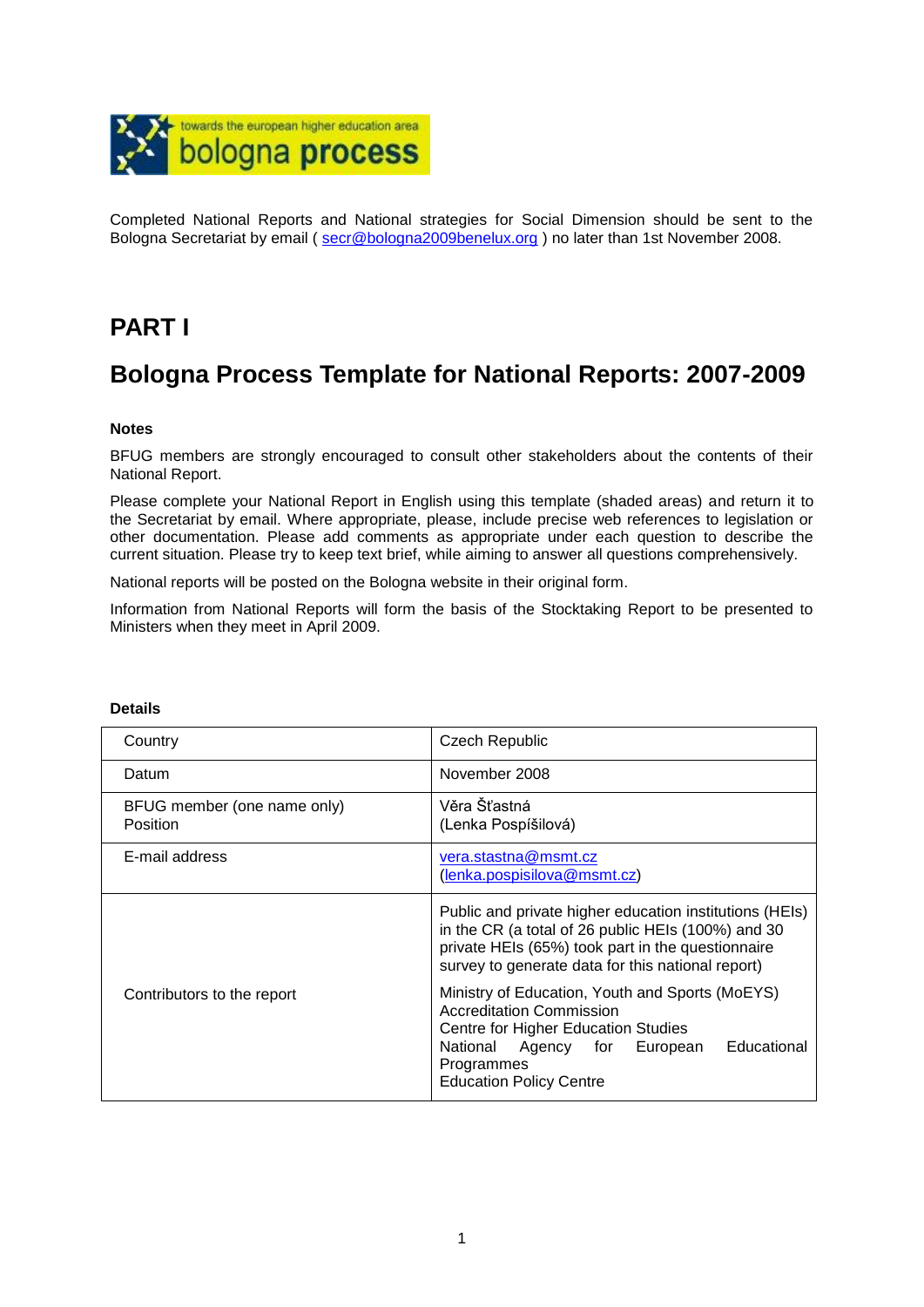## **1. Main developments since London 2007**

Please describe the important developments relating to the Bologna Process, including legislative reforms and changes in institutional structures, since London meeting in 2007.

Important changes in relation to the Bologna process, including legislative reforms and changes in the institutional structure (since 2007)

Since 2007 there have been several important changes related to the Bologna process. These include, above all, tertiary education reform, finalisation of the OECD project "Thematic Review of Tertiary Education", reform of the research, development and innovation system in the CR, and developments in the area of quality assurance. Last but not least, a successful use of financial resources from EU structural funds also plays an important role.

1. Reform of tertiary education is based on recommendations formulated in the OECD report on Czech tertiary education (Tertiary Education Review, 2006). The report has identified the main problems of higher education in the Czech Republic and recommended a rough outline of some reform steps. As a follow-up to the analysis of OECD experts, the Ministry of Education, Youth and Sports has been drawing up a White Paper on Tertiary Education since 2007. The text is currently subject to a national public discussion where experts comment upon it. The Paper should be presented to the government in December 2008 and a new law on tertiary education should be prepared by the end of 2009 and followed by a law on student financial support.

The main changes proposed consist in increasing the autonomy and accountability of higher education institutions, diversification of HEIs, elimination of social and other barriers in access to tertiary education and the possible transformation of existing tertiary professional education, which is governed by legislation on secondary education, into tertiary sector institutions (professionally oriented study programmes). Moreover, the proposed changes entail an emphasis on cooperation with employers, strengthening the responsibility of institutions and students for the quality of instruction, highlighting the role of lifelong learning, enhancing the quality of university research and, last but not least, a larger flow of financial resources into the tertiary sector.

2. The OECD project "Thematic Review of Tertiary Education", which brought about important recommendations on the further development of higher education institutions (end of 2006) and stimulated efforts to reform higher education in the Czech Republic, was finalised in 2008. As part of the project a number of major analytical documents were produced and a series of seminars for the academic community were held in 2007 and 2008 (e.g. concerning quality assurance, management of higher education institutions and academic careers). It came to a head in the final study "Tertiary Education for the Knowledge Society, OECD Thematic Review of Tertiary Education: Synthesis Report" in which all 24 participating countries were involved.

3. Reform of the research, development and innovation system in the Czech Republic was approved by the Czech government at the end of March 2008. It will be gradually implemented in the upcoming years. The essence of the reform in the area of higher education is to support excellence in research and development at HEIs and other research and development institutions, and to support their mutual cooperation (particularly cooperation between HEIs and the Academy of Sciences of the CR), as well as cooperation with R&D institutions in the private sector. The objective is therefore to develop a clearly and transparently structured system for funding R&D from public funds (and linking it to the outcomes of basic and applied research of the given HEI with an emphasis on targeted funding), and to support funding R&D at higher education institutions from private sources in the business sector. One of the other objectives of the reform is to establish conditions enhancing transfer of knowledge, commercialisation of research results and intellectual property protection. Individual reform steps also require that institutions be responsible for the quality of their work, for setting up research teams based on proven high quality results and for building excellence in this area.

4. Progress has also been made in the gradual implementation of standards and guidelines for quality assurance in the European Higher Education Area. The quality of higher education in the CR is the responsibility of the Accreditation Commission (AC) which evaluates the activities of HEIs and the quality of accredited activities, and makes evaluation outcomes public (for both private and public higher education institutions). The AC is also concerned with evaluation of groups of faculties providing education in related study programmes. When private HEIs are established the AC issues a position statement on granting state approval. Since 2007 the Accreditation Commission has carried out self-evaluation. The results of self-evaluation are also made public.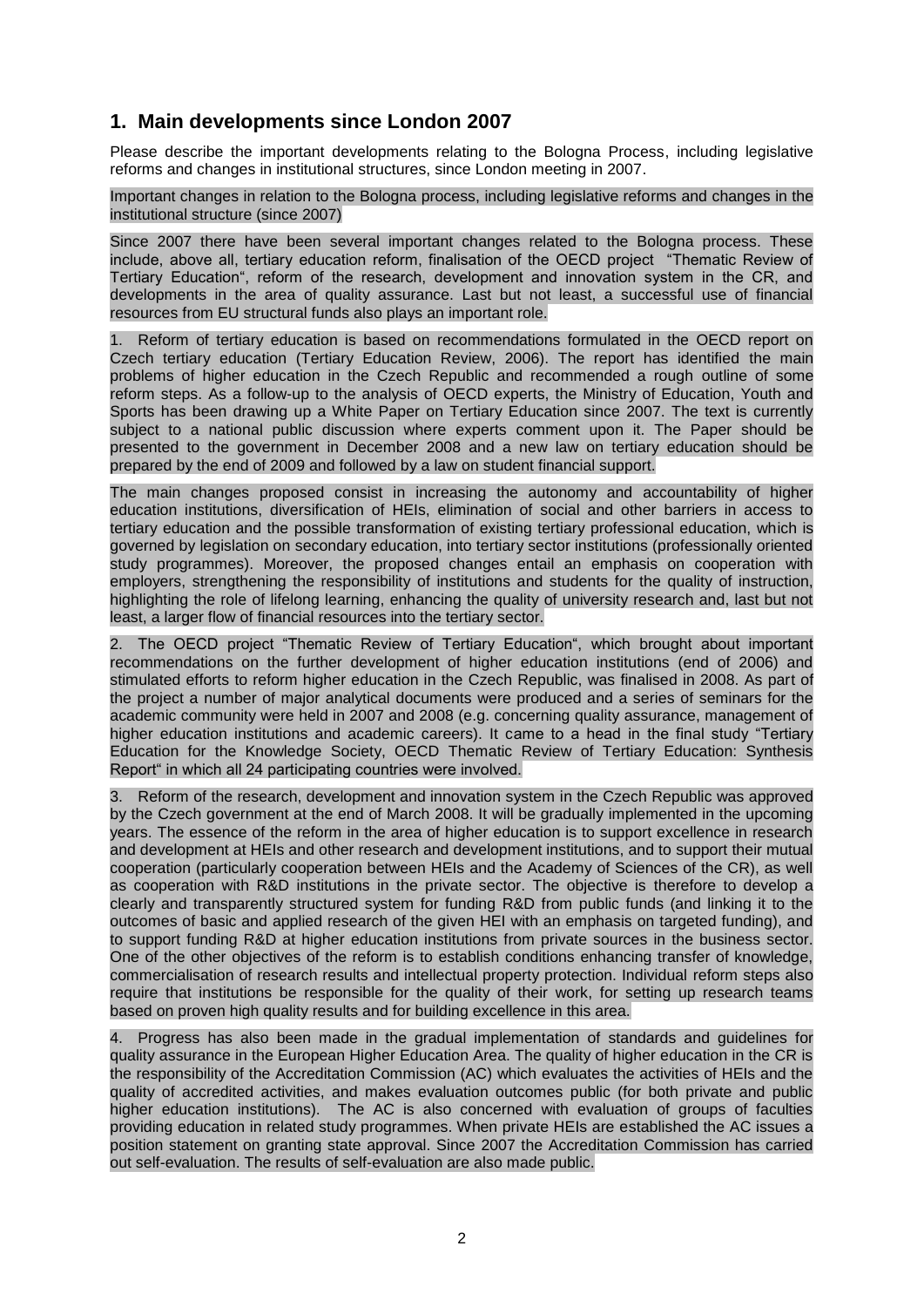Since 2006 the AC of the CR has been cooperating with the Slovak Accreditation Commission as part of a project aimed at developing quality assurance mechanisms in line with ESG, and it prepared a project of internal and external evaluation of both Accreditation Commissions.

Recently the Accreditation Commission began to involve students in the activities of its working groups (in cooperation with the Student Chamber of the Council of Higher Education Institutions) as part of the evaluation of HEIs and their accredited activities. Their contribution is seen to be very beneficial.

In 2007 the first National Student Survey was carried out by the Academic Centre for Student Activities. The survey covered the whole of the Czech Republic - all public and selected private higher education institutions that organise quality evaluation by students. The objective was to involve the largest possible sample of respondents in order to obtain comparable data on basic factors that affect study conditions, and to launch a process of periodic surveys of this kind. The results of the survey were published at the beginning of 2008 and offered to the Accreditation Commission for utilisation.

For more information see:<http://www.acsa.vutbr.cz/nasest/index.php> .

5. In 2007 and 2008 the European Commission approved operational programmes for the CR that will be funded from EU structural funds in the 2007-2013 period and that support the development of higher education and its professionalization both as regards teaching and research and development (OP Education for Competitiveness and OP Research and Development for Innovation). Both operational programmes form a consistent whole that contributes to the development of human resources via education in all its diverse forms. Emphasis is placed on a comprehensive system of lifelong learning and the development of an environment conducive to research, development and innovation activities, and encouragement of cooperation between educational institutions, research and user sector.

## **2. Partnership**

l

Please describe the structure which oversees the implementation of the Bologna Process in your country.

The Bologna process is being implemented at several levels. The first level involves the development of a national strategy for higher education as part of the Bologna process. This strategy is part of the Long-Term Plan for Scholarly, Scientific, Research, Development, Artistic and Other Creative Activities that has been developed by the Ministry of Education, Youth and Sports of the CR (hereinafter referred to as the "strategic plan of the Ministry") for a five-year period (the most recent five-year period is 2006-2010). The strategic plan of the Ministry is annually updated. Pursuant to subsection 92 (3) of Act No. 111/1998 on Higher Education Institutions as amended (the "Higher Education Act"  $\hat{I}$ ) the Ministry discusses the strategic plan and its updates with representative bodies of higher education institutions, i.e. with representatives of the Czech Rectors" Conference and the Council of Higher Education Institutions, before they are published. Representatives of other institutions dealing with these issues on a long-term basis are also invited to take part in the discussion.

The Ministry develops its strategic plan and its annual updates so that the Bologna process can be implemented within this framework<sup>2</sup>. Higher education institutions develop their own strategic plans and update them annually. The Ministry supports priorities set out in the strategic plans and their annual updates by means of development schemes, as part of which HEIs submit their development projects. For 2009 the development schemes include, for example, a scheme to support implementation of the national qualifications system at the level of individual HEIs, a scheme to support evaluation of the restructuring of degree programmes and their innovation, a scheme to support the two-way mobility of students and staff of higher education institutions, a scheme to support young people facing social, economic and health-related disadvantages at the point of entry/during studies/after graduation, etc. As a result of negotiations between the MoEYS and HEIs subsequent one-year contracts are being developed between the institutions and the Ministry.

In addition to this strategic and implementation level of the Bologna process, the monitoring system involves an expert group providing good quality information and consultations to higher education

<sup>1</sup> The Minister and the representative bodies of higher education institutions will discuss proposals and measures that have a

significant impact on higher education institutions (Act No.111/1998).<br><sup>2</sup> The current strategic plan of the Ministry is designed for the 2006-2010 period.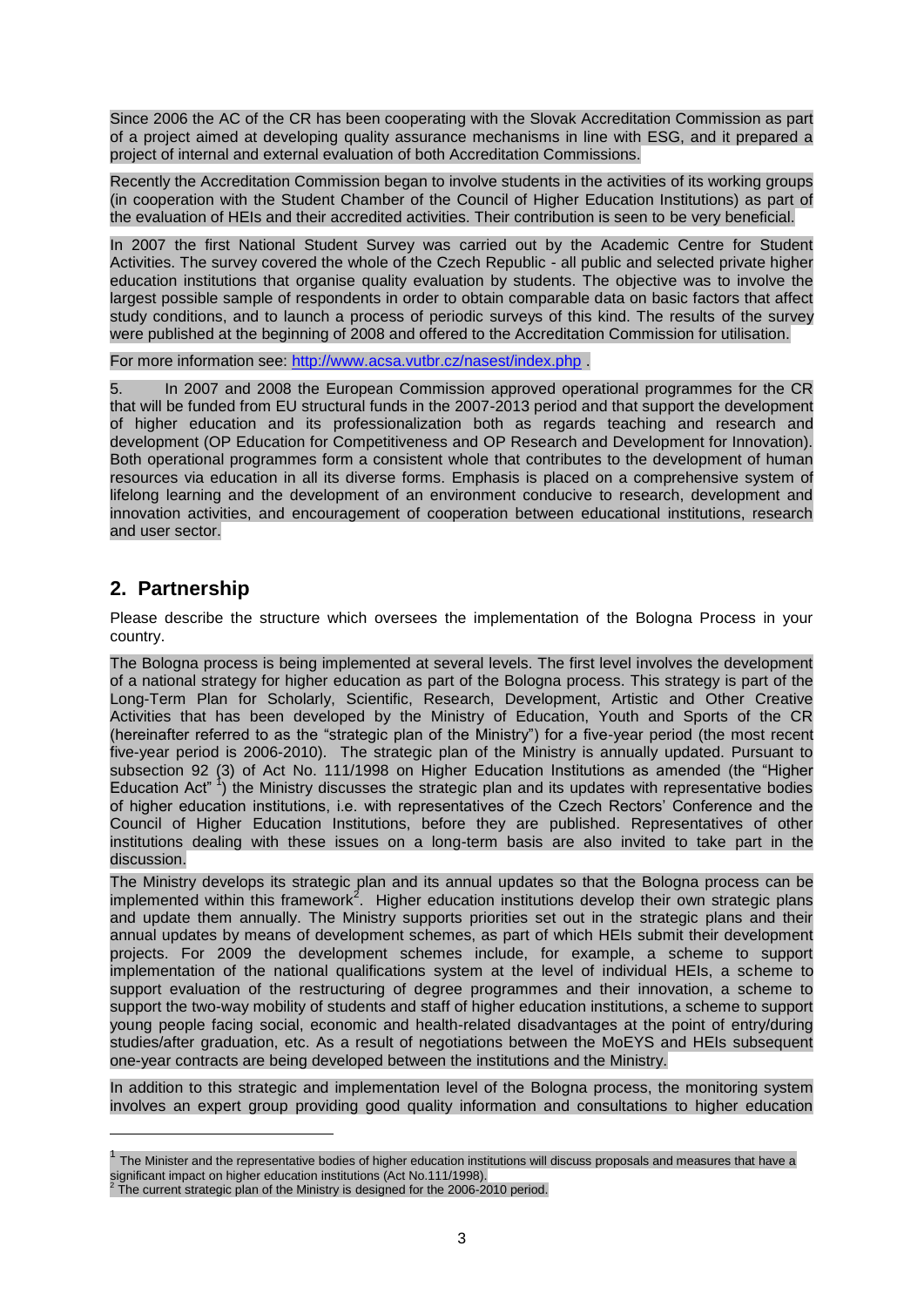institutions. The activities of the group are carried out primarily within the Bologna Experts project. In the academic year 2008/09 the group consist of 14 experts from the academic environment (rectors, vice-rectors, deans, experts in ECTS and DS implementation, a representative of ENIC/NARIC and representative of students) who deal with specific areas – recognition, quality assurance or the degree system. A number of academic staff are at the same time members of the Council of Higher Education Institutions or the Accreditation Commission. The work of this group is coordinated by the Czech representative in the BFUG.

Regular seminars for representatives of HEIs provide a platform for the provision of information, training, sharing of good experience and warning against potential risks.

There is a website on the Bologna process available both in Czech and English at [www.bologna.msmt.cz.](http://www.bologna.msmt.cz/)

a) Does your country have a national working group for Bologna follow-up<sup>3</sup>

Yes

b) Does your national Bologna follow-up group include representatives of

| Ministry                                 | yes              |
|------------------------------------------|------------------|
| Rectors' conference                      | yes              |
| Academic staff                           | yes              |
| Students                                 | yes              |
| Staff trade unions                       | no               |
| <b>National Quality Assurance Agency</b> | yes              |
| <b>Employers</b>                         | no               |
| Other (please specify)                   | no other members |

c) Does your country have a Bologna promoters' group<sup>4</sup>

Yes

d) Does your national Bologna promoters" group include representatives of

| Ministry                                 | no               |
|------------------------------------------|------------------|
| Rectors' conference                      | yes              |
| Academic staff                           | ves              |
| <b>Students</b>                          | yes              |
| Staff trade unions                       | no               |
| <b>National Quality Assurance Agency</b> | yes              |
| <b>Employers</b>                         | no               |
| Other (please specify)                   | no other members |

Please add any additional comments if necessary: no additional comments

## **DEGREE SYSTEM**

l

## **3. Stage of implementation of the first and second cycle**

a) Please describe the progress made towards introducing the first and second cycles.

In the academic year 2007/08 there were 74 higher education institutions in the Czech Republic - 26 public, 46 private and 2 state HEIs. 28 HEIs are of a university type (24 public, 2 state and 2 private HEIs), 46 are of a non-university type (2 public and 44 private HEIs). There are over 41,000 students enrolled in private higher education institutions, which is nearly 12% of the overall number of higher education students. The number of students at state HEIs is relatively stable – some 4,000 students. Overall, there were slightly fewer than 360,000 students at all levels (Bachelor's, Master's and Doctoral) at higher education institutions in this academic year.

 $3$  A group that develops policy proposals for implementing the Bologna Process

<sup>&</sup>lt;sup>4</sup> A group that supports/advices HEIs on implementation of the Bologna Process.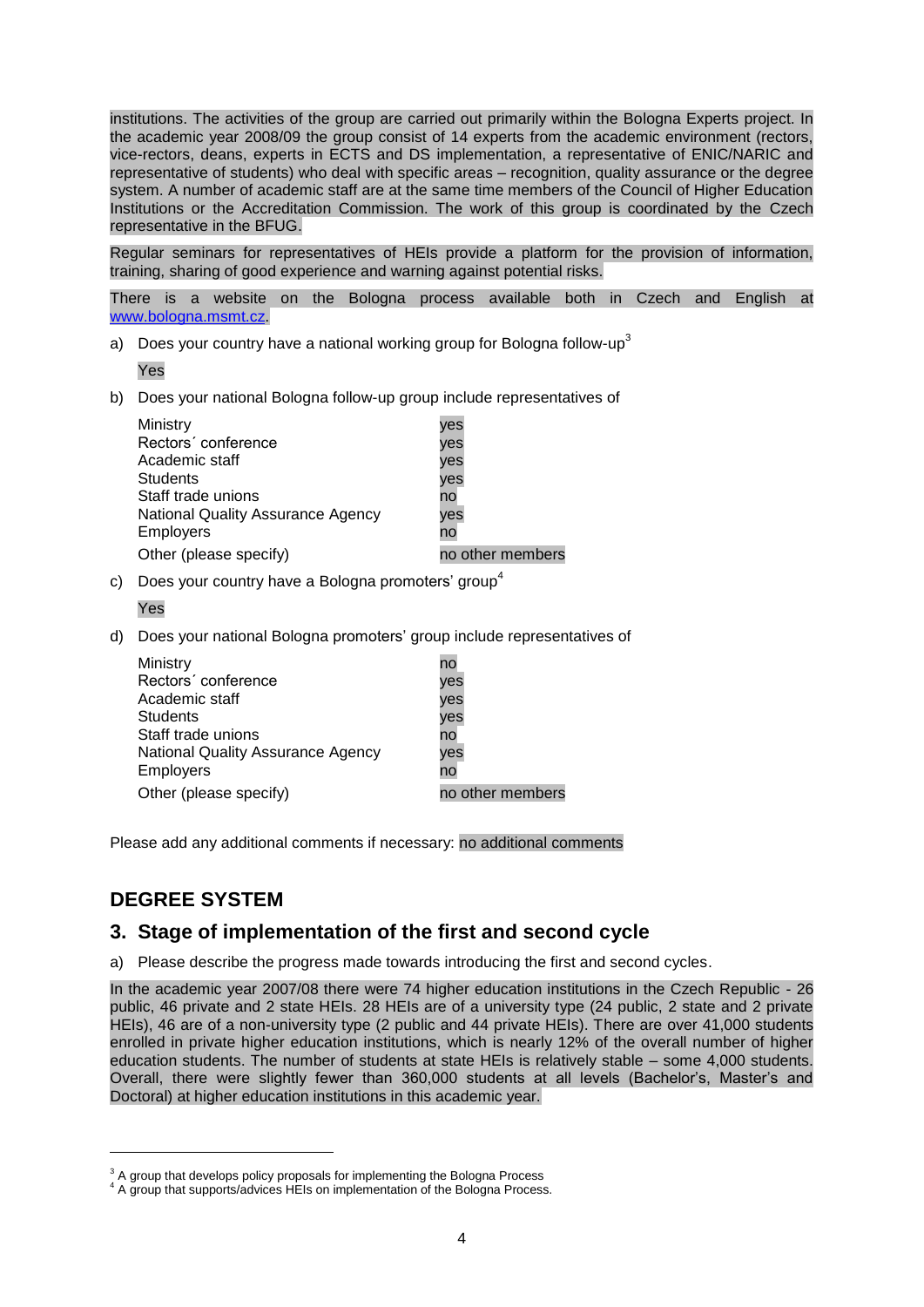The 2001 amendment to the Higher Education Act<sup>5</sup> laid down an obligation of re-accreditation of all Master"s study programmes by the end of 2003. This means that higher education institutions could admit applicants for long-cycle Master"s programmes only until this date. Most Master"s programmes were accredited for the new period in the short form (1-3 years). Long-cycle Master's programmes that do not follow upon Bachelor"s studies are only allowed provided that the nature of the study programme so requires.

The largest portion of work on the degree system was therefore carried out in 2001-2003. Nevertheless, the quality of the degree programmes and their development are supported, over the long term, by the Ministry of Education, Youth and Sports via development schemes that follow from the strategic plan of the Ministry and its updates (for details see Question 2). The current strategic plan is designed for the 2006-2010 period and, as regards the degree system, it places an emphasis on the quality of individual cycles, transferability within and between them and their relevance for the labour market (both in terms of fields of study and key competencies). The 2009 update of the strategic plan of the Ministry deals with support for evaluation of the restructuring of the degree programmes and their innovation.

The Czech Republic is currently drawing up the White Paper on Tertiary Education that will become a foundation for the new law on tertiary education (for details see Question 1). A separate chapter of the White Paper deals with the system and structure of tertiary education, regulates accreditation of various degree programmes and recommends, apart from other things, that short-cycle programmes should be included in the integrated system of tertiary education.

b) Please give the percentage of the total number of all<sup>6</sup> students below doctoral level enrolled in the two cycle degree system in 2008/09.

Unfortunately, the data on the number of students in the academic year 2008/09 was not available when this questionnaire was being filled in. Therefore we present data for the previous two academic years.

Table 1 clearly shows that the number of students in Bachelor"s and Master"s degree programmes is growing, while the number of students in the long-cycle Master"s programme is decreasing. 80% of all students were studying in the two-cycle degree system in 2007/08. The remaining 20% of students still study in long Master's programmes. These are students who are completing long Master's programmes and also students who study programmes that have not yet been structured. As 5 years have elapsed since 2004, when most higher education institutions no longer admitted new students to long programmes, the numbers of students in 2008/09 will better reflect the actual number of students in structured programmes.

Table 1: Number of studies<sup>7</sup> in the academic years 2006/07 and 2007/08 (as at 31.10.2006 and 2007 respectively), divided according to degree level

|         | Total number<br>of all<br>students<br>below<br>doctoral level | <b>Number</b><br>enrolled in<br>the two cycle<br>degree<br>system<br>% of total | Bachelor's/<br>Total number<br>% of total | Master's<br>(follow-up)<br>Total number<br>% of total | Master's (long-<br>cycle)/<br>Total number<br>% of total |
|---------|---------------------------------------------------------------|---------------------------------------------------------------------------------|-------------------------------------------|-------------------------------------------------------|----------------------------------------------------------|
| 2006/07 | 313, 475                                                      | 229, 685                                                                        | 191, 851                                  | 37, 834                                               | 83, 790                                                  |
|         | 100%                                                          | 73 %                                                                            | 61 %                                      | 12%                                                   | 27%                                                      |
| 2007/08 | 344, 183                                                      | 290, 126                                                                        | 220, 783                                  | 54, 057                                               | 69, 343                                                  |
|         | 100 %                                                         | 80 %                                                                            | 64 %                                      | 16 %                                                  | 20 %                                                     |

<sup>5</sup> Act No. 147/2001 that amends Act No. 111/1998 on Higher Education Institutions and on Amendments and Supplements to Some Other Acts.

<sup>6</sup> "All" = all students who could be involved in 2-cycle system i.e. NOT those in doctoral programmes and NOT those in short HE programmes. NB Student sof ALL study fields are taken into account.<br><sup>7</sup> This is a number of all otudy programmes in which atudants are an

This is a number of all study programmes in which students are enrolled – i.e. if a student is enrolled in 2 study programmes, he/she is calculated twice.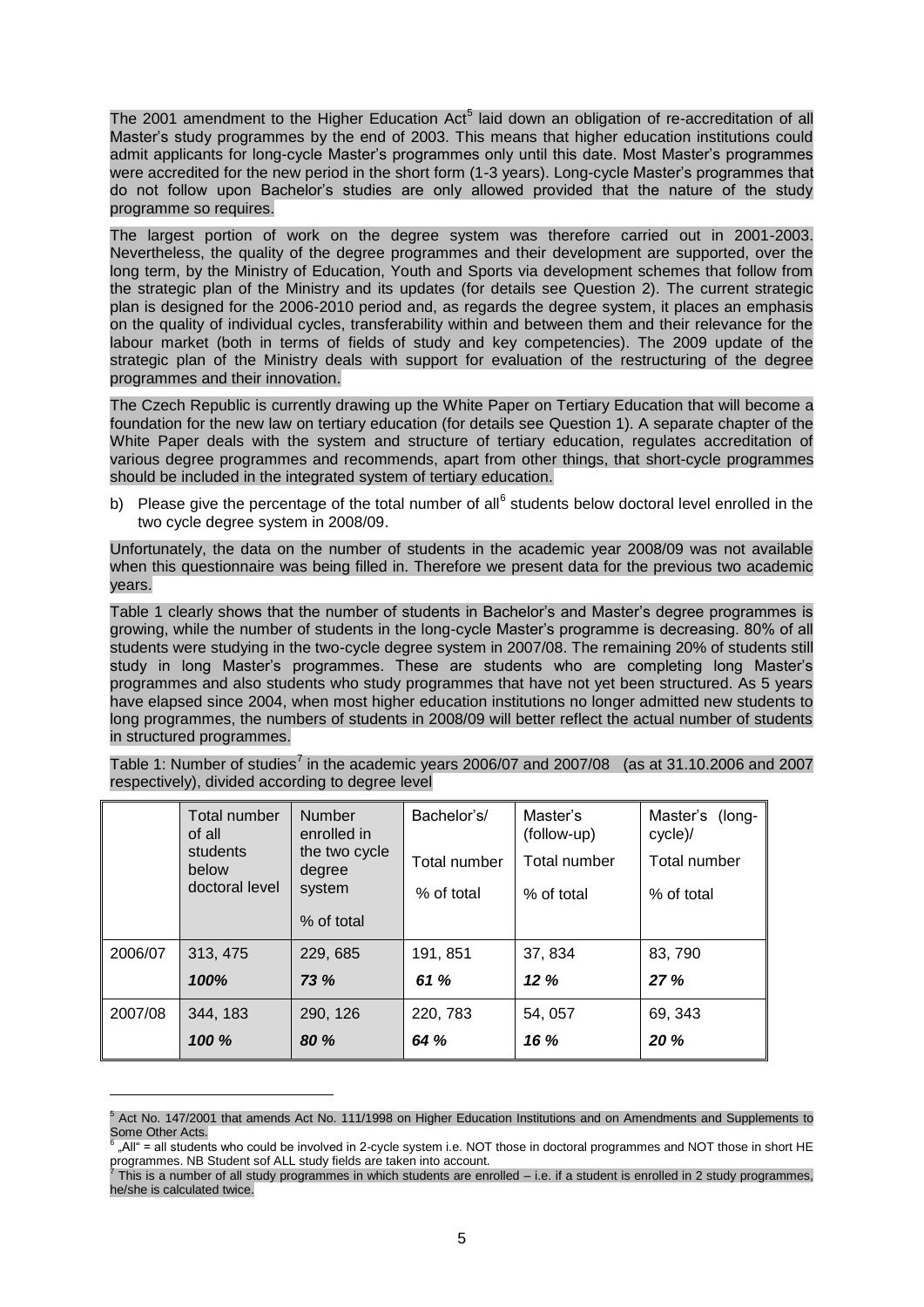

*Source: SIMS*

c) Please add comments which accurately describe the current situation regarding implementation of the two cycle system in your country.

As described above, the so-called long study programmes are still in the process of completion. The study of general medicine, dental medicine, veterinary medicine, pharmacy, some artistic fields, law and teaching at Stage 1 of basic school has not been structured into a two-cycle system. At present there is debate on the structuring of the study programme in psychology. Essentially all programmes have been structured in accordance with the principles of the Bologna Declaration. This fact is illustrated in Table 2 which shows that of the total of 263 long-cycle Master"s study programmes only 28 will not be structured, 235 are being phased out and instead there are 548 short Master"s study programmes. Bachelor"s studies in particular should now be evaluated in terms of implementation of the principles of the Bologna process – primarily as regards the situation of graduates in the labour market or continuation in a follow-up Master"s study programme.

| Number of study programmes in 2008                                            |                                       |                                      |    |
|-------------------------------------------------------------------------------|---------------------------------------|--------------------------------------|----|
| Master's study<br>Bachelor's study<br>programmes, follow-<br>programmes<br>up | Master's study programmes, long-cycle |                                      |    |
|                                                                               | Unstructured,<br>phased out           | To remain unstructured<br>(estimate) |    |
| 665                                                                           | 548                                   | 235                                  | 28 |

#### Table.2: Number of study programmes in 2008 (as at August 2008)

## **4. Stage of implementation of the third cycle**

Please describe the progress made towards implementing doctoral studies as the third Bologna cycle.

Please include:

- the percentage of doctoral candidates following structured doctoral programmes including both taught courses and independent research
- the normal length of full-time doctoral studies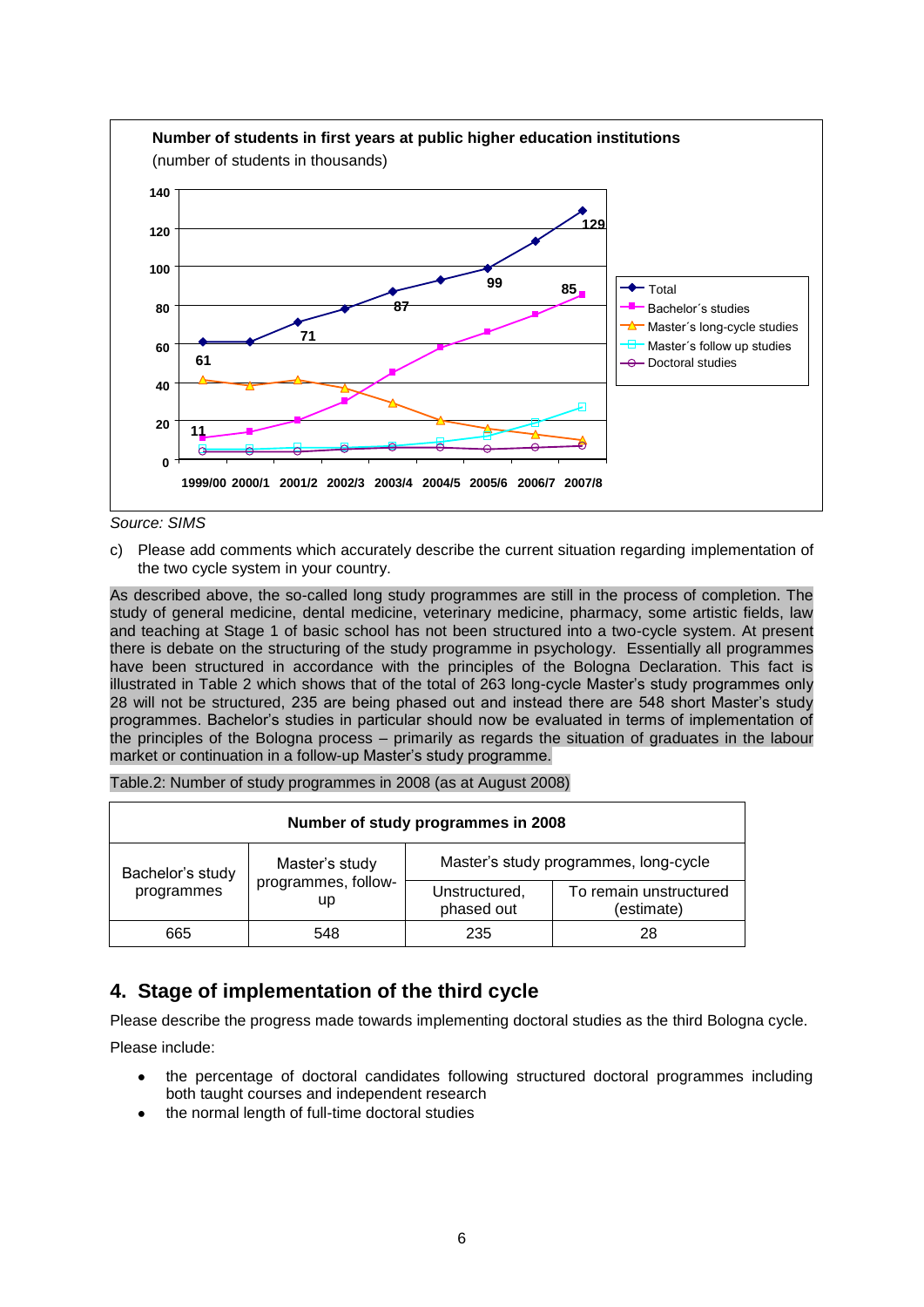- other elements<sup>8</sup> apart from independent research that are included in doctoral study  $\bullet$ programmes
- the supervisory and assessment procedures for doctoral studies
- information on whether doctoral studies are included in your country"s qualifications framework and linked to learning outcomes
- information on whether interdisciplinary training and the development of transferable skills are integrated in doctoral studies
- information on whether credit points are used in measuring workload in doctoral studies  $\bullet$
- information on the status of the doctoral students (students, early stage researchers, both)

Doctoral studies have been in line with the requirements of the Bologna process for this type of study since as early as 1990. In 1990 the so-called "research training candidature" (a type of study common in countries that, in the previous 40 years, were under the influence of the former Soviet Union) was integrated and doctoral studies were introduced. From that time all doctoral study programmes had to be accredited and they observe the principles and conditions of the Bologna process.

Pursuant to Act No. 111/1998 on Higher Education Institutions and on Amendments and Supplements to Some Other Acts (the Higher Education Act) doctoral *degree programmes are aimed at scientific*  research and independent creative activities in the area of research or development, or independent *theoretical and creative activities in the area of the fine arts. The standard length of studies is no less than three and no more than four years. Studies within the framework of Doctoral degree programmes are subject to individual curricula under the guidance of a supervisor. Doctoral studies are completed with a doctoral state examination and the defence of a doctoral thesis. These are intended to show the ability of the candidate to carry out independent activities in the area of research or development, or independent theoretical and creative artistic activities. The thesis must contain original as well as published results or results accepted for publication*. *Graduates of doctoral degree programmes are awarded the academic degree of "Doktor" ("Doctor", abbreviated as "Ph.D.", used after the name), or "Doktor teologie" ("Doctor of Theology", abbreviated as "Th.D.", used after the name) in the field of theology. Studies within the framework of doctoral degree programmes are monitored and evaluated by a doctoral studies board appointed in compliance with the internal regulations of a higher education institution or one of its constituent parts that offers the accredited degree programme in question. Higher education institutions or their constituent parts may agree on creating a common doctoral studies board for degree programmes in the same area of studies. Members of the board choose the chair by voting from among its members*.

Students on doctoral degree programmes are guided during their studies by a supervisor appointed by the doctoral studies board. The supervisor provides regular annual written assessments for the institution that offer an overview of examinations taken, data on publication activities, involvement in projects, participation at conferences and other activities of the doctoral candidate. The assessment serves as a basis for the continuation of studies, for the granting of special dispensation when the student faces personal problems and also as background material for meetings of the board.

This means that all doctoral candidates study in structured study programmes in accordance with the principles of the Bologna process (see above). The candidates (regardless of whether they study in an on-site, combined or distance mode) have student status because Act No. 111/1998 does not permit any other status. Nevertheless, only students up to 26 years of age are entitled to a state grant. This limit on state support for students older that 26 is generally considered to be unfair, and a change to this provision is currently being discussed. The MoEYS is seeking consensus in negotiations with other ministries (particularly the Ministry of Labour and Social Affairs and the Ministry of Finance). Many students also work – teach at "their" higher education institutions. Nevertheless, this is subject to an agreement between the university and the student.

As regards transferable skills and interdisciplinary training within the framework of a doctoral degree programme, the acquisition of transferable skills is facilitated, above all, by the following: presentations at conferences (training in communication, discussion, argumentation), publication activities (training in writing, developing a coherent expert paper, its publication), and teaching obligations (training in presentation skills and explanation of a specialist theme). Moreover, compulsory subjects include those focusing on general principles of research work (work with resources, searching, classifying and

 $8$  E.g. taught courses in the chosen discipline, other taught courses, teaching activities (if these are required as part of the doctoral studies), etc.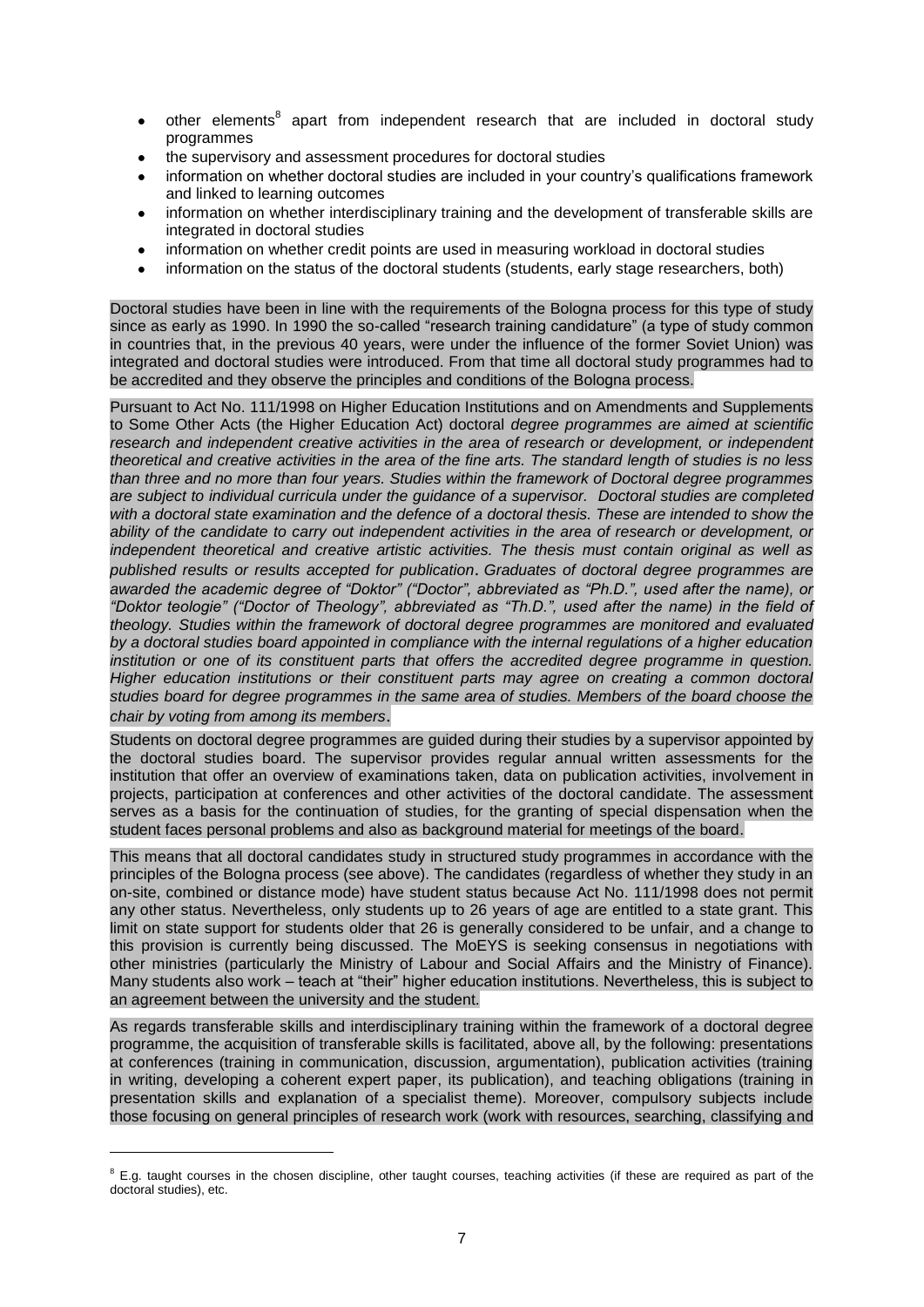processing information). Apart from this, students can normally choose, as part of their degree programme, some subjects aimed at training in these skills. Interdisciplinary training tends not to be part of doctoral degree programmes with the exception of subjects focused on general principles of research work.

Doctoral studies will be included within the National Qualifications System so that they will correspond to Level 8 of the European Qualifications Framework for Lifelong Learning, and to the third cycle of studies within the Framework for Qualifications of the European Higher Education Area (the Bologna process). Credits (ECTS) are not generally used in doctoral degree programmes. They are being discussed and introduced at some higher education institutions (Masaryk University, VŠB – Technical University of Ostrava), but these institutions form a minority.

### **5. Relation between higher education and research**

a) Please describe the main trends in the role of higher education institutions in research in your country.

The text below deals with public higher education institutions, as the sector of private HEIs is very young in terms of research activities and forms a minority (only 2 out of 46 of these institutions have accredited doctoral degree programmes).

The role of higher education institutions in research is regulated, in general terms, by the Higher Education Act<sup>9</sup>. In terms of funding it is regulated by the Research and Development Support Act $10$ .

The Higher Education Act characterises higher education institutions as centres of education, independent knowledge and creative activity that play a key role, among other things, in the scientific development of society. Higher education links to research activity mainly at the level of Master's and Doctoral degree programmes.<sup>11</sup> Research at higher education institutions is carried out by the academic staff (who also teach). At the strategic level science and research at HEIs are fostered by the Scientific Board<sup>12</sup>. A higher education institution can also establish institutes of higher education that will deal with research and that can, at the same time, take part in the implementation of accredited degree programmes.

The other law mentioned regulates support for research and development from public funds. This means that it does not deal exclusively with the position of HEIs in research, but rather provides financial support for research and development from public resources for which public HEIs, among other entities, can compete. Higher education institutions may therefore submit a project and compete for financial resources as part of targeted support (from National Research Programmes, programmes of the Grant Agency of the CR or in public tenders), or make use of institutional support that is provided for drawing up a research plan, developing international cooperation or specific research at HEIs.

These very resources that are designed for specific research – i.e. research that is directly related to education and in which doctoral candidates or students in the last year of a Master"s programme participate – constitute the only exclusive source of funding of research and development from public resources for HEIs. The level of such support depends on the number of students in various types of accredited study programmes, the qualification structure of the academic staff, the success of the relevant HEI in public tenders in research and development, and success in the application of research and development outcomes.

Table 3 below sums up the total expenditure on research and development from the state budget in 2006, 2007 and 2008, and the proportion that funds research and development at higher education institutions.

Act No. 111/1998 on Higher Education Institutions and on Amendments and Supplements to Some Other Acts (the Higher Education Act)

<sup>1&</sup>lt;br><sup>2</sup> Act No. 130/2002 on Research and Development Support from Public Funds and on Amendments to some Related Acts (the Research and Development Support Act)

See Sections 1 and 2 of the Higher Education Act

<sup>12</sup> The Scientific Board is established by a public higher education institution. Members of the Scientific Board are members of the academic community and other representatives in fields in which the public higher education institution carries out teaching, scholarly, scientific research, development, artistic and other creative activities (the Higher Education Act, Section 11). It discusses the strategic plan the public higher education institution, approves degree programmes and exercises competency with regard to the procedures for the appointment of professors and for conferring "*venium docendi*" (habilitation).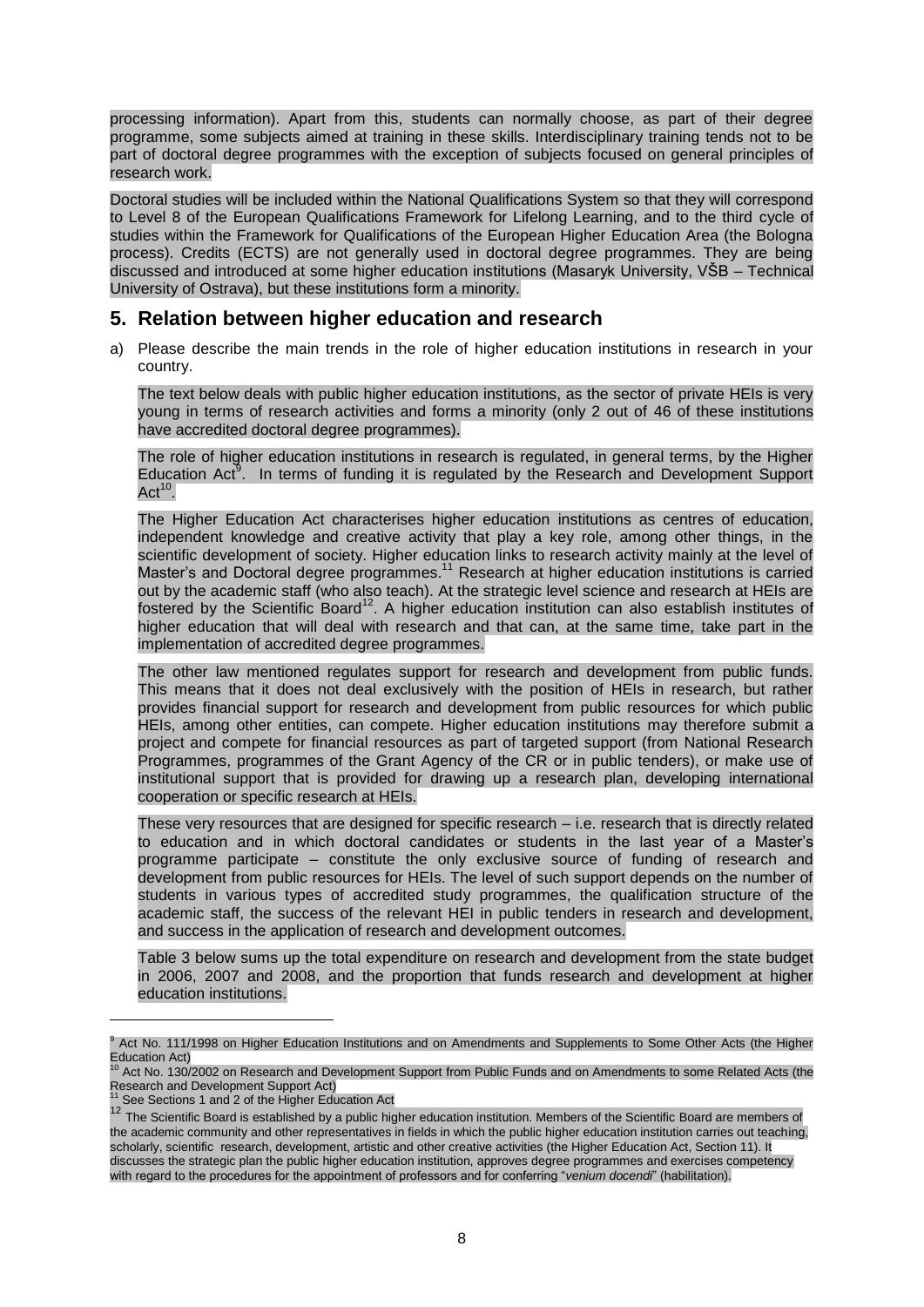Table 3

| Expenditure on research and development from 2006-2008 |                                                   |                                   |                              |  |
|--------------------------------------------------------|---------------------------------------------------|-----------------------------------|------------------------------|--|
| Year                                                   | Total expenditure on R&D from the state<br>budget | Institutional<br>support for HEIs | Targeted support<br>for HEIs |  |
|                                                        | In thousand CZK                                   | %                                 | %                            |  |
| 2006                                                   | 18, 371, 983 <sup>13</sup>                        | 19.4                              | 16.8                         |  |
| 2007                                                   | 25, 100, 293 $^{14}$                              | 16.1                              | 10.5                         |  |
| 2008                                                   | 23, 121, 447 <sup>15</sup>                        | x                                 | x                            |  |

Source: Czech Statistical Office: Research and Development Indicators 2006, the Budget of Chapter 333 MoEYS for 2006, 2007

The level of funding of research and development at higher education institutions is expected to grow – both that from the state budget and, particularly, through funding from private (business) sources and foreign sources in line with the Lisbon strategy and the Barcelona objectives.

As for the research work and education of students HEIs cooperate with the institutes of higher education mentioned above, with public research institutions and also with the Academy of Sciences of the Czech Republic.

b) Please outline any measure to improve co-operation between higher education institutions and other private and public institutions that undertake research. Please include:

At the level of funding cooperation between higher education institutions and other private or public institutions that undertake research and development, support comes both from national resources (public and private) via R&D support schemes, and from programmes funded from EU structural funds (the OP Education for Competitiveness and the OP Research and Development for Innovation).

In line with Government Resolution No. 287 of 26 March 2008 on Reform of the Research, Development and Innovation system in the CR and in line with the White Paper on Tertiary Education that is in the making, a number of common objectives have been set for the immediate future in these two areas. The objectives should contribute to enhancing cooperation between higher education institutions and public research institutions (particularly those of the Academy of Sciences of the CR) and the private sector. The objectives are as follows:

- Linking financial support for research and development to the results of basic and applied research at a given higher education institution
- The institutional support provided until now under the heading 'specific research at public HEIs" will be replaced by targeted financing. This funding method should support participation of doctoral candidates in research, development and innovation activities of the relevant higher education institution. Moreover, this concept of funding should promote the training of a new generation of scientists at HEIs for research purposes. Both these steps should take place as soon as possible after the amendment to Act No. 130/2002 comes into force and in line with the progress of the Reform in the period until 2012.
- Strengthening cooperation between higher education institutions and the Academy of Sciences (a public research institution) in the development of doctoral degree programmes.
- Supporting mobility of academic staff (between countries and between various sectors of institutions and with employers, etc.).
- Cooperation between institutions and business entities concerning doctoral degree programmes and projects.

 $3$  Total real expenditure on research and development from the state budget

<sup>14</sup> Total approved state budget expenditure on research and development for 2007 (including expenditure on programmes cofunded from the budget of the European Union worth 3.6 billion CZK)

<sup>&</sup>lt;sup>15</sup> Total approved state budget expenditure on research and development for 2008 (including expenditure on foreign programmes worth 125 million CZK)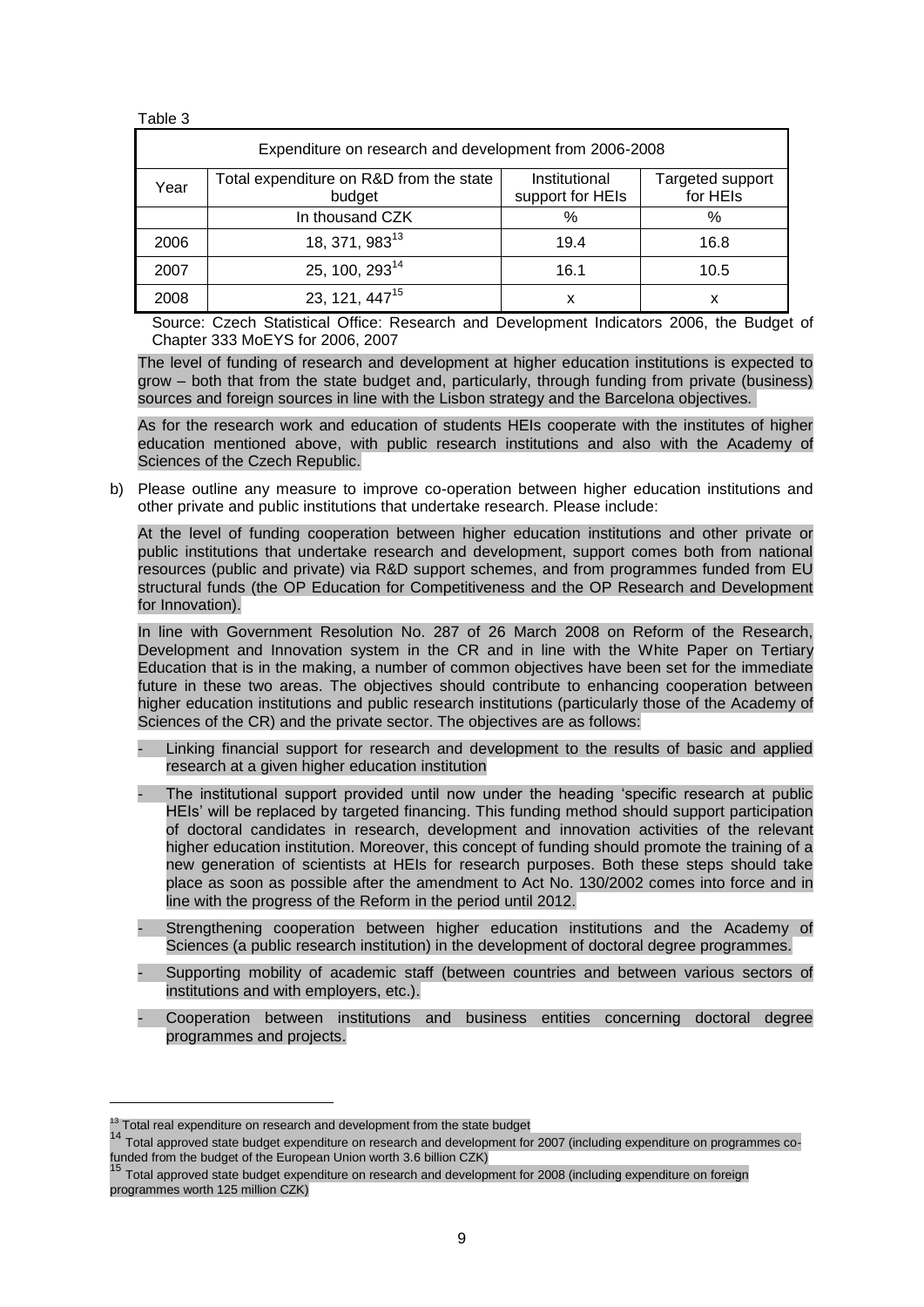- Strengthening cooperation with the user sector in the development of innovation centres and technology structures, in funding research and development projects with the involvement of private business resources.
- Increasing the so far very low level of funding of R&D at higher education institutions from private business sector resources.
- Increasing the so-called "third role" of a higher education institution while strengthening links to the region and cooperation with the private and public sectors; a shift towards entrepreneurial culture at some HEIs as they carry out the basic tasks in education, research and development

#### **Statistical information**

Total expenditure on research and development at higher education institutions in 2007 (a sum total of all sources of funding – private, public, own, non-profit sector, foreign): 9, 158, 401, 000 CZK which is 16.9% of total R&D expenditure in the Czech Republic.

Of this amount (the funding of research and development at HEIs) the business sector accounts for 0.73%, the public sector for 91.6%, HEIs own resources amount to 3.2% and foreign resources make up 4.5%.

| Overall sources of financing of research and development carried out at HEIs in 2006 |                 |          |                 |         |
|--------------------------------------------------------------------------------------|-----------------|----------|-----------------|---------|
|                                                                                      | 2006            |          | 2007            |         |
| Source of financing                                                                  | In thousand CZK | %        | In thousand CZK | %       |
| <b>Business sector</b>                                                               | 54, 645         | 0.70%    | 66, 955         | 0.73%   |
| Public sector                                                                        | 7, 165, 555     | 90.50%   | 8, 387, 279     | 91.58%  |
| Own resources of HEIs                                                                | 343, 596        | 4.30%    | 293, 502        | 3.20%   |
| Private non-profit sector                                                            | 198             | $0.00\%$ | 0               | 0.00%   |
| Foreign sources                                                                      | 354, 338        | 4.50%    | 410, 665        | 4.48%   |
| Total                                                                                | 7, 918, 332     | 100.00%  | 9, 158, 401     | 100.00% |

#### Table 4

The data above confirm, in particular, the low level of funding of R&D at HEIs from private business sector sources.

The following tables state both the sources of financing of research and development in the Czech Republic in 2006 and 2007 (Table 5), and the sectors into which financial resources for research and development flow (Table 6).

Table 5

| Expenditure on research and development in 2006, 2007 according to sources of financing |                           |          |          |                           |          |         |
|-----------------------------------------------------------------------------------------|---------------------------|----------|----------|---------------------------|----------|---------|
|                                                                                         | 2006                      |          |          | 2007                      |          |         |
| Source of financing                                                                     | In thousand<br><b>CZK</b> | $\%$     | % HDP    | In thousand<br><b>CZK</b> | %        | $%$ HDP |
| Business sector <sup>16</sup><br>(private business resources)                           | 28, 398, 973              | 56.90%   | 0.88%    | 29, 289, 815              | 53.96%   | 0.83%   |
| Public sector - government<br>(public resources)                                        | 19, 445, 162              | 39.00%   | 0.60%    | 22, 361, 967              | 41.19%   | 0.63%   |
| Higher education institutions<br>(own resources)                                        | 521, 930                  | 1.00%    | 0.02%    | 420, 429                  | 0.77%    | 0.01%   |
| Private non-profit sector<br>(own resources)                                            | 5,602                     | $0.00\%$ | $0.00\%$ | 2, 291                    | $0.00\%$ | 0.00%   |
| Foreign sources                                                                         | 1, 528, 604               | 3.10%    | 0.05%    | 2, 209, 130               | 4.07%    | 0.06%   |

 $16$  Financial expenditure that the business sector invests in research and development.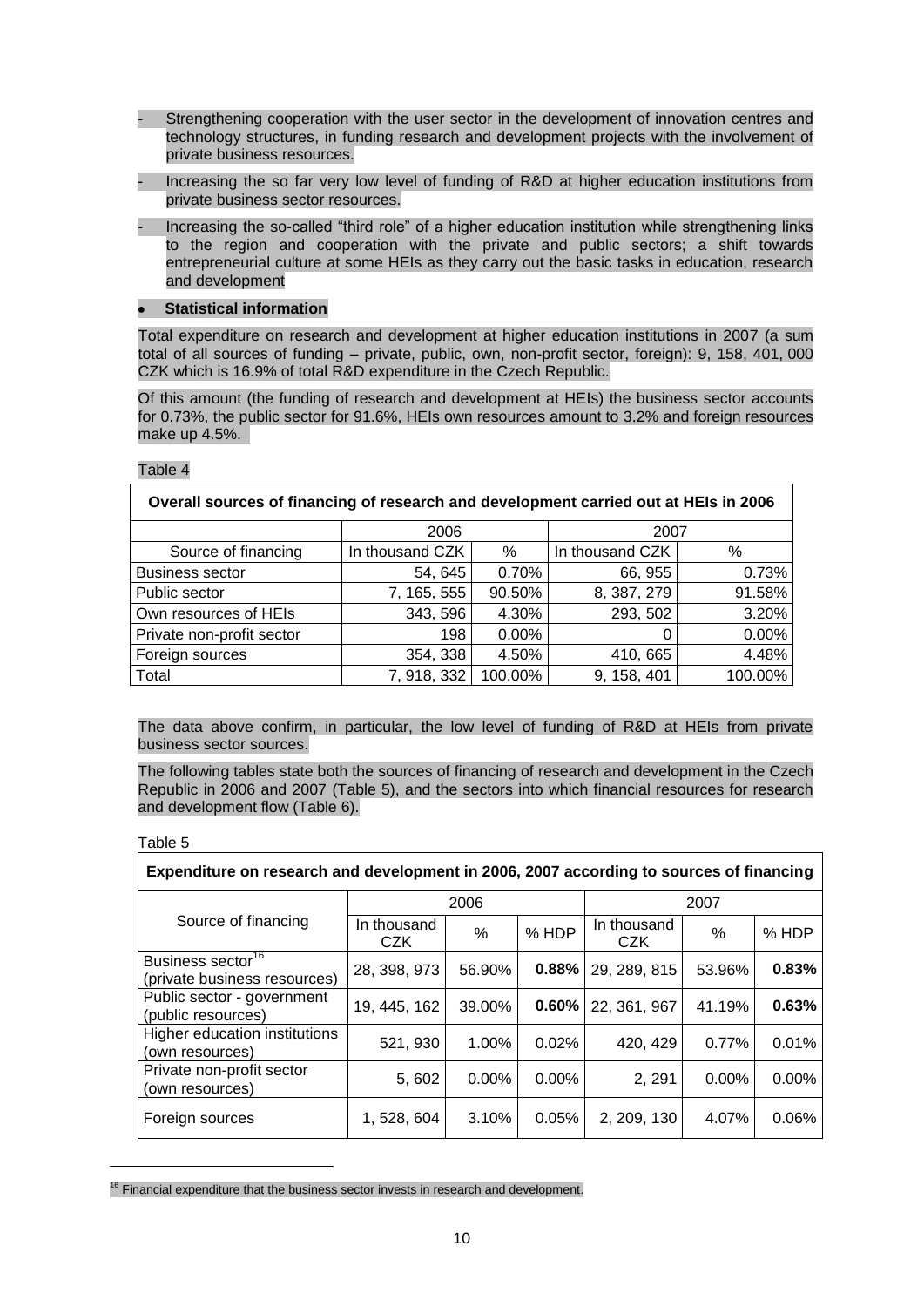| ' Total expenditure on<br>research and development<br>If from all sectors in the $CR^{17}$ | 49.900.270   100.00% |  | <b>1.55%</b>   54, 283, 633   100.00% | $1.54\%$ |
|--------------------------------------------------------------------------------------------|----------------------|--|---------------------------------------|----------|
|                                                                                            |                      |  |                                       |          |

Table 6

| Expenditure on research and development in the CR according to sector of performance |  |
|--------------------------------------------------------------------------------------|--|

| Sector of performance                                                                                      | 2006            |         | 2007            |         |  |
|------------------------------------------------------------------------------------------------------------|-----------------|---------|-----------------|---------|--|
|                                                                                                            | In thousand CZK | %       | In thousand CZK | %       |  |
| <b>Business sector</b>                                                                                     | 33, 023, 287    | 66.18%  | 34, 647, 997    | 63.83%  |  |
| Public sector                                                                                              | 8, 755, 073     | 17.55%  | 10, 278, 291    | 18.93%  |  |
| Higher education institutions                                                                              | 7, 918, 332     | 15.87%  | 9, 158, 401     | 16.87%  |  |
| Private non-profit sector                                                                                  | 203, 578        | 0.41%   | 198, 944        | 0.37%   |  |
| Total expenditure on research and<br>development in the CR in all sectors<br>of implementation/performance | 49, 900, 270    | 100.00% | 54, 283, 633    | 100.00% |  |

Source: Czech Statistical Office: Research and Development Indicators 2006, the Budget of Chapter 333 MoEYS for 2006, 2007

#### **Details of funding mechanisms for doctoral students in your country**

The educational activities of higher education institutions in doctoral degree programmes are funded in the same way as the two lower cycles of tertiary education (Bachelor's and Master's degree programmes). For this reason we present general rules of funding of HEIs while providing a number of minor specificities concerning doctoral programmes. The text is also focused primarily on the rules of funding at public HEIs as, according to the Higher Education Act, private HEIs procure financial resources for their operations independently (with the exception of some state subsidies for scholarships). Another reason is that their involvement in doctoral programmes has been rather short-lived so far and of minor importance (only 2 out of 46 private HEIs have accredited doctoral degree programmes and none of them has yet produced any graduates of these programmes).

Pursuant to the Act mentioned above the sources of funding of public higher education institutions include the state budget – i.e. a block grant and a subsidy from the state budget; and other sources – i.e. study-related fees, income from property owned by the institution, income from supplementary activities and income from donations and bequests. The amount of the block grant is determined according to the type and relative costs of the accredited degree programmes, the number of students, the results achieved and the basic grant per student derived annually from the level of expenditure on higher education.

Table 7 (see below) presents financial resources provided to public higher education institutions from 2005 – 2008. The overall resources of public HEIs consist of an amount that is calculated using two algorithms. The first is a product of the basic grant per student, the number of students and the coefficient of financial demands of degree programmes. This calculation is the same for all three levels of structured studies. Similarly, the second algorithm that has been used since 2005 is a product of the basic grant per graduate, the number of graduates and the coefficient of financial demands. The basic grant per one graduate is increased by 50% for doctoral degree programmes. Nevertheless, the basic grant per graduate is lower than the basic grant per student (about one third) and it has tended to decrease in recent years. As the basic grant per student has been stagnant in 2007 and 2008, the aggregate indicator of the two grants, the average basic grant, has shown a declining tendency in recent years (see Table 8).

#### Table 7

| Year | Total resources of public education institutions |
|------|--------------------------------------------------|
|      | (all resources including own)                    |

 $17$  GERD: total expenditure on research and development (in all sectors): consists of total expenditure (recurring and capital) designed for in-house R&D carried out in business entities on the territory of a given state regardless of the source of funding.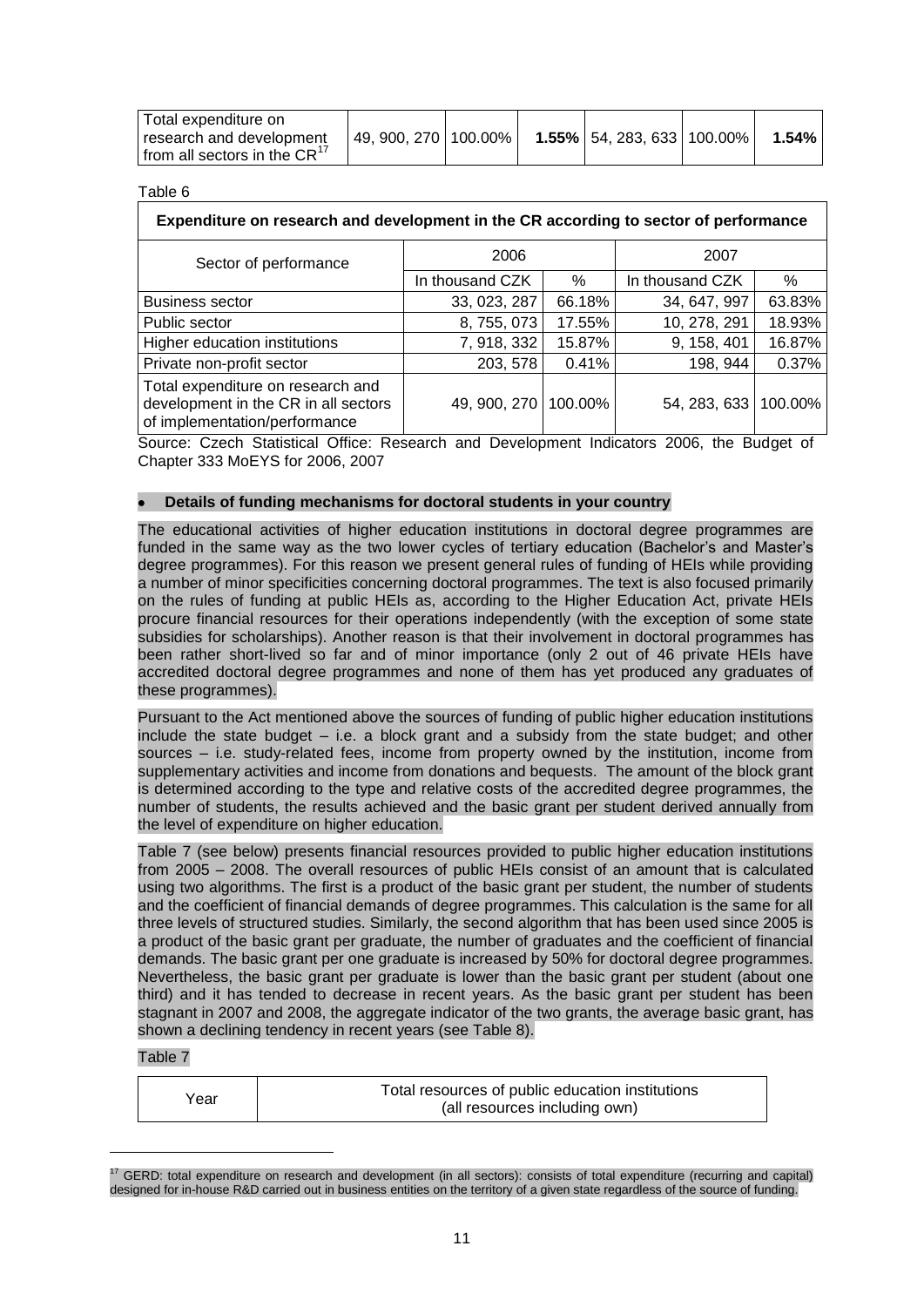| #/   | In thousand CZK        | $\%$        |
|------|------------------------|-------------|
| 2005 | 33, 262, 441           | 20.8        |
| 2006 | 37, 166, 888           | 117         |
| 2007 | 41, 312, 613           | 112         |
| 2008 | 40, 500, $000 \cdot l$ | $0.8 \cdot$ |

Table 8

| Year |         | Basic grant per student | Basic grant per<br>graduate |           | Average basic grant *) |     |
|------|---------|-------------------------|-----------------------------|-----------|------------------------|-----|
| #/   | CZK     | %                       | Κč                          | %         | CZK                    | %   |
| 2005 | 33, 320 |                         | 6,825                       |           | 34, 245                | 3.8 |
| 2006 | 33, 986 | 2                       | 13,050                      | 91.21%    | 35, 998                | 5.1 |
| 2007 | 34, 325 |                         | 12,916                      | $-1.03%$  | 36, 287                | 0.8 |
| 2008 | 34,325  |                         | 10,415                      | $-19.36%$ | 35, 914                | - 1 |

#### *Source: MoEYS*

#/ The percentage states a year-on-year increase between year X and year X-1. •/ estimate

The largest portion (80%) of financial resources provided from the state budget for teaching and scholarly activities of higher education institutions in doctoral degree programmes (the resources allocated to the Ministry of Education) comes from the formula funding described above. Institutions also get financial resources for students" social welfare. These account for some 10% of their budget. 7.5% of financial resources comes from MoEYS development schemes and approximately 2.5% from international cooperation schemes. The structure of funding is similar at lower levels of tertiary education.

Moreover, the state budget earmarks financial resources for HEIs at regional level (territorial administrative units) or in the form of projects at national level (applied for through the Grant Agency of the CR). Higher education institutions can also generate income from their own activities. In 2007 HEIs received 72% of their resources for educational activities from the Ministry of Education, 4% from other public sources (including regional institutions), and 24% from their own activities.

The mechanisms of funding research at HEIs in which doctoral candidates participate are described in the first part of this question.

As regards financial support for doctoral candidates, public higher education institutions receive a subsidy from the state budge for scholarships for doctoral students in on-site programmes within the standard length of studies. In 2007 the annual subsidy was 86, 190 CZK per one student. In 2008 it was  $88,775$  K $\check{\mathrm{c}}^{18}$ . Other advantages resulting from student status include an accommodation subsidy (according to home address and distance from the institution), cheaper public transport and discounted meals in student canteens and other facilities operated by the given public higher education institution.

c) Is there any tracking system to follow the further career of doctoral graduates?

Yes

l

If yes, please specify: The Czech Statistical Office carried out a national pilot survey among holders of doctoral titles. The survey is part of the joint project of the OECD, Eurostat and UNESCO Careers of Doctorate Holders. It was conducted in March and April 2007 and the results were published in early 2008 on the website of the Czech Statistical Office at http://www2.czso.cz/csu./redakce.nsf/i/.

A large majority of higher education institutions do not have independent and comprehensive strategies for tracking doctoral graduates. These activities take place more at the level of departments that maintain contacts with their graduates at various levels (e.g. questionnaire surveys, polls, personal contacts, involvement of graduates in teaching and scholarly/research activities). HEIs often have portals facilitating communication between graduates (not only doctorate holders) and the

The amounts that the MoEYS uses to calculate the level of scholarship per one student in a doctoral degree programme. A higher education institution may adjust this amount for individual students, or to complement it from other sources in accordance with its Scholarship and Bursary Regulations.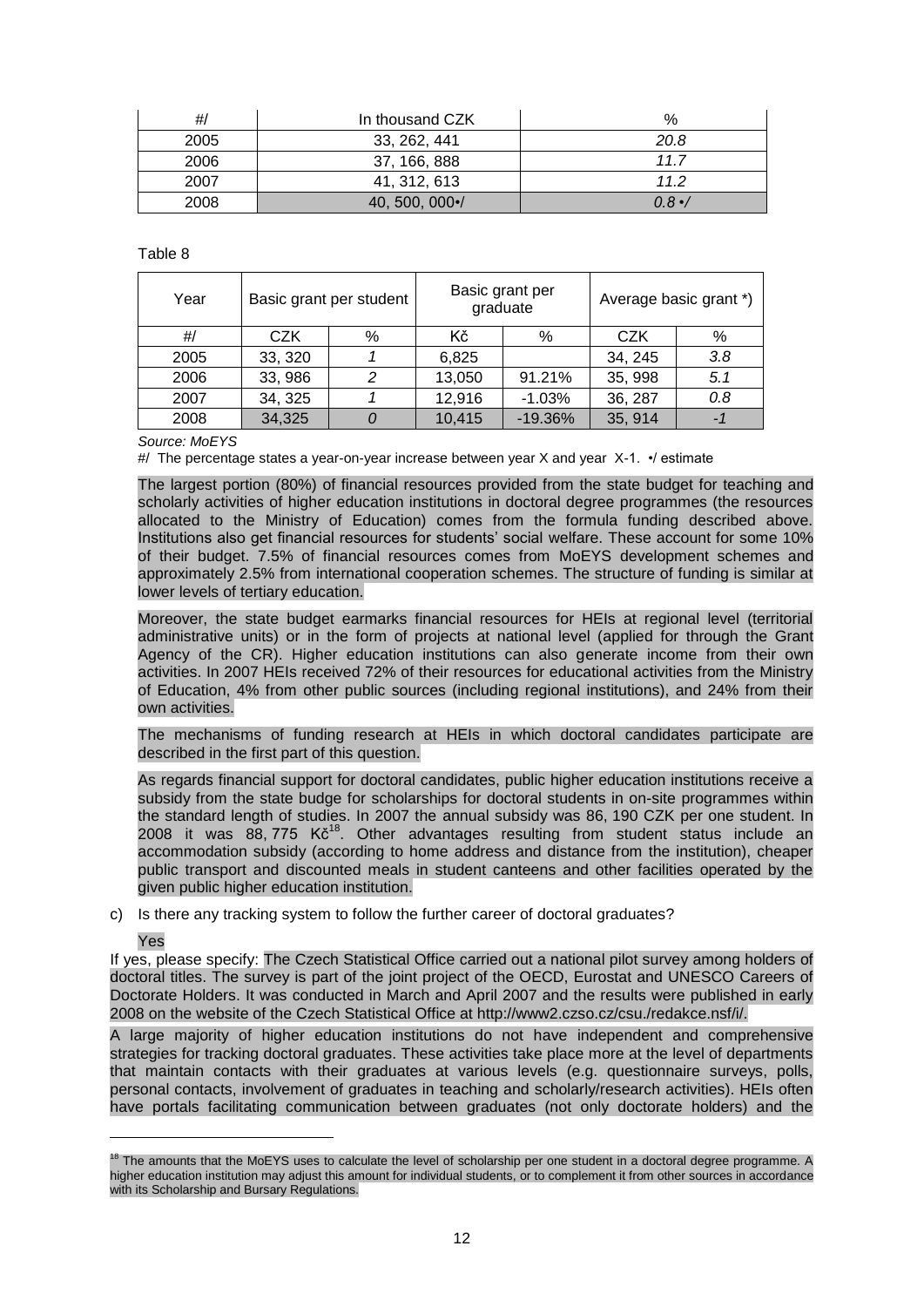institution. However, the question is to what extent the graduates use this communication channel. HEIs agree that most doctoral graduates continue working in their field, which facilitates communication between them and the institution at an informal level.

As regards the tracking of the further career of doctoral graduates, only a minority of HEIs monitor it systematically at the level of the institution as a whole and not merely at the level of individual departments. This is not necessarily an integrated communication system, but rather a regular collection of data. Some institutions are developing a comprehensive and systematic monitoring system.

# **6. Access<sup>19</sup> and admission to the next cycle**

Describe the arrangements for access between the first and second cycles and between the second and third cycles.

### **6.1 Access and admission between the first and second cycles**

Admission requirements for study in a Master"s degree programme following on from a Bachelor"s degree programme are stipulated in the Higher Education Act. The basic requirement is proper completion of studies in a Bachelor"s degree programme. A higher education institution or a faculty may set further requirements for admission to studies that concern specific knowledge, capacities, aptitudes or study results, proximity of fields of study or a number of credits acquired during studies in selected subjects. The setting of selection criteria (or the absence of an entrance examination) is the responsibility of each higher education institution. This means that admission requirements to Master"s degree programmes may vary between institutions.

Please indicate:

a) The percentage of first cycle qualifications that give access to the second cycle

100%.

Note: Pursuant to the Higher Education Act all Bachelor"s degree programmes (i.e. 100%) allow for continuation into the second cycle. Although there are Bachelor"s degree programmes that do not have a direct connection to Master's degree programmes (some 15%), students may continue in the second cycle in related programmes.

b) Any first cycle qualifications that do not give access to the second cycle (please specify).

---------------------

- c) Any special requirements for access to a second cycle programme in the same field of studies: please tick whether graduates must:
	- Sit entrance exam in some cases
	- Complete additional courses in some cases
	- Have work experience in some cases

If the answer to the last point is "yes", please specify what type of work experience is required: ----

d) Any further special requirements for access to a second cycle programme in the same field of studies:

None.

- e) To which students the above special requirements apply (please tick):
	- All students

|--|

- Holders of particular first cycle qualifications ves
- Students of the same field coming from other HEIs yes
- f) Which of the requirements apply to students coming from other fields of studies (please tick)

<sup>&</sup>lt;sup>19</sup> Access as defined in the Lisbon Recognition Convention: "Access: the right of qualified candidates to apply and be considered for admission to higher education.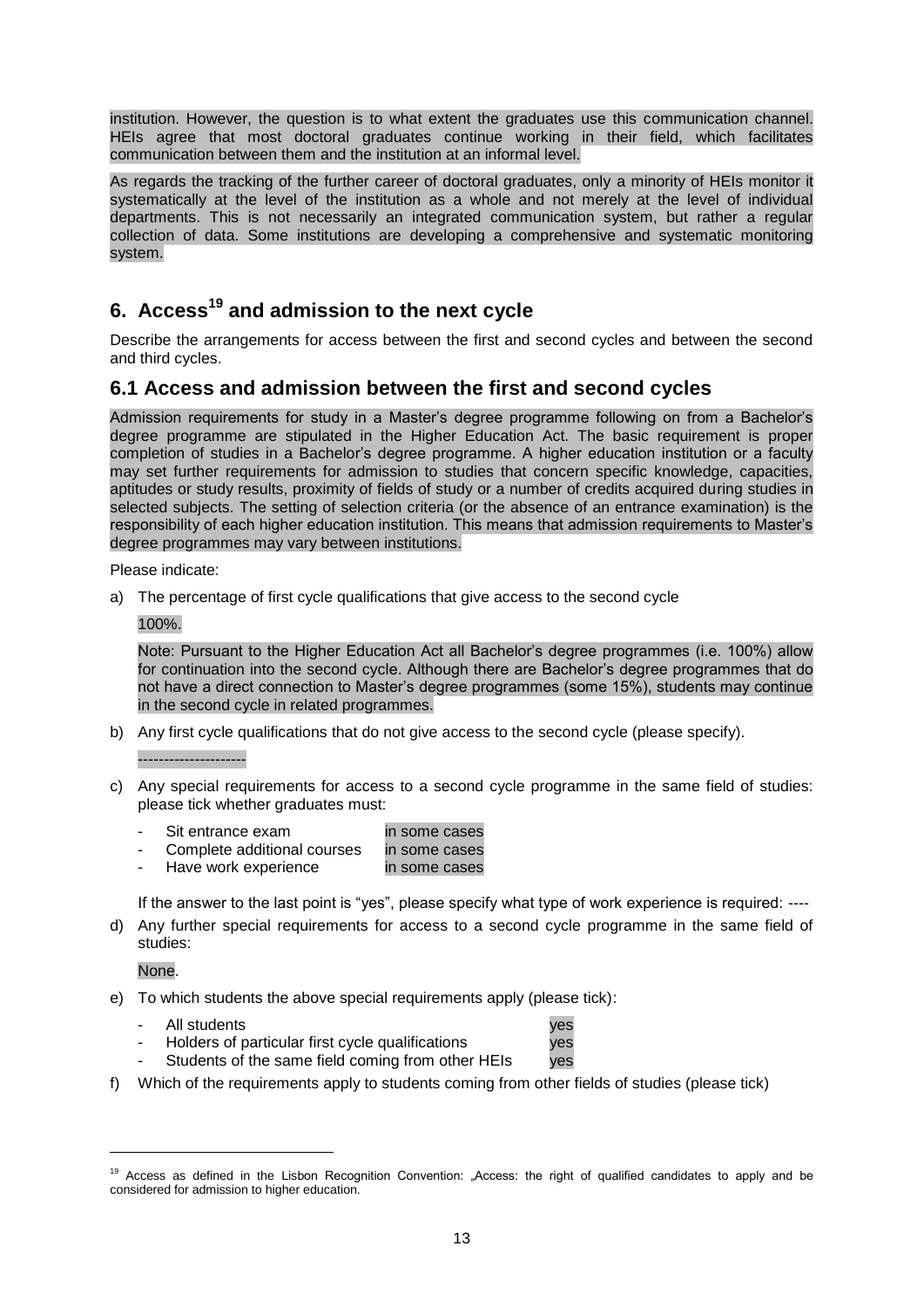Students in other fields of study are normally obliged to take an entrance examination in the relevant professional subjects. The actual arrangements for admission proceedings and, possibly, compensatory examinations are up to each higher education institution.

- Entrance exam ves
- Additional courses in some cases
- Work experience no

### **6.2 Access and admission between the second and third cycles**

Please indicate:

a) The percentage of the second cycle qualifications that give access to the third cycle:

100%

b) Any second cycle qualifications that do not give access to the third cycle (please specify):

----------------------

c) Any measures planned to remove obstacles between cycles:

None.

## **7. Employability of graduates/ cooperation with employers**

a) What measures are being taken to enhance the employability of graduates with bachelor qualifications? Please include the most recent statistical data on the employment status of graduates of all cycles.

If your higher education institutions also provide professional bachelor programmes, please provide employability data for both types of bachelors separately.

The employability of graduates – and linked to this issue cooperation between higher education institutions and employers - is one of the priorities of the strategic plan of the Ministry for 2006-10 and of its updates for 2008 and 2009. The measures adopted to support the employability of graduates concern all levels of tertiary education in general, and the level of Bachelor"s programmes in particular.

The focus is not only on employability as such, since higher education graduates (including Bachelor"s degree holders) are generally in demand from the labour market, and their rate of unemployment in the Czech Republic is constantly below the national and European average. At the beginning of 2008 it was 1.5%<sup>20</sup>, although the national average is 4.7%<sup>21</sup>. The demand for higher education graduates is caused by economic growth that generates the need for labour and requires increasingly higher qualifications. Moreover, this high demand is still confronted by a relatively low proportion of tertiary education graduates in the Czech labour market<sup>22</sup> even though it has been growing rapidly in recent years (see Table 9). Consequently, graduates of tertiary education are in a very good position in the labour market in comparative terms.

#### Table 9

| Number of graduates in individual cycles of tertiary education in 2005-2007                         |  |  |  |  |  |  |  |
|-----------------------------------------------------------------------------------------------------|--|--|--|--|--|--|--|
| 2006<br>2005<br>2007                                                                                |  |  |  |  |  |  |  |
| Bachelor's degree programmes<br>18.123<br>32, 848<br>25, 014                                        |  |  |  |  |  |  |  |
| Master's degree programmes (following on from<br>5.219<br>10.790<br>7.067<br>Bachelor's programmes) |  |  |  |  |  |  |  |

 $^{20}$  Employment and unemployment in the Cr according to Labour Force Survey – 1<sup>st</sup> quarter of 2008 (data as at 24.10.2008) <http://www.czso.cz/csu/csu.nsf/informace/czam050208.doc>

<sup>21</sup> The statistical data are derived from the definition of the International Labour Organisation (ILO) and therefore consider the

<sup>15-64</sup> age group.<br><sup>22</sup> A low proportion of tertiary education graduates in the labour market in the CR in terms of international comparison.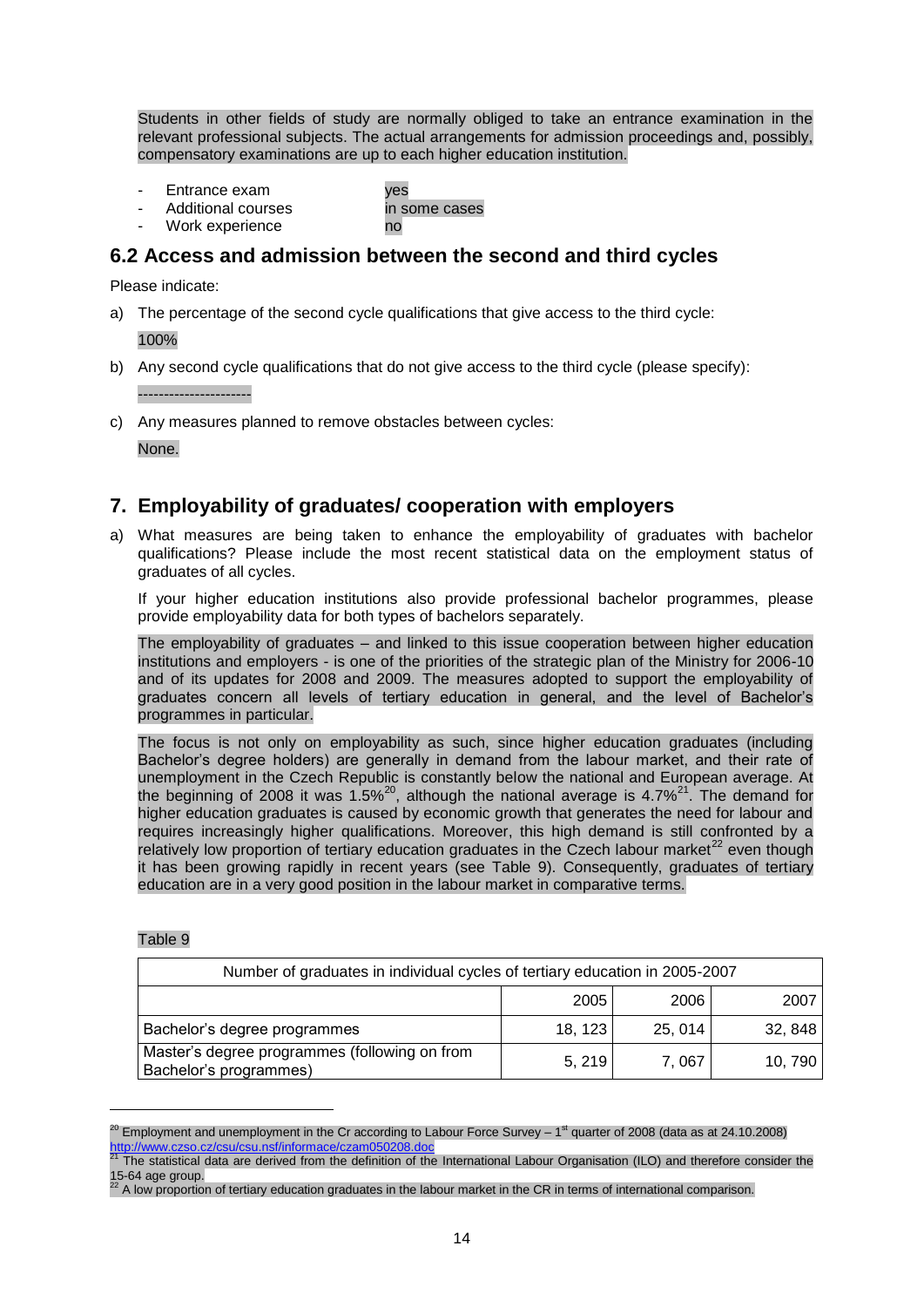| Master's degree programmes (long-cycle) | 19.106 | 19.506 | 17. 949 l |
|-----------------------------------------|--------|--------|-----------|
| Doctoral degree programmes              | 1.891  | 2.010  | 2, 218    |
| Total                                   | 44.339 | 53.597 | 63, 805   |

The Czech Republic therefore does not face the problem of unemployment or poor employability of graduates of Bachelor"s degree programmes. It faces the problem of a very low number of graduates – Bachelor"s degree holders who complete education at this level and leave for the labour market. The reasons for this may include the short history of Bachelor's degree programmes and a conservative environment in the labour market that was "used" to Master"s degree holders and doctoral graduates and that is still reluctant to accept Bachelors.

The measures that the Czech Republic has taken to support the quality and employability of graduates of Bachelor"s degree programmes consist, above all, in financial support for HEIs as part of development schemes (support for cooperation between HEIs and employers in the design of study programmes and their accreditation, defining graduate profiles, specific knowledge and skills, cooperation in teaching, work placement opportunities, etc.). Moreover, there is support for top-level regular meetings of experts from industry and higher education institutions, efforts to clearly define Bachelor"s study programmes so that they are comprehensible to industry and provide high quality education. Last but not least, the measures include the development of a National Qualifications Framework with a clear definition of Bachelor"s degree programmes. The White Paper that is under development and the law on tertiary education that will follow support the notions mentioned above and introduce more systematic cooperation between employers and higher education institutions in the areas of funding, research and development and quality assurance.

Table 10 presents statistical data on the employability of graduates of all cycles. It reveals that in 2007 there were about 689 thousand individuals with higher education qualifications in the labour market - i.e. some 14% of all employed citizens<sup>23</sup>. Approximately, 36 thousand of all employed citizens (0.7%) have a Bachelor"s degree (*ISCED 5A short*), 623 thousand (12.7%) have a Master"s or a comparable degree (*ISCED 5A long*) and 30 thousand (0.6%) have a Doctoral or equivalent degree (*ISCED 6*). However, in the same year the overall educational profile of those who completed their education and entered the labour market was very different. In 2007 approximately one third of those who left the system of initial education achieved the level of higher education. The proportion of higher education graduates is rapidly increasing year by year.

#### Table10

l

| Employed citizens in the economy in the CR according to their education 1995-2007 (in thousands) |                 |                 |         |         |         |             |                  |             |
|--------------------------------------------------------------------------------------------------|-----------------|-----------------|---------|---------|---------|-------------|------------------|-------------|
|                                                                                                  | 1995            | 2000            | 2002    | 2003    | 2004    | 2005        | 2006             | 2007        |
| Bachelor's - ISCED 5A                                                                            | $0.0\,$         | 14.4            | 27.4    | 18.1    | 25,8    | 29.9        | 30.9             | 36,4        |
| Master's (and equivalent) - ISCED 5A                                                             | 534.0           | 536.9           | 550.9   | 567.9   | 571,1   | 598,6       | 616.4            | 622,9       |
| Doctoral - ISCED 6                                                                               | $0.0\,$         | 13.6            | 0.0     | 35.5    | 35.3    | 33.4        | 32.3             | 29,6        |
| <b>Total</b>                                                                                     |                 | 4 984,6 4 731,5 | 4 760.2 | 4 731.0 | 4 705.7 | 4 7 6 3 . 8 | 4 827.8          | 4 9 2 1 . 4 |
|                                                                                                  |                 |                 |         |         |         |             |                  |             |
| Employed citizens in the economy in the CR according to their education 1995-2007 (in %)         |                 |                 |         |         |         |             |                  |             |
|                                                                                                  | $A \cap \cap F$ | nnnn I          | 0000    | 0000    | 0.001   | 000F        | 000 <sup>0</sup> | 00071       |

| EMPLOYED DREDING IN THE COUNTRY IN THE UNIVERSITY TO THE CHOICE OF LOVE EVER THE 70 |           |          |                    |          |          |        |          |          |
|-------------------------------------------------------------------------------------|-----------|----------|--------------------|----------|----------|--------|----------|----------|
|                                                                                     | 1995      | 2000     | 2002               | 2003     | 2004     | 2005   | 2006     | 2007     |
| Bachelor's - ISCED 5A                                                               | $0.0\%$   | 0.3%     | 0.6%               | $0.4\%$  | 0.5%     | 0.6%   | 0.6%     | 0.7%     |
| Master's (and equivalent) - ISCED 5A                                                | $10.7\%$  | $11.3\%$ | $11.6\%$           | $12.0\%$ | $12.1\%$ | 12.6%  | 12.8%    | $12.7\%$ |
| Doctoral - ISCED 6                                                                  | $0.0\%$   | 0.3%     | $0.0\%$            | $0.7\%$  | 0.8%     | 0.7%   | $0.7\%$  | $0.6\%$  |
| Total                                                                               | $100.0\%$ |          | $100.0\%$   100.0% | 100.0%   | 100.0% L | 100.0% | 100.0% L | 100.0% l |

b) To what extent there is a dialogue in your country between higher education institutions and employers on:

 $^{23}$  The total number of all employed citizens in 2007 (4 921,4 thousand) does not coincide with the total number of all economically active population in 2007 in the Czech republic (7 391,4 thousand).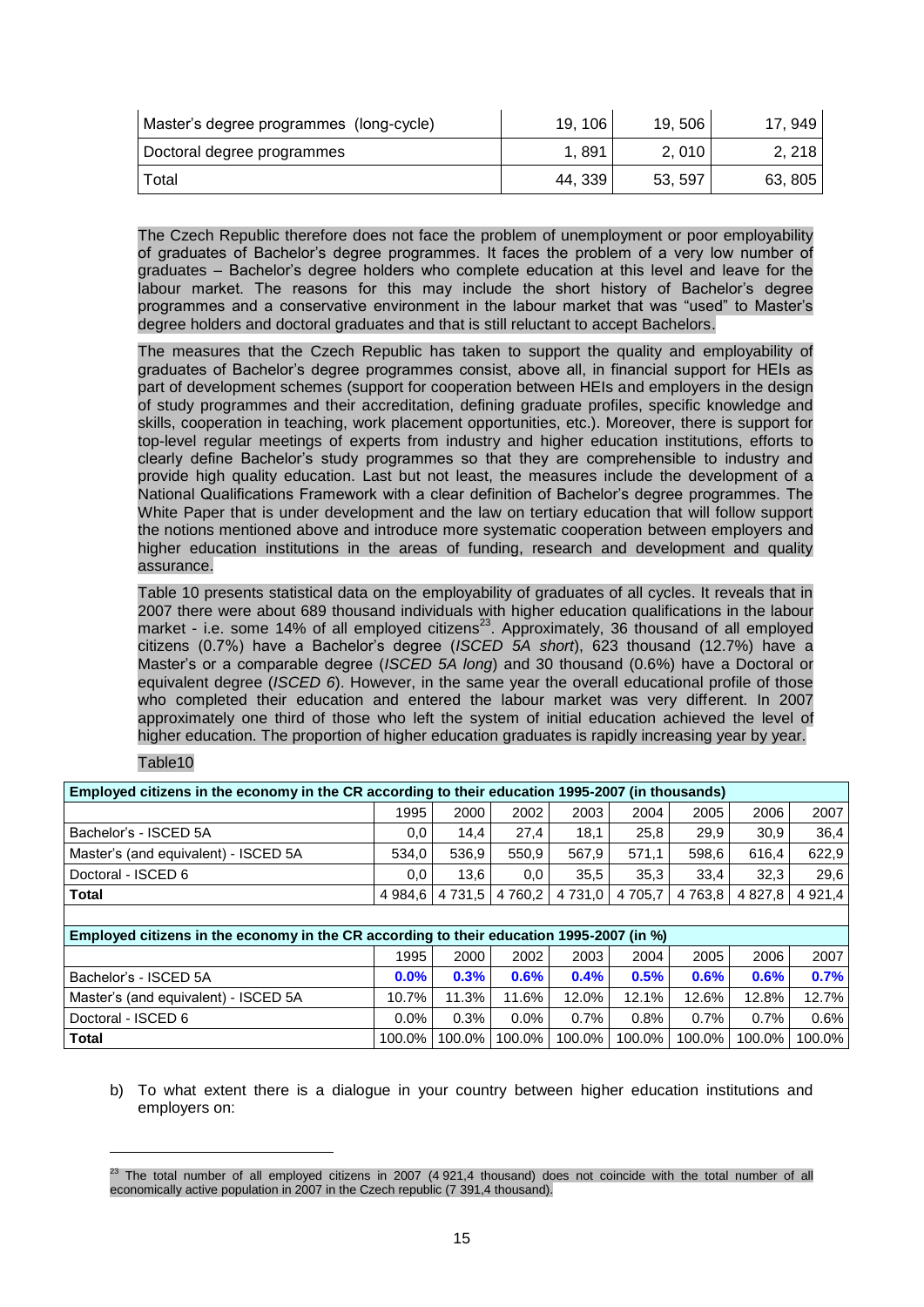- Curriculum design some
- Work placement significant

In most cases both public and private higher education institutions assessed the dialogue with employers on the placement of graduates in the labour market as being extensive.

International experience some

The most frequent answer that both public and private HEIs presented was that the extent of the dialogue was average.

#### Accreditation a little

Accreditation of study programmes is provided for by the Higher Education Act. The methods and intensity of cooperation between HEIs and employers are not defined by the law. However, one of the prerequisites for granting accreditation to a degree programme is a graduate profile in the relevant fields of study, which also includes career opportunities. For a field of study to meet the existing labour market requirements it is desirable that HEIs consult over its content with industry (e.g. some technical higher education institutions may develop a field of study directly to order from the industry in a given region). However, this is not an approach pursued by the majority of institutions.

There is cooperation between representatives of HEIs and employers within the Accreditation Commission of the CR (which is composed of representatives of both these groups). However, it is limited by the low number of employers" representatives in this institution.

- Quality assurance some
- University governance some
- c) Are first cycle graduates able to pursue careers in the public service on an equal footing with other graduates?

#### Yes

The number of Bachelor"s degree holders in the Czech labour market has been growing for the last ten years: from zero in the mid-1990s to nearly 40 thousand at present. However, the proportion of first cycle graduates in the workforce as a whole is still very low, being less than 1% of all employees (0.7%). This is caused by several factors of which the most important is perhaps the fact that a large portion of first cycle graduates continue studying a follow-up Master"s programme. A certain increase in the flow of Bachelors entering the labour market directly will probably appear in years to come.

Public administration is defined by the international (ILO ISIC) and Czech (NACE-CZ) classification of economic activities as L (75). There are roughly between 320 and 340 thousand people working in public administration in the Czech Republic, which is some 6.7-7.0% of all people employed in the entire economy. At present about a quarter of all employees in public service have higher education qualifications. This proportion is growing quite quickly. In the mid-1990s it was only 16.5%.

Although both the overall number of Bachelor"s degree holders in the Czech labour market and the number in public administration is still low, one fifth of them work in public administration. The proportion of first cycle graduates working in public administration is the highest of all groups defined according to their educational attainment. People with post-secondary qualifications and tertiary professional qualifications rank second, as every seventh employee in public administration falls into this group. In any case the proportion of first cycle graduates who work in public administration (almost 20%) is significantly higher than the proportion of holders of other higher education qualifications and lower qualifications. For these reasons it would be inappropriate to say that there are barriers to the employment of first cycle graduates in this sector (see Table 11).

#### Table 11

| Public administration employees (NACE-CZ category L) according to education 1995-2007 (in thousands) |      |      |      |      |      |      |      |            |
|------------------------------------------------------------------------------------------------------|------|------|------|------|------|------|------|------------|
|                                                                                                      | 1995 | 2000 | 2002 | 2003 | 2004 | 2005 | 2006 | 2007       |
| 3.3<br>6.0<br>Bachelor's - ISCED 5A<br>3.5<br>4.0 <sup>1</sup><br>27<br>0.O l<br>5.6<br>$\mathbf{z}$ |      |      |      |      |      |      |      | $7.2 \mid$ |
| Master's (and equivalent) - ISCED 5A<br>70.2<br>63.0<br>63.3<br>65.8<br>50.1<br>54.5<br>57.0<br>65,4 |      |      |      |      |      |      |      |            |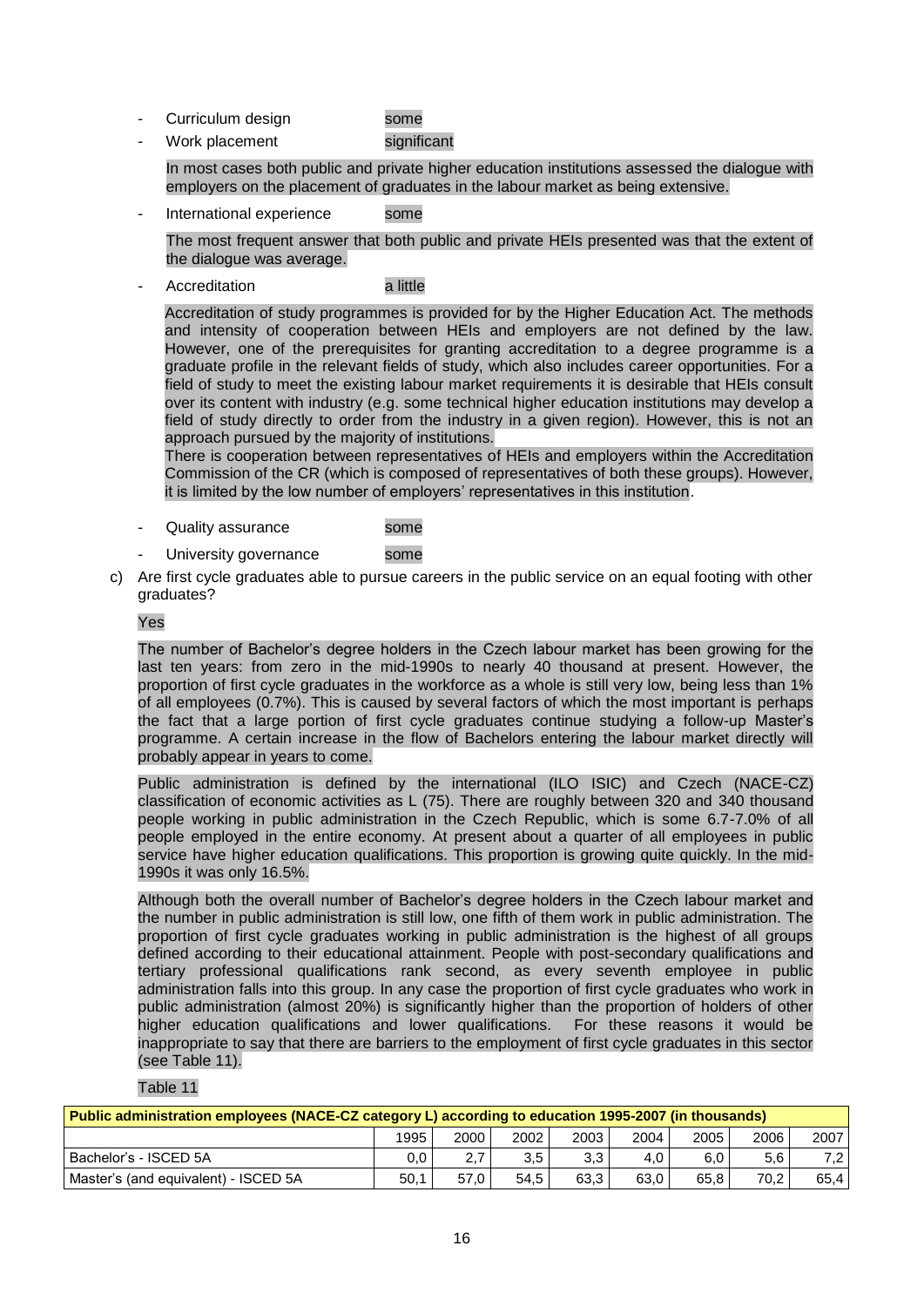| Doctoral - ISCED 6 | 0, 0  |       | $\sim$ $\sim$<br>v.v | $\overline{a}$<br>4,5  | $^{\circ}$ 1<br>ບ. | 3.0   | 3,4 | $\sim$<br>ں,ے |
|--------------------|-------|-------|----------------------|------------------------|--------------------|-------|-----|---------------|
| <b>Total</b>       | 304,5 | 344.9 | 325,9                | 332.7<br>$\rightarrow$ | 323,5              | 333,9 | 327 | 327,4         |
|                    |       |       |                      |                        |                    |       |     |               |

| Public administration employees (NACE-CZ category L) according to education 1995-2007 (in %) |           |          |          |          |          |          |         |                                                              |
|----------------------------------------------------------------------------------------------|-----------|----------|----------|----------|----------|----------|---------|--------------------------------------------------------------|
|                                                                                              | 1995      | 2000     | 2002     | 2003     | 2004     | 2005     | 2006    | 2007                                                         |
| l Bachelor's - ISCED 5A                                                                      | $0.0\%$   | 0.8%     | $1.1\%$  | $1.0\%$  | 1.2%     | 1.8%     | 1.7%    | 2.2%                                                         |
| Master's (and equivalent) - ISCED 5A                                                         | 16.4%     | $16.5\%$ | $16.7\%$ | $19.0\%$ | $19.5\%$ | $19.7\%$ | 21.5%   | $20.0\%$                                                     |
| Doctoral - ISCED 6                                                                           | $0.0\%$   | 0.3%     | $0.0\%$  | 1.4%     | $0.9\%$  | 0.9%     | $1.0\%$ | $0.7\%$                                                      |
| <b>Total</b>                                                                                 | $100.0\%$ |          |          |          |          |          |         | 100.0%   100.0%   100.0%   100.0%   100.0%   100.0%   100.0% |

**Public administration employees according to education as a proportion of all employed citizens in the entire economy of the CR (in %)**

|                                      | 1995 | 2000     | 2002  | 2003  | 2004  | 2005  | 2006  | 2007  |
|--------------------------------------|------|----------|-------|-------|-------|-------|-------|-------|
| l Bachelor's - ISCED 5A              |      | $19.0\%$ | 12.7% | 18.4% | 15.6% | 20.1% | 18.0% | 19.7% |
| Master's (and equivalent) - ISCED 5A | 9.4% | 10.6%    | 9.9%  | 11.1% | 11.0% | 11.0% | 11.4% | 10.5% |
| l Doctoral - ISCED 6                 |      | 7.8%     |       | 12.8% | 8.7%  | 8.9%  | 10.5% | 7.9%  |
| l Total                              | 6.1% | 7.3%     | 6.8%  | 7.0%  | 6.9%  | 7.0%  | 6.8%  | 6.7%  |

d) Have you aligned recruitment procedures and career structures in the public service to take account of the Bologna changes?

Yes

Along with the introduction of structured studies the Czech Republic has aligned recruitment procedures in public administration by means of structuring the jobs within public administration. Each public administration body recruits and assesses its employees on the basis of the skills and competencies (level of qualification) that are required for the given job. According to a Government Regulation of December 2006 on the pay of employees in public services and administration, each institution appraises their employees according to job category. There are roughly 4 categories pertaining to each level of qualification and employees may progress through these categories depending on their experience and qualifications. This means that public administration does offer a degree of career progression, but in terms of comparison with the private sector the financial and career incentives in public administration are lower.

### **8. Implementation of national qualifications framework**

Please answer the questions below. Please add comments which accurately describe the current situation in your country.

a) Has the national qualifications framework been prepared  $24$ ?

Yes

l

#### Comment:

The decision to develop a National Qualifications Framework for tertiary education that will be compatible with the Overarching Framework for Qualifications of the EHEA was taken by the MoEYS in 2005. The MoEYS made the development of this framework a priority objective in its strategic plan for 2006-2010. In 2006 Act No. 179/2006 was passed. It laid a legal foundation for the National Qualifications System and for recognition of the results of non-formal and informal learning. In 2005-2008 the National Institute for Technical and Vocational Education implemented a systemic project commissioned by the MoEYS and entitled "The Development of the National Qualifications System Supporting Links between Initial and Continuing Education and Training". The project was co-funded from the ESF and dealt with qualifications at lower levels of education. The development of the National Qualifications System for Tertiary Education will follow closely upon this project.

b) Does the framework or proposed framework include generic descriptors for each cycle based on learning outcomes and competences?

<sup>&</sup>lt;sup>24</sup> A national framework of qualifications compatible with the overarching framework of qualifications of the EHEA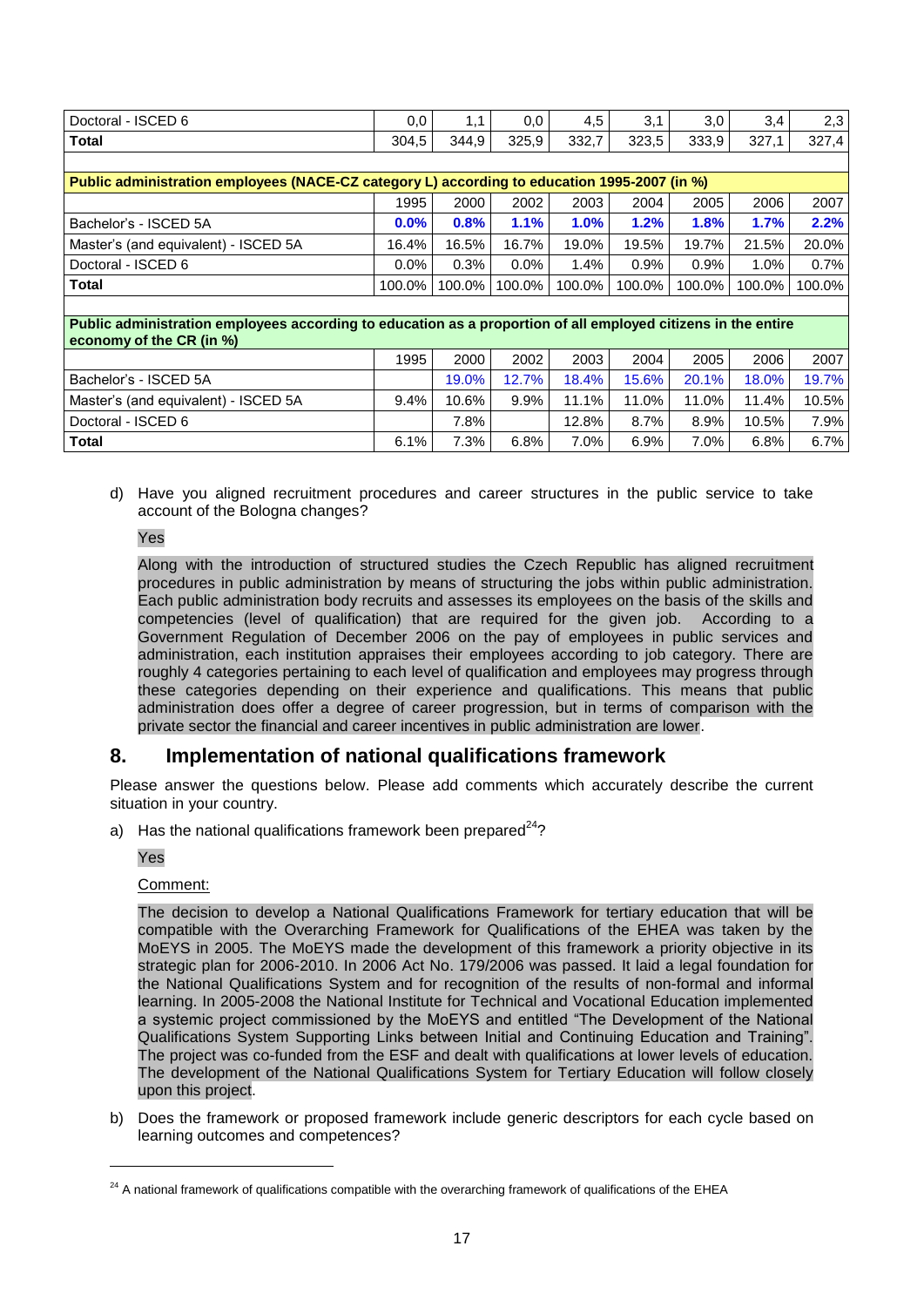Yes

Comment: These generic descriptors will follow from the Dublin descriptors while taking account of the EQF descriptors and the needs of the Czech education system.

c) Does it include ECTS credit ranges for the first and second cycle?

Yes

Comment: These ranges are in line with those in the Overarching Framework for Qualifications of the EHEA.

d) Has the NQF been nationally discussed with all stakeholders?

Yes

Comment: As an introduction to the discussion the MoEYS issued, in cooperation with the Centre for Higher Education Studies, an information leaflet. Moreover, seminars will be held in autumn 2008 to facilitate this discussion. Further discussion is expected as the work progresses. Detailed discussions will be held in so-called "sectoral (branch) boards" composed of representatives of higher education institutions, tertiary professional schools, accreditation commission, employers and graduates in the respective fields.

#### **If the answer to d) is No, please answer question e)**

e) Has a timetable been agreed for consultations with stakeholders?

#### **If the answer to d) is Yes, please answer the following question**

f) Are all formal arrangements/decisions for implementing the framework in place and have the necessary formal decisions for establishing the framework been taken?

Yes

Comment: Formal decisions necessary for implementing the framework were taken as early as 2005-06 and they are described in the comment to question a). The conditions for implementing the framework are provided for by the existing legislation on HEIs and tertiary professional schools. The main task is to comply with these provisions and put them into practice.

g) How far has the implementation of the national qualifications framework progressed (please tick one)

Work on implementation the framework has not yet started but a timetable for implementation has been agreed

h) What is the stage of progress on the self-certification of compatibility with the EHEA framework?

#### Not yet started

i) Has the self-certification report been published?

No

l

Please add any additional comments if necessary:

Implementation of the framework is one of the priorities of development schemes of the MoEYS. Some higher education institutions are preparing centralised development projects for 2009 where several HEIs of similar orientation will jointly prepare graduate profiles for various fields of study so that they are in line with national descriptors.

## **NATIONAL IMPLEMENTATION OF THE STANDARDS AND GUIDELINES FOR QUALITY ASSURANCE IN THE EHEA (ESG) 25**

## **9. Reviewing the QA system against the ESG<sup>26</sup> and national support for implementation**

a) Has your national QA system been reviewed against the ESG?

<sup>&</sup>lt;sup>25</sup> http://www.bologna2009benelux.org/documents/Strandards-and-Guidelines-for-QA.pdf

<sup>&</sup>lt;sup>26</sup> ESG = Standards and Guidelines for Quality Assurance in the European Higher Education Area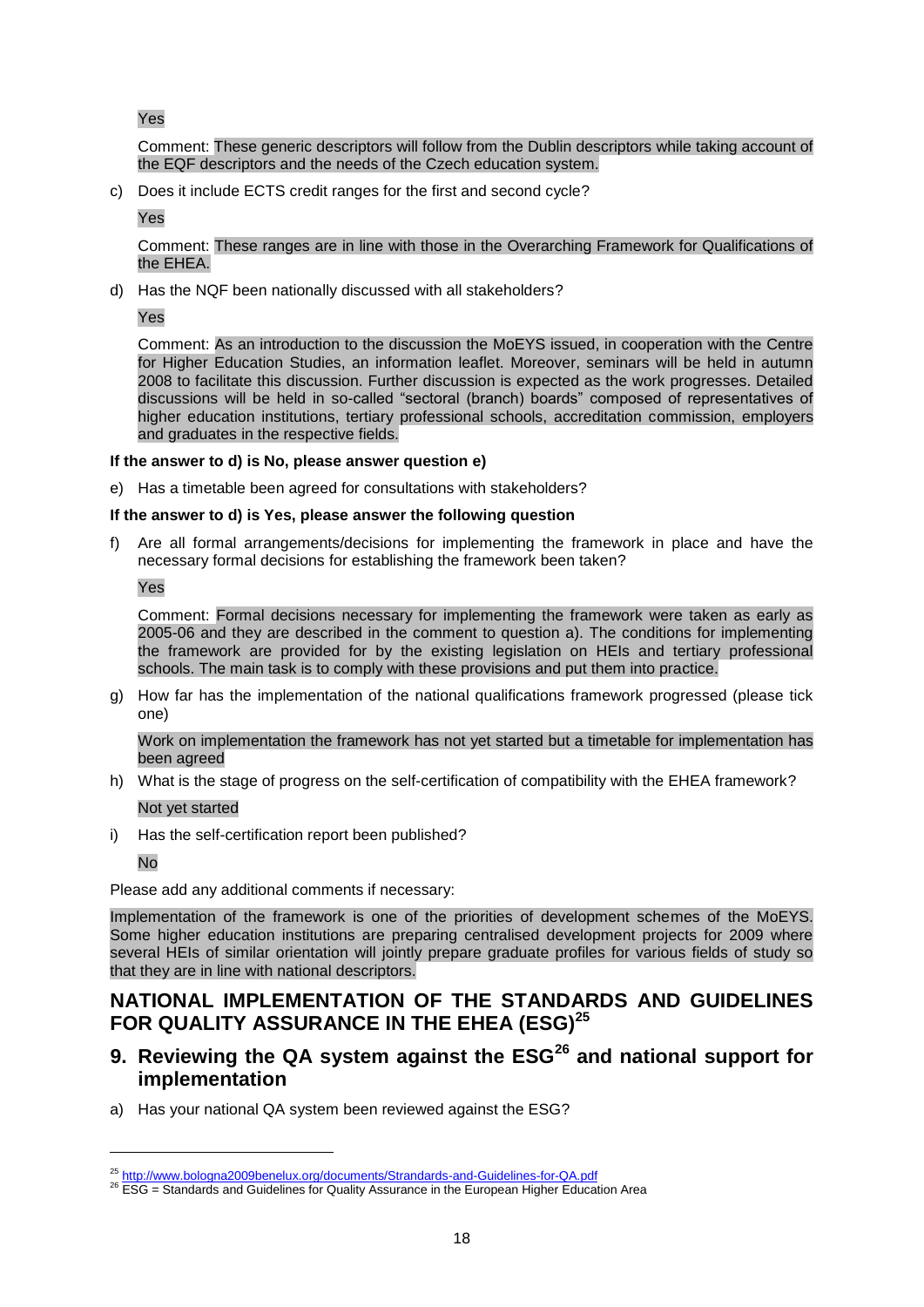Not yet, but such a review is planned in 2008/2009.

b) If a review has been undertaken or is planned, please give further details of the review process.

Review of the quality assurance system is planned in the following terms: a joint project with the Slovak Republic concerning internal and external evaluation by accreditation commissions; establishing an independent expert group that will evaluate the Accreditation Commission of the Czech Republic and that of the Slovak Republic using the same criteria. .

c) If a review process has been undertaken, did it result in any of the following:

It has not yet been undertaken.

d) If incentives and/or other measures have been introduced with the aim of improving the internal quality assurance processes in institutions, has any evidence of the impact of these changes been gathered?

No.

If yes, please give details of how evidence of the impact of the changes was gathered, and of the main outcomes that it demonstrates.

### **9.1 Internal quality assurance in higher education institutions**

Describe the internal QA systems in place in your HEIs:

In most institutions the system for internal quality assurance is implemented at the ordinary levels of governance, and it is complemented by student evaluations (surveys). These evaluations take various forms and are of varying quality. This means that only some HEIs are at the initial stage of implementation of a comprehensive internal evaluation (including, for example, management processes, links between the institution and the region, activities in the area of internationalisation, the employability of graduates in the labour market), while other institutions are not implementing such a system. The White Paper on Tertiary Education that is under development stresses the need for a shift from accreditation of study programmes to accreditation of higher education institutions – i.e. towards the development of an effective quality assurance system.

Please comment in particular on the following aspects, giving references to relevant websites

a) How many HEIs have published a strategy for the continuous enhancement of quality?

#### All HEIs

Pursuant to the Higher Education Act higher education institutions are obliged to develop a strategic plan that follows from the strategic plan of the Ministry. Since the strategic plan of the Ministry emphasises both quality and strategic planning of quality, HEIs are obliged to make strategic plans in this area as well. Some HEIs go beyond the framework of these general requirements and develop independent and more extensive strategies concerning quality (some 40%).

b) How many HEIs have arrangements in place for the internal approval, monitoring and periodic review of programmes and awards?

#### Most HEIs

Periodic monitoring, which mainly takes the form of students assessing the quality of educational activities (typically an anonymous questionnaire survey with varying rates of return), is implemented at public HEIs as follows: 17 HEIs implement it (65%), 1 HEI is developing a system for periodic monitoring, 1 HEI does not implement it, and other HEIs (27%) apply these monitoring instruments only at some of their faculties.

Most private higher education institutions implement a system of internal monitoring and periodic review (26 HEIs out of 30 that replied – 15 institutions did not reply). The system mainly consists of questionnaire surveys among students (qualitative and quantitative), evaluation of academic staff and their research work and publication standards.

The resulting measures typically include curriculum modification and innovation of individual subjects.

c) How many HEIs have described their programmes in terms of learning outcomes?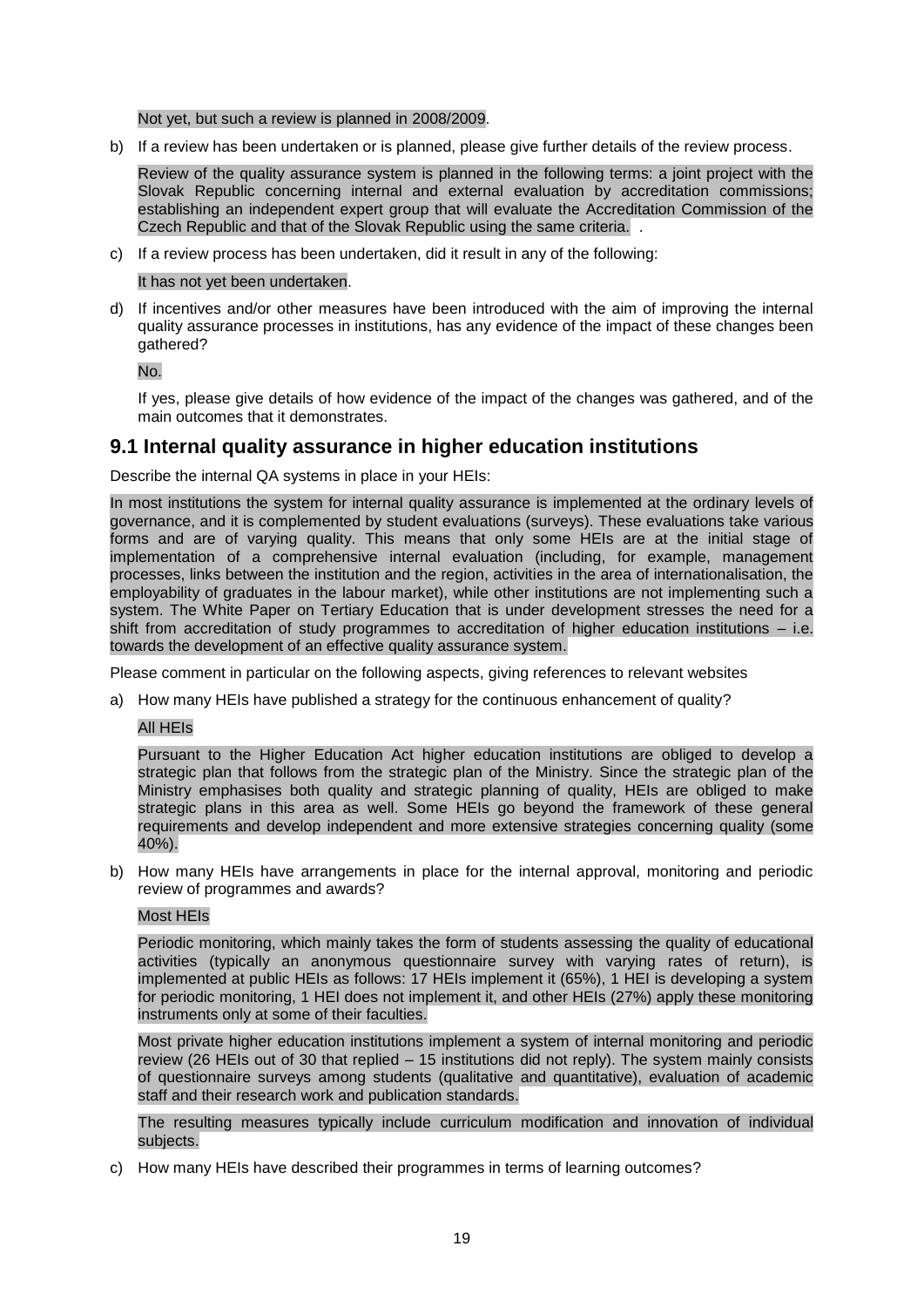#### All HEIs

The fact that all HEIs present the learning outcomes of their study programmes is the result of an obligation to describe graduate profiles in terms of expected learning outcomes in the questionnaire presented as part of accreditation proceedings. In this respect these are not learning outcomes such as conceived in the project "Tuning Educational Structures in Europe", and the specification of various graduate profiles in similar/identical study programmes often varies.

Nevertheless, it must be mentioned that a number of HEIs are preparing a detailed specification of learning outcomes (particularly as part of their preparation for acquiring the ECTS Label), and in the case of study programmes preparing for regulated professions comprehensive learning outcomes are in most cases already in place.

d) Are student assessments at HEIs designed to measure the achievement of the intended learning outcomes (based on published criteria) applied in a consistent way?

#### Most HEIs

Please describe how the above is achieved:

85% of higher education institutions ascertain learning outcomes by means of continuous (formative) assessment and also through final (summative) assessment at the end of the academic year and upon completion of studies (final state examination).

e) How many HEIs publish up to date, impartial and objective information about the programmes and awards offered?

All HEIs

### **10. Stage of development of external quality assurance system**

Describe the external quality assurance system operating in your country.

The quality of higher education in the CR is the responsibility of the Accreditation Commission that 1) evaluates the activities of HEIs and the quality of accredited activities, and makes public the results of this evaluation; 2) adopts and publicises its standpoint on applications for accreditation of study programmes. The system of external quality assurance has a long tradition in the CR. The Accreditation Commission was set up (as one of the first institutions of its kind in Europe) in 1990. Every study programme in the CR must be accredited. Accreditation is granted for a limited period (at most 10 years). Before it expires, the higher education institution applies for its validity to be extended.

Please include:

a) The stage of implementation of your external quality assurance system

The system of external quality assurance is well developed. All study programmes are subject to accreditation. The Accreditation Commission also evaluates the quality of higher education institutions and their accredited activities.

b) Does your external quality assurance system operate at national level

Yes

If No, please specify: -----------

c) Does your external quality assurance system cover all higher education<sup>27</sup>

Yes

l

If No, please specify which types of institutions or programmes are not covered by your external quality assurance system:-----

- d) Which of the following elements are included in your external quality assurance system:
	- Self-assessment report ves
	- External reviews **yes**

<sup>&</sup>lt;sup>27</sup> Higher education: all types of courses of study, training or training for research at the post secondary level which are recognised by the relevant authorities as belonging to a country"s higher education system.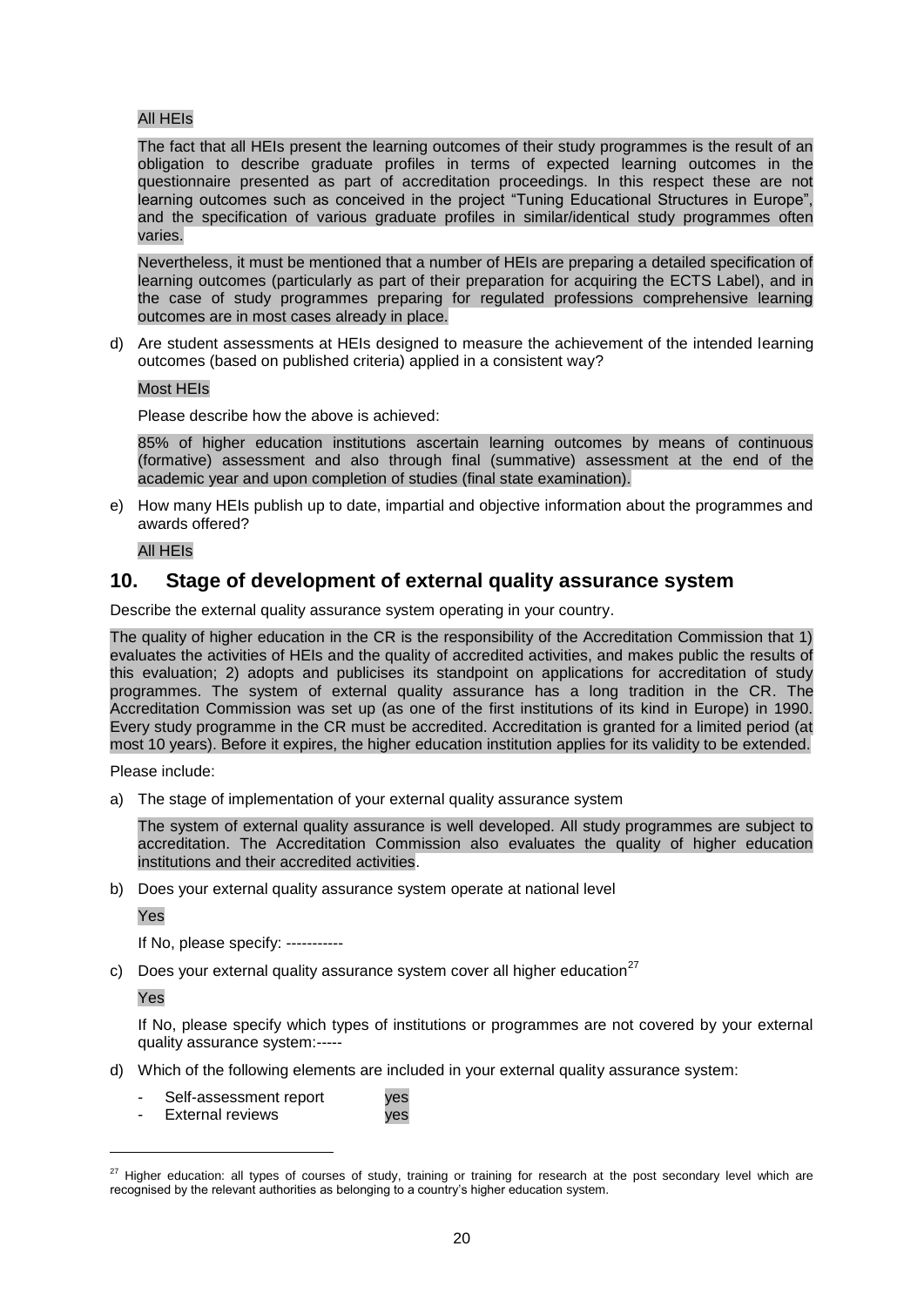- Publication of results ves
	-
- Follow-up procedures ves
- e) Has a peer review of the national agency(ies) according to the Standards and Guidelines for QA in the EHEA already taken place?

No.

If No is there a date set for the review? Yes. A peer review of the national agency (the Accreditation Commission) was launched in autumn 2008. It is expected to be completed in the course of 2009.

## **11. Level of student participation**

From the following, please indicate all aspects of quality assurance in which students are involved:

- a) In governance of national agencies for QA No b) As full members in external review teams
- c) As observers n external review teams No
- d) As part of the decision making process for external reviews No
- e) In the consultation process during external reviews (e.g. arrangements for external reviewers to consult with students) Yes
- f) In internal quality assurance (e.g. periodic review of programmes) In some cases
- g) In preparation of self-assessment reports No
- h) In follow-up procedures No

Please add any additional comments, especially if students are not involved in any of the aspects: ---

## **12. Level of international participation**

In which of the following is there international participation in quality assurance

- a) The governance of national agencies for quality assurance Yes
- b) The external evaluation of national quality assurance agencies Yes
- c) Teams for external review of institutions or programmes, either as members or observers
- Yes d) Membership of ENQA Yes The Accreditation Commission has been a full member of ENQA since 2002. In 2008 the vicechair of the Accreditation Commission was elected a member of the ENQA Board.
- e) Membership of any other international network Yes

#### CEEN, INQAAHE

Please add any additional comments, especially if there is no international involvement in any of the aspects:---

## **RECOGNITION OF DEGREES AND STUDY PERIODS**

## **13. Stage of implementation of Diploma Supplement**

Describe the stage of implementation of the Diploma Supplement in your country. Please include the percentage of all students graduating in 2009 who will receive a Diploma Supplement (if less than 100%, please explain)

#### 100%

From 1998 the Diploma Supplement has been issued by higher education institutions in line with the provisions of the Higher Education Act at the request of the student (graduate). From 1 January 2006 the Higher Education Act has defined the Diploma Supplement as a document that, together with the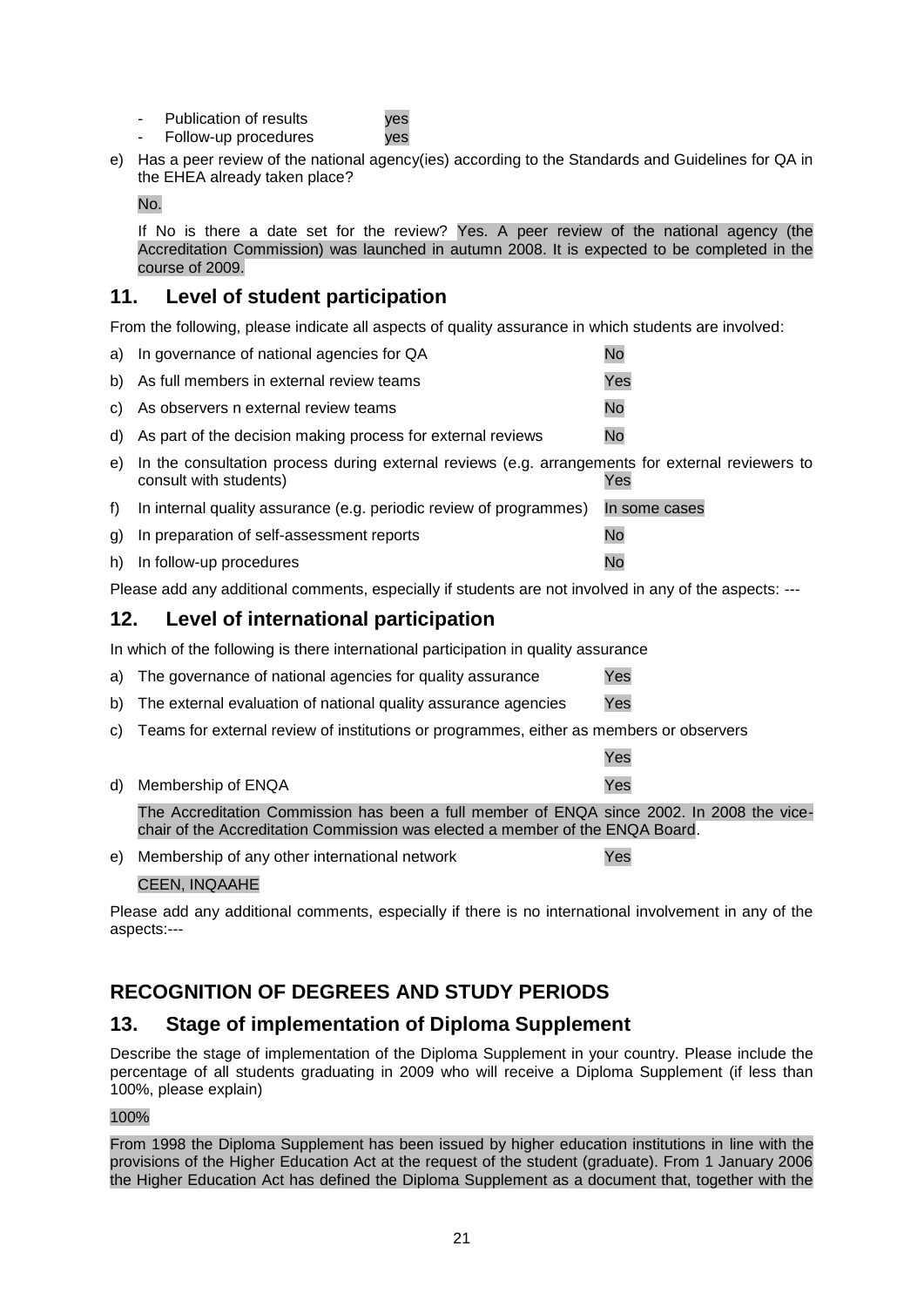diploma, verifies successful completion of studies in an accredited degree programme. The Diploma Supplement is issued automatically, free of charge and in a format proposed by EU/RE/UNESCO in a Czech-English version.

- a) Is the Diploma Supplement issued to students graduating from::
	- 1<sup>st</sup> cycle programmes Yes
	- 2<sup>nd</sup> cycle programmes **The State State**
	- 3<sup>rd</sup> cycle programmes **Yes**
	- Remaining "old type" programmes Yes
	- Short higher education programmes Not applicable
- b) Which of the following apply to Diploma Supplements issued in your country:
	- Issued in a widely spoken European language The Mark Character Yes<br>
	Please specify the language The angle and English Please specify the language
	- $\bullet$
	-
	- Corresponds to the EU /CoE/UNESCO Diploma Supplement format Yes
	- A national Diploma Supplement is used that is different from the EU /CoE/UNESCO Diploma Supplement format:----

## **13.1 Use of Diploma Supplement for recognition of qualifications**

Please describe the way in which the Diploma Supplement is used for the recognition of foreign qualifications (or studies). Please comment in particular on the following aspects, giving references to any relevant websites and documents:

a) The Diploma Supplement is used as the reference document when admitting holders of foreign qualifications to the second and third cycles

#### Yes

Comment: The diploma and the Diploma Supplement are the principal documents according to which the recognition body assesses a higher education qualification for the purpose of granting recognition for access to further studies.

b) Holders of foreign qualifications who present a Diploma Supplement in a widely spoken language do not have to provide official translations of their qualification

#### Yes

Comment: Pursuant to the provision of the Higher Education Act, recognition bodies (i.e. higher education institutions or the Ministry of Education, Youth and Sports, the Ministry of Defence or the Ministry of the Interior) can require that the documents presented for the purpose of recognition be translated. If the document is issued in English, German or Russian, translation is normally not required.

c) Holders of foreign qualifications who present a Diploma Supplement in a widely spoken language do not need to prove through other documents the validity in the qualifications in the awarding country ( for further studies or employment in the non-regulated part of the labour market)

#### Yes

Comment: In most cases a Diploma Supplement in a foreign language is deemed sufficient by both employers and HEIs for the purpose of recognition of a qualification. Nevertheless, they are authorised to require additional documents.

d) Specific action has been taken at a National and Institutional level to enhance the use of the Diploma Supplement as a communication tool towards the labour market

Yes

Comment: The Diploma Supplement is being promoted by the MoEYS in cooperation with ENIC/NARIC and Bologna experts (before Bologna promoters) by means of seminars held for professional recognition bodies. There are also events held for the professional public including representatives of employers. An information campaign held as part of a EUROPASS project was also one major dissemination instrument.

**Issued issued issued issued issued issued issued issued Issued automatically**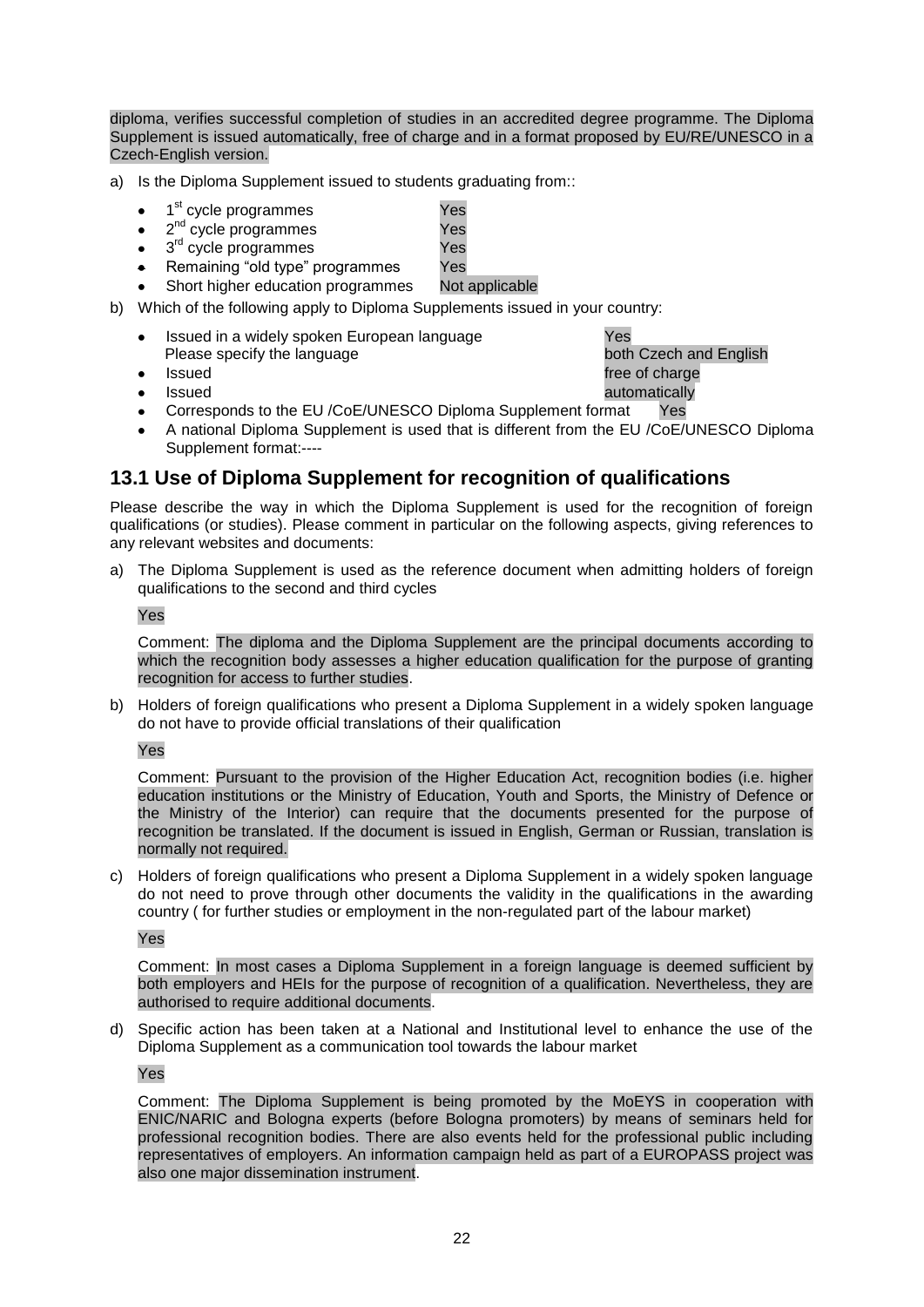### **14. National implementation of the principles of the Lisbon Recognition Convention**

Describe the stage of implementation of the main principles and later supplementary documents<sup>28</sup> of the Lisbon Recognition Convention.

a) Does appropriate legislation comply with the Lisbon Convention?

Yes

If yes, please demonstrate how it is achieved: The Lisbon Convention is part of the legal system of the CR. The procedures for recognition of higher education qualifications are stipulated in the Higher Education Act and the internal regulations of HEIs. At the request of the qualification holder the recognition body (a public higher education institution) issues a certificate of recognition of higher education or a part thereof. Procedures for recognition of foreign higher education qualifications are implemented in line with the relevant provisions of the Higher Education Act, internal regulations of the HEI and valid international agreements on recognition.

- b) Does appropriate legislation comply with the later Supplementary Documents:
	- Recommendation on the Criteria and Procedures for Recognition
		- Yes

If yes, please demonstrate how it is achieved: Specific recognition procedures are stipulated in the Higher Education Act and in internal regulations of HEIs. Apart from this recognition practices of HEIs are subject to methodological guidance and coordination on the part of the MoEYS that cooperates with ENIC/NARIC. Recommendations are used in the process of assessing qualifications.

- Recommendation on the Recognition of Joint Degrees Yes

If yes, please demonstrate how it is achieved: Procedures for recognition of joint degrees are the same as for other foreign HE qualifications. If a higher education institution that is part of the HE system in the CR is involved in the joint degree, the documents are automatically valid in the CR and recognition is not required (pursuant to the Higher Education Act).

- Code of Good Practice in the Provision of Transnational Education
	- No

If yes, please demonstrate how it is achieved: Recognition bodies address qualifications acquired at transnational institutions on an individual basis. When assessing these qualifications they make use of the ENIC/NARIC experience and contacts within the ENIC Network and NARIC Network.

- c) Which of the following principles are applied in practice
	- Applicants' right to fair assessment

Yes

If yes, please describe how it is ensured ar nation and institutional level: Apart from the legal regulations mentioned above, recognition of higher education qualifications is subject to administrative regulations that govern the procedural aspects and provide for regular as well as extraordinary review procedures (including an administrative judiciary).

Recognition of no substantial differences can be proven

Yes

If yes, please describe how it is ensured ar nation and institutional level: Recognition is ensured by the relevant provisions of the Higher Education Act and internal regulations of HEIs.

Demonstration of substantial differences, where recognition is not granted

Yes

<sup>&</sup>lt;sup>28</sup> Recommendation on the Criteria and Procedures for Recognition (2001); Recommendation on the Recognition of Joint Degrees (2004); Code of Good Practice in the Provision of Transnational Education (2001).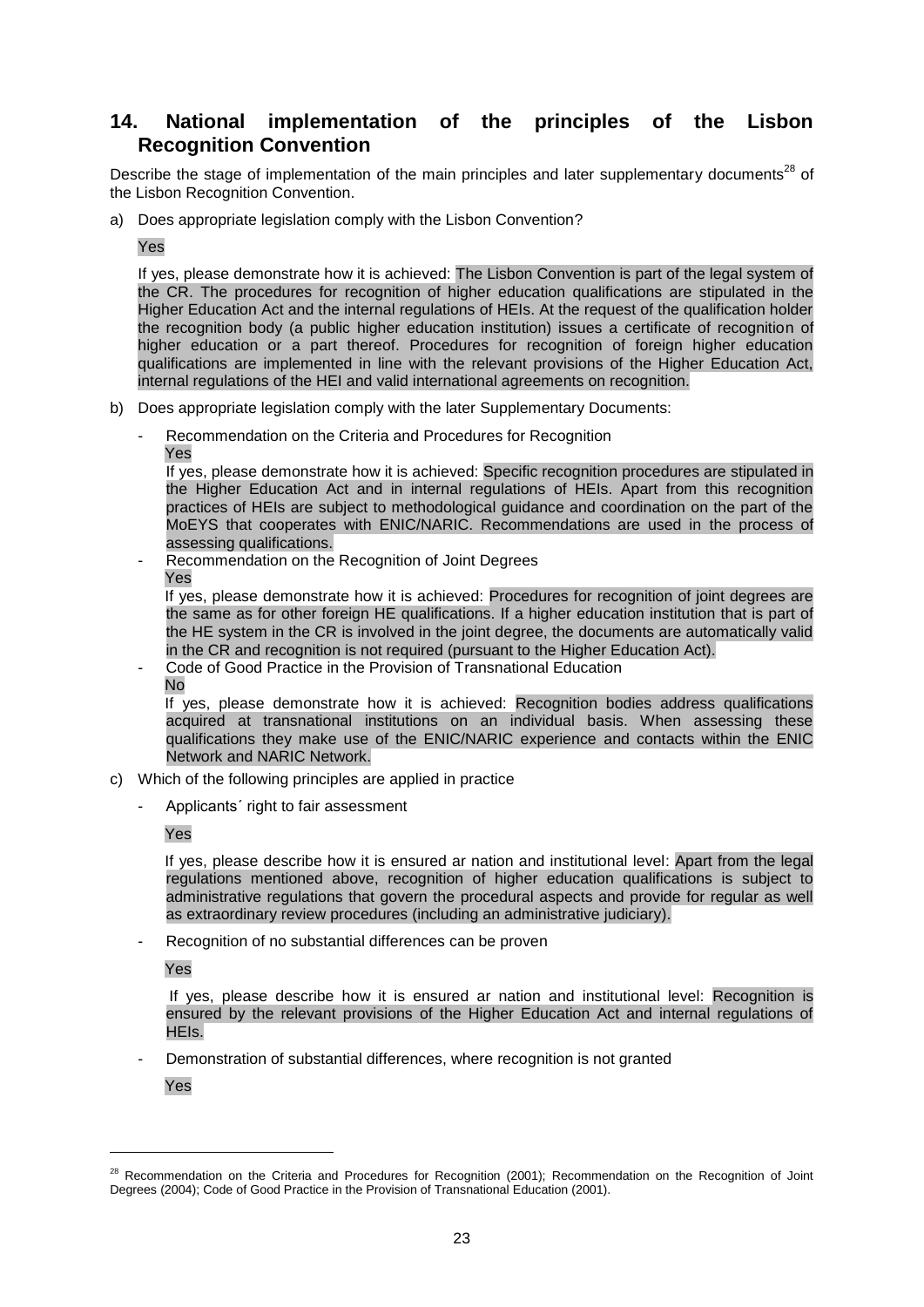If yes, please describe how it is ensured ar nation and institutional level: The process of recognition is subject to administrative proceedings that require that each negative decision should be justified.

Provision of information about your country's HE programmes and institutions

Yes

If yes, please describe how it is done in practice: Information about HEIs and accredited higher education programmes is provided by the Ministry of Education at www.msmt.cz/vzdelavani/studijni-programy and by ENIC/NARIC at <http://www.csvs.cz/databaze/vs2004/> in English, and also at [www.naric.cz/HigherDB/index.php?Sezn=S1](http://www.naric.cz/HigherDB/index.php?Sezn=S1)

Do you have a fully operational ENIC

Yes.

If yes, please describe the role of your ENIC in recognition and information provision a) nationally and b) internationally: ENIC is a methodological and advisory body for recognition bodies. It ensures compliance with international agreements on recognition and the principles of the Lisbon Convention and its accompanying texts in the recognition practices of HEIs. It develops positions on the status of foreign institutions and the assessment of foreign qualifications for recognition bodies, and provides information about higher education systems abroad. It provides information about the recognition process, legal regulations in place, the higher education system in the CR and other countries, HEIs, accredited study programmes and admission requirements. It represents the Czech Republic in the ENIC Network and cooperates with partners in this network for the purpose of the mutual exchange of information about HE systems, institutions and qualifications so that they may be fairly assessed. It cooperates with ENIC Network secretariats in UNESCO, CEPES and the Council of Europe. It is involved in international projects concerned with recognition. Its operations are governed by the ENIC/NARIC Charter.

d) As additional information, please describe any actions to implement fully the Convention and the later Supplementary Documents.

The activities of the MoEYS and ENIC will continue focusing systematically on facilitation of the recognition process by means of organising methodological seminars and developing legislative proposals.

### **15. Stage of implementation of ECTS<sup>29</sup>**

Describe the implementation of ECTS in your country.

a) Please include the percentage of the total number of higher education programmes<sup>30</sup> in which all programme components are linked with ECTS credits

#### 75-99%

The ECTS system operates in virtually all public higher education institutions at Bachelor"s and Master"s degree levels. A number of HEIs state that the ECTS is applied to all students who began to study in the academic year 2006/2007.

b) Are ECTS credits linked with learning outcomes<sup>31</sup> in your country? Please tick one.

#### In the majority of programmes

In most programmes the award of credits is linked to learning outcomes. The system for awarding ECTS credits is distinctly different at various institutions/faculties. A subject may be assessed by means of credits when the relevant study programme/field of study is accredited. Credits may be linked to demands or acquired knowledge and competencies, or their award may be conditional upon passing an examination. The process is dynamic and it is still developing with a view to

<sup>&</sup>lt;sup>29</sup> Please refer to definitions in the ECTS User's guide,

[http://ec.europa.eu/education/programmes/socrates/ects/guide\\_en.html](http://ec.europa.eu/education/programmes/socrates/ects/guide_en.html)

Except doctoral studies.

<sup>31</sup> Clarification: Learning outcomes in the formo f knowledge, skills and competences are formulated for all programme components and credits are awarded only when the stipulated learning outcomes are actually acquired.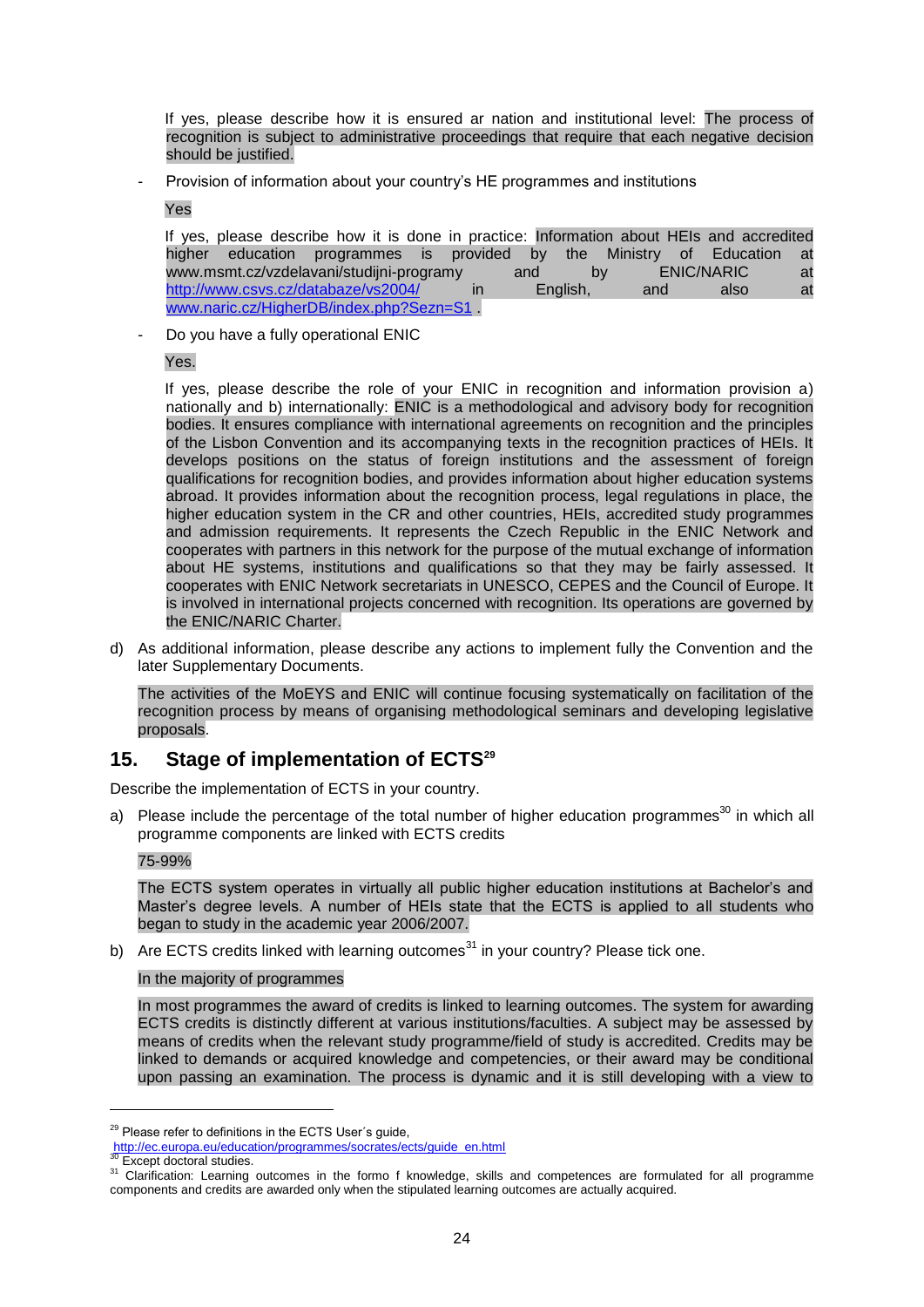making the best use of ECTS. In most cases the basic principles of the credit system are set out in the *Study and Examination Regulations* of higher education institutions/faculties.

c) If you use credit system other than ECTS, please give details of your national credit system

Nearly all HEIs use the ECTS system. Some institutions use a different credit system which, however, cannot be described as national.

Is it compatible with ECTS? The Mess

What is the ration between national and ECTS credits?

If a higher education institution has introduced a credit system other than the ECTS, it is in most cases a system that is compatible with ECTS, and institutions have the relevant converters. Some HEIs that are branches of foreign institutions use the British or American credit system, but the ECTS is used as a parallel system.

d) Are you taking any action to improve understanding of learning outcomes?

Yes

If yes, please explain: There are no activities of this kind at national level. There is a nationwide discussion in connection with the National Qualifications Framework which is now being prepared by the MoEYS. Discussion also takes places within the activities implemented as part of the Bologna Experts project.

- e) Are you taking any action to improve measurement and checking of student workload? No.
- f) Are you taking any actions to assist HE staff or other stakeholders in applying ECTS?

Yes.

If yes, please explain: Assistance to HEIs in relation to ECTS introduction is provided, above all, as part of the Bologna Experts project. Various seminars are organised for HEIs and the institutions may ask experts in this area for consultation. HEIs make use of this assistance particularly when they are preparing to file applications for the ECTS Label. Attention has also been paid recently to learning outcomes and their interconnectedness with the ECTS system. The Ministry provides long-term support for implementation of ECTS in its development schemes.

## **LIFELONG LEARNING**

### **16. Recognition of prior learning**

Describe the measures in place to recognise prior learning (RPL), including non-formal and informal learning (for example learning gained in the workplace or in the community).

a) Do you have nationally established procedured in place to assess RPL as a basis for acces to HE programmes?

No.

If yes, please specify:

The attainment of full secondary education is a precondition for admission to a Bachelor"s and long-cycle Master"s study programme. In addition, applicants with tertiary professional education provided by conservatories may also be admitted to arts fields of study. Due completion of studies of a Bachelor"s study programme is a precondition for admission to a follow-up Master"s study programme.. Due completion of a Master's study programme (which in the arts also obtains an academic title) is a precondition for admission to a Doctoral study programme.

Recognising prior learning other than the above as a necessary precondition is fully within the competence of individual higher education institutions and may help the recognition of a part of a relevant study programme. In most cases formal learning is recognised, largely taking place at a foreign/domestic higher education institution or tertiary professional school. In a number of cases higher education institutions make it possible for graduates of tertiary professional schools merely to add some subjects and complete a Bachelor"s study programme in a shorter than standard time.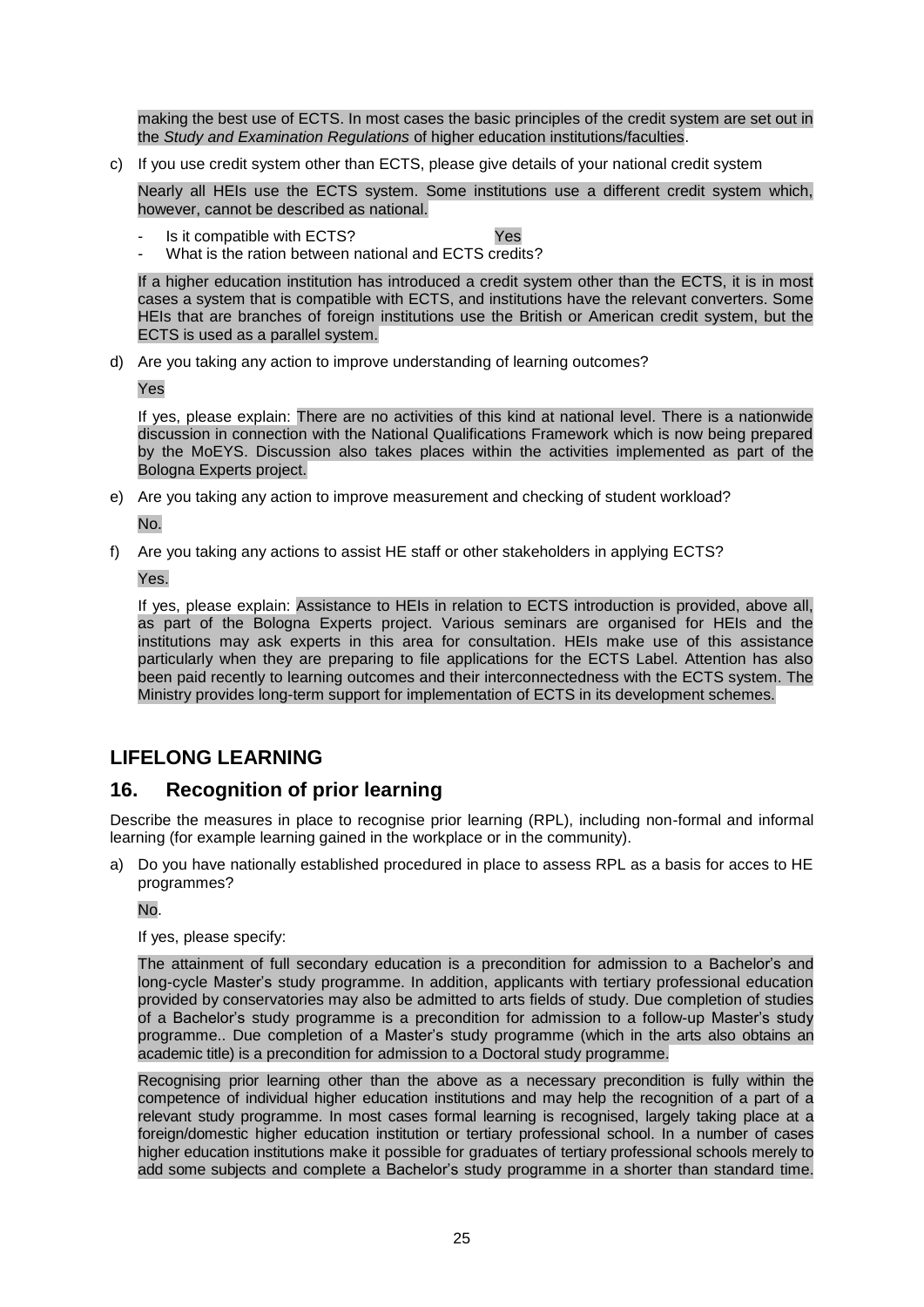Some HEIs also recognise non-formal or informal learning, but merely as proof of the applicant"s interest in the relevant topic and thus they take account of it during the admission procedure.

b) Do you have nationally established RPL procedures in place to allocate credits towards a qualification?

No

If yes, please specify:

The Higher Education Act enables recognition of credits obtained in prior learning; however, it does not specify the exact conditions, and an individual recognition policy is hence fully within the competence of the higher education institution that has admitted the applicant. In practice this mainly involves recognition of prior formal learning obtained at a tertiary professional school (see part a) or another HEI or as part of lifelong learning provided by HEIs. Most HEIs have an internal guideline prepared for this purpose, such as a Rector"s guideline.

c) Do you have nationally established RPL procedures in place to allocate credits for exemption from some programme requirements ?

No.

If yes, please specify:

The Higher Education Act does not clearly specify this field and thus it is fully within the competence of individual HEIs to determine their own policy, as described above.

d) To what extent are any such proceduces applied in practice?

#### A little

Please describe the current situation: Recognition of formal, non-formal and informal learning, including the recognition of credits obtained through prior learning, is in accordance with the Higher Education Act and the Act on the Recognition of Further Education Results $^{32}$ .

Apart from artistic fields of study it is not possible to study an accredited programme at a HE institution without having completed a full secondary education programme.

Provided the above condition is met, recognition of prior learning, or recognition of credits obtained in prior learning for study purposes, is fully within the competence of individual HE institutions, as described above. The current legislation does not hinder schools in any way from recognising prior learning. Assistance in this area is provided to schools and individual applicants by the ENIC/NARIC centre.

### **17. Flexible learning paths<sup>33</sup>**

Describe legislative and other measures taken by your country to create opportunities for flexible learning paths in higher education, to encourage participation by under-represented groups.

a) Are there specific measures in place to promote flexible learning paths within the national qualifications framework

Yes.

Please add appropriate comments to describe the current situation: The Act on Higher Education Institutions enables accreditation of study programmes in the on-site mode as well as in the distance and combined mode. The distance and combined mode of study contribute to more flexible studies according to individual student needs. The on-site, distance and combined modes have equal status in law.

b) Are there any measures to support HE staff in establishing flexible learning paths?

Yes

 $32$  Act no. 179/2006 Coll., on the Verification and Recognition of Further Education Results as amended, hereinafter referred to as the Act on the Recognition of Continuing Education.

In our view the term "flexible learning paths" covers any courses, distance learning, weekend and evening courses, adult education, etc. It thus covers forms of learning that defy the classical notion of on-site study.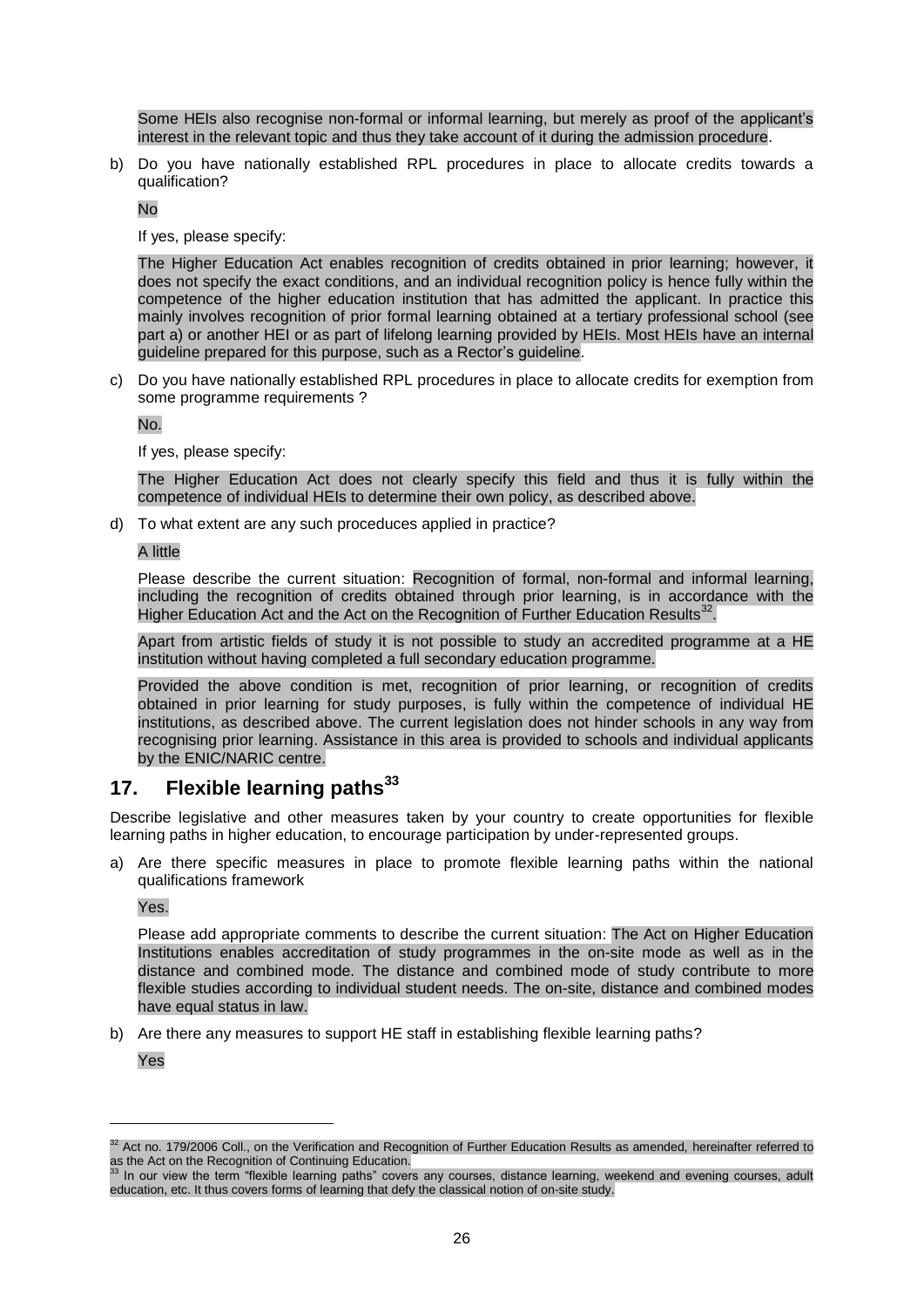Please add appropriate comments to describe the current situation: National support for higher education staff in establishing flexible learning paths is based on different financial schemes offered to HEIs - Higher Education Development Fund, development schemes of the MoEYS or EU Structural Funds. The priorities emphasized in the strategic plan of the Ministry for the years 2006-10 are as follows: support and further development of the combined and distance mode of study, creation and implementation of learning support (multimedia education), use of e-learning, interactive teaching programmes and materials for these modes of study, establishment of joint teaching labs, implementation of "project" and "problem-focused" forms of study and development of advisory and information centres. . Schools use these funds also for training their employees in using new forms of teaching (mainly creation of e-learning aids).

c) Is there flexibility in entry requirements aimed at widening participation?

#### Yes

Please add comments to describe the current situation and, where appropriate, differences between the three Bologna cycles: The Act on Higher Education Institutions defines only the completion of full secondary education as a basic prerequisite for studying an accredited study programme. Determining other conditions for access to studies lies fully within the competence of a higher education institution. HE institutions use study aptitudes testing, knowledge testing and interviews or make their decision based on achieved results at a secondary school. Whether demand greatly exceeds supply also plays a major role.

d) Are there any flexible delivery methods to meet the needs of diverse groups of learners?

Yes

Please add comments to describe the current situation and, where appropriate, differences between the three Bologna cycles: Study flexibility is possible in particular in relation to the mode of study; since individual modes of study are defined as having equal status. A certain degree of flexibility also exists where prolonging the length of study, having an individual study plan, work placement, e-learning, weekend learning, weekend and night opening of libraries, etc. are .<br>concerned.

Most private and public higher education institutions have accredited their study programmes in a combination of on-site and distance modes of study. As of 22/7/2008 a total of 352 Bachelor"s study programmes (52% of all Bachelor's study programmes), 224 follow-up Master's study programmes (41% of all follow-up Master"s study programmes), 92 long-cycle (non-structured) Master"s study programmes (35% of all these programmes) and 800 Doctoral study programmes were accredited according to a distance or combined mode of study (100% of these programmes, since all are automatically accredited in all modes of study: on-site, distance and combined).

Flexible learning paths are used mainly by persons who study part-time, by mothers with small children, pregnant students, professional athletes or individuals with a physical disability or a social handicap who have limited opportunities for participating in full on-site learning.

e) Are there modular structures of programmes to facilitate greater participation?

#### Yes.

Please add comments to describe the current situation and, where appropriate, differences between the three Bologna cycles: Numerous HEIs devise programmes as modules; the modules are created according to various criteria (mainly in relation to the field of study). A modular structure is being implemented with the objective of enhancing transferability between and within levels of education.

f) If possible, please provide any statistics on the results of measures taken to create opportunities for flexible learning paths in higher education, to encourage participation by under-represented groups.

Measures taken to create flexible learning paths have so far not been statistically monitored. For data on the number of study programmes in the distance or combined mode of study see part d) of this question.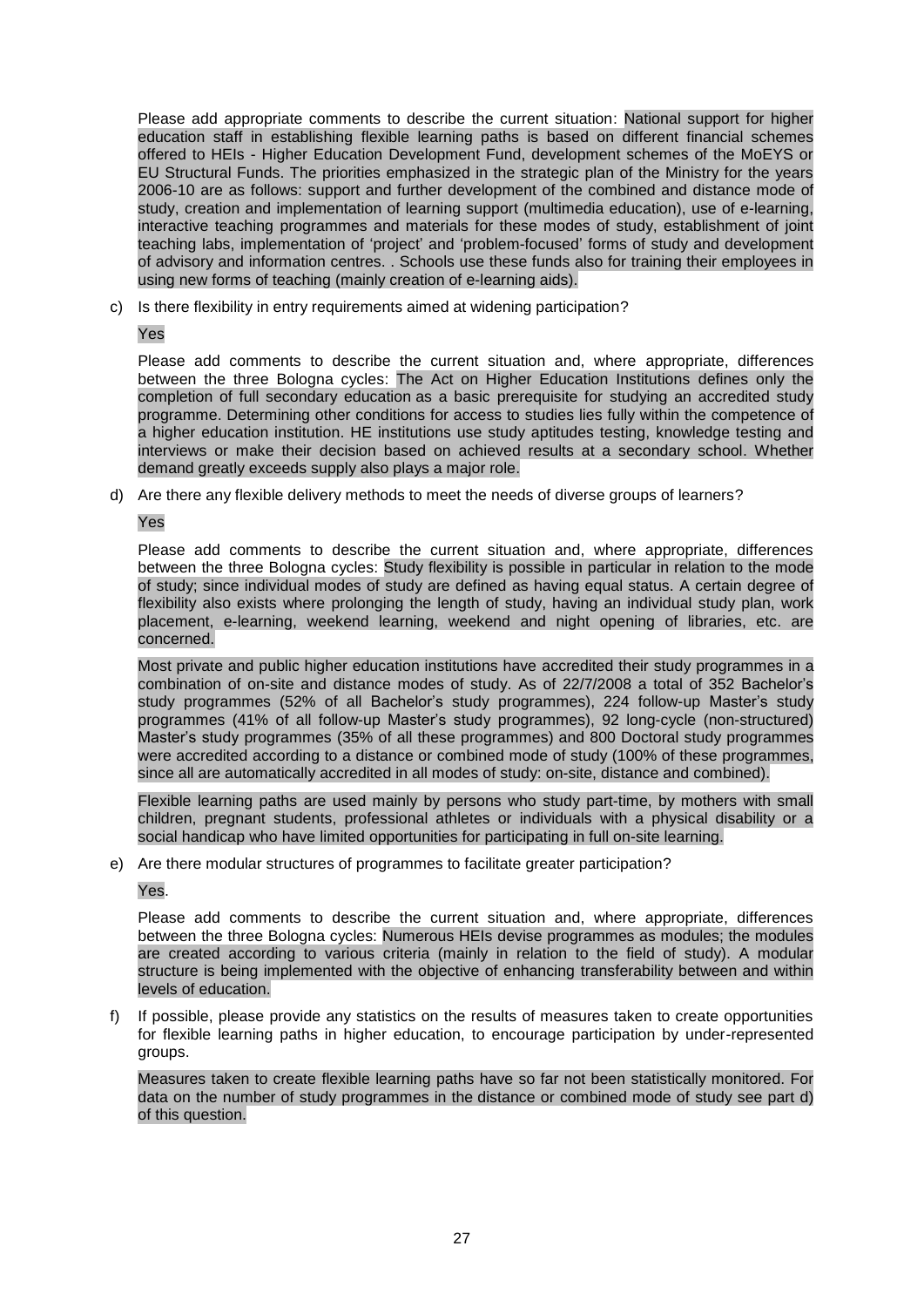## **JOINT DEGREES**

## **18. Establishment and recognition of joint degrees<sup>34</sup>**

- a) Describe the legislative position on joint degrees in your country
	- Are joint degrees specifically mentioned in legislation? Yes

Joint degree programmes are made possible by the Act on Higher Education Institutions.

- Does the legislation fully allow:
	- $\circ$  Establishing joint programmes?
	- Yes. o Awarding joint degrees? Yes.
- b) Please give an estimate of the percentage of institutions in your country which are involved in
	- Joint degrees: 25-50%

l

- Joint programmes: 25-50%
- c) What is the level of joint degrees/programme cooperation in your country
	- In the first cycle **in the first cycle little** In the second cycle **little**
	- In the third cycle **little**
- d) In which subject areas/disciplines is joint degree/programme co-operation most widespread (please list if possible)?

Most joint programmes are provided in fields of study focusing on international trade, international finance, economics and technical fields of study.

e) Estimate the number of joint programmes in your country.

#### Currently Czech public HEIs provide 56 joint study programmes.

f) Describe any actions being taken to encourage or allow joint ptogrammes.

The Ministry also supports the activities of HE institutions that lead to the creation of joint programmes from state funds, mainly within development schemes or as part of bilateral cooperation (e.g. in 2007 and 2008 a programme supporting joint Czech-French programmes was announced, funded by the Czech and French Ministries of Education; this programme is expected to continue in the future). In addition, higher education institutions have successfully engaged in a number of programmes focusing on joint programmes (e.g. Erasmus Mundus, CEEPUS, Erasmus).

The establishment of the Accreditation Commission (AC) criteria for the assessment of jointdegrees/study programme applications in September 2006 supplements the relevant provisions of the Act on Higher Education Institutions and provides major support for the creation of joint study programmes. AC stipulates that the part of the joint study programme taking place at a Czech HE institution has to meet the standards of the Czech AC, whereas the part taking place at a foreign HE institution has to be accredited in the partner country or otherwise recognised by the pertinent bodies in that country. This approach taken by the Accreditation Commission has greatly simplified the accreditation procedure of joint study programmes.

g) Are there any specific support systems for students to encourage joint degree cooperation?

Joint study programmes give students an attractive opportunity to study at several higher education institutions and hence obtain a prestigious education. Students show a considerable interest in these programmes, as they are mostly highly prestigious (e.g. programmes supported by the Erasmus Mundus programme). Students may also obtain financial support for their studies at partner HE institutions outside the CR from the Erasmus programme, development schemes, scholarship funds of HE institutions, etc.

<sup>&</sup>lt;sup>34</sup> A joint degree is a single certificate of attained education granted by two or more institutions. This certificate is valid in all countries of the participating institutions and there is no need to additionally recognise it at national level.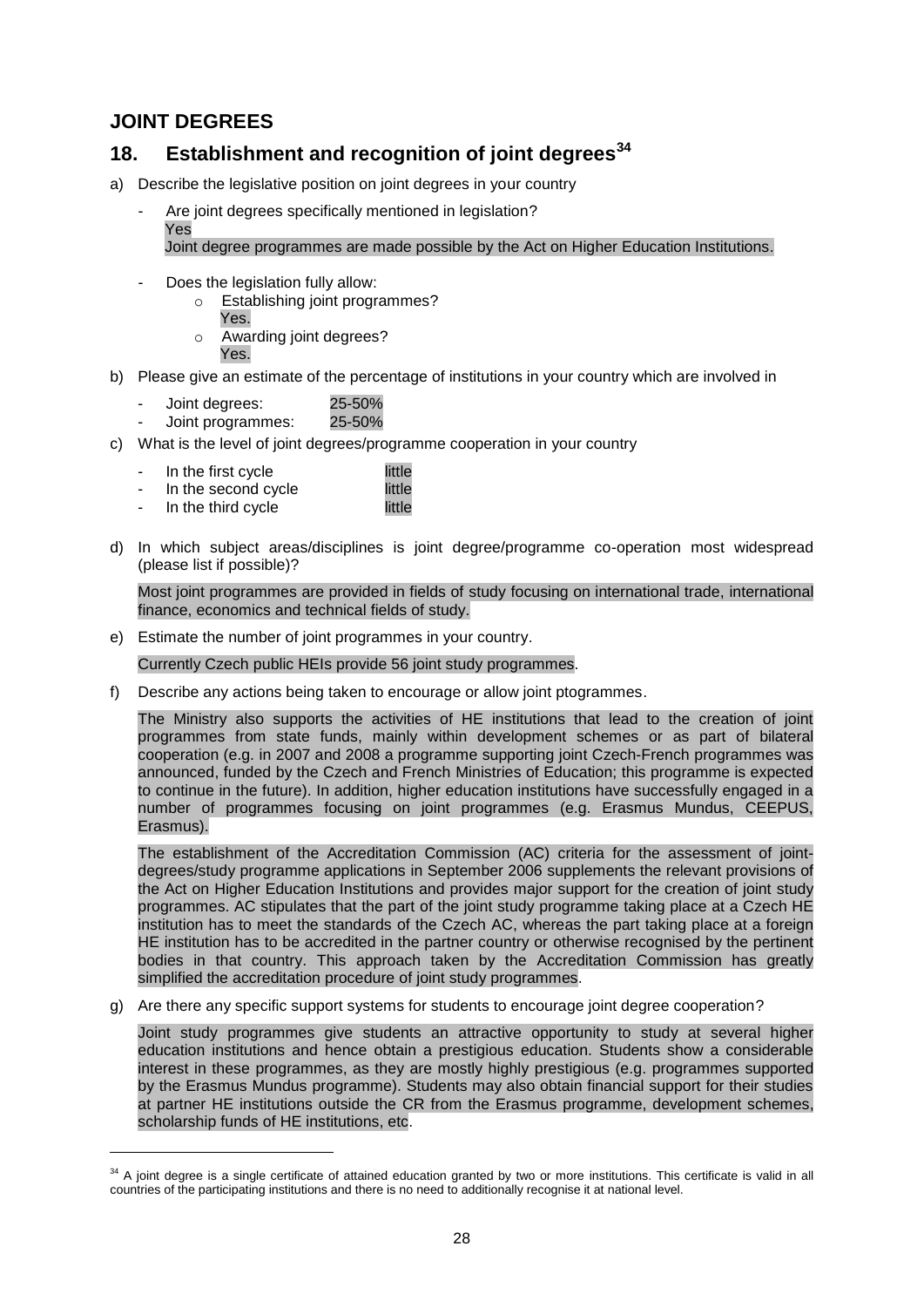## **MOBILITY**

## **19. Removing obstacles to student and staff mobility**

a) What measures have been taken by your country both at governmental and institutional level to enhance student and staff mobility and overcome main obstacles?

One of the objectives of the strategic plan of the Ministry is to make it possible for every student who has the relevant aptitude and interest to spend at least one semester at a foreign higher education institution. HEIs may use, for this purpose of mobility within the EU, the ERASMUS programme, which is given additional funding from the state budget beyond EU funds. An overview of EU funds and state funds spent on the Erasmus programme can be seen in Table No. 12. In addition, mobility is supported within bilateral and multilateral programmes of a regional nature (CEEPUS, Aktion, DAAD programmes); HE institutions value the support provided by the Fulbright Foundation as well. Study in countries outside the EU is supported mainly by development schemes and bilateral programmes. A significant part of such study, be it within or outside Europe, is supported by scholarship funds of individual HE institutions.

Students consider a lack of funds, failure to recognise courses studied abroad and the greater challenges posed by studying in a foreign language as the main obstacles to mobility. So as to minimise these obstacles, considerable additional funds are provided from the state budget or from scholarship funds of HE institutions in order to encourage such study. Every year the ENIC/NARIC centre holds several informative and methodological seminars for HE institutions so as to prevent as far as possible any misinterpretation of the Lisbon Recognition Convention. In 2007 the Student Activity and Academic Center organised a national student survey that showed that in a substantial number of cases one obstacle to such study is the fact that students work during their studies and do not want to lose their job; in other cases they have personal reasons for not studying abroad.

Private HEIs give students and/or academic staff financial support for study abroad depending on financial possibilities of different institutions. Support is provided in about 60% of cases on a caseby-case basis.

| Erasmus programme: co-financing of the EU and CR |                 |                       |  |  |  |  |  |  |
|--------------------------------------------------|-----------------|-----------------------|--|--|--|--|--|--|
| Year                                             | EU budget (EUR) | National budget (EUR) |  |  |  |  |  |  |
| 2000                                             | 2,100,000       | 1,691,692             |  |  |  |  |  |  |
| 2006                                             | 3,400,000       | 8,000,000             |  |  |  |  |  |  |
| 2007                                             | 5,200,000       | 9,680,000             |  |  |  |  |  |  |
| 2008<br>(estimate)                               | 8,300,000       | 8,800,000             |  |  |  |  |  |  |

#### Table No. 12

(the year 2000 is also given for the sake of comparison)

b) Have arrangements for visas, residence and work permits been amended to enhance student and staff mobility?

#### No.

Please add appropriate comments to describe the current situation: Over the past two years the arrangements for visas, residence and work permits have remained unchanged.

c) Is there financial support for national and foreign mobile studnets and staff?

### Yes.

Please add appropriate comments to describe the current situation: Mobility of students and academic staff is a priority of the strategic plan of the MoEYS. HEIs may obtain additional financing for students and academic staff to cover study abroad through the above programmes and development schemes announced by the Ministry. In 2007 public funds allocated for these purposes amounted to EUR 9.7 million, i.e. over CZK 271 million. Further sources of support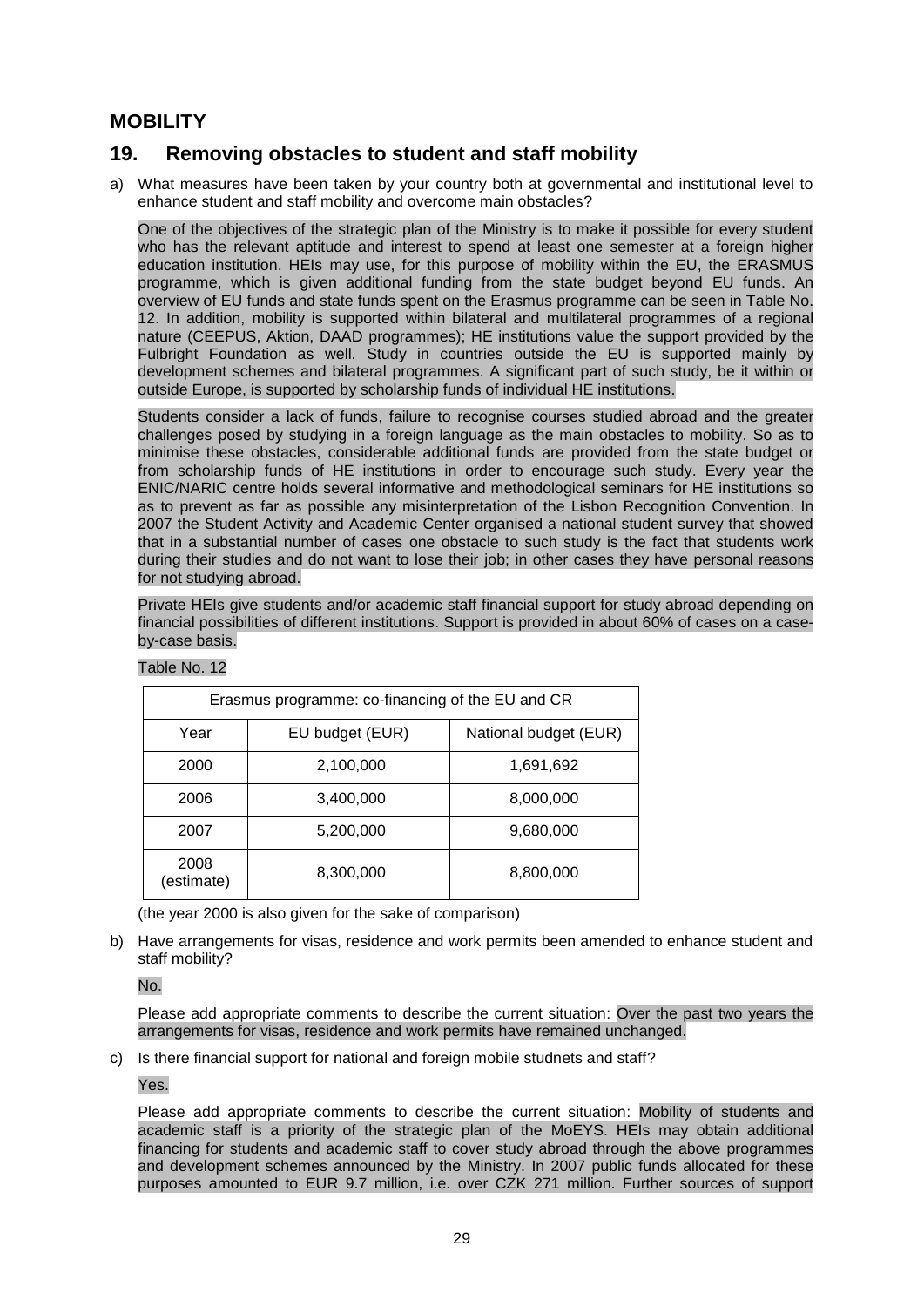include funds provided within cultural agreements and other types of agreements concluded at national level.

d) Are study periods taken abroad recognised?

Yes.

Please add appropriate comments to describe the current situation: In the CR the recognition of prior learning for the purposes of further study is within the competence of higher education institutions. Public HEIs that implement a similar study programme are the competent bodies for the recognition of qualifications (diploma); provided recognition is in line with an international treaty, the Ministry is the competent body. If a HE institution does not recognise the applicant"s qualifications obtained at a foreign HE institution, it has to justify its decision. The applicant has a right to appeal to the Ministry, which will issue a final and binding decision.

HE institutions use a Learning Agreement. Credits obtained from study abroad are either recognised as equivalents of compulsory subjects of the study plan or as optional subjects. In a number of cases this is done in particular subjects according to syllabi provided by the host school.

e) Is there accommodation for mobile students and staff?

Yes.

Please add appropriate comments to describe the current situation: Higher education institutions organise accommodation for visiting students and academic staff as far as they can; accommodation is always offered at better than market rates.

f) Have any measures been taken to increase outward student and staff mobility?

#### Yes.

Please add appropriate comments to describe the current situation: No truly new measures have been taken over the past two years at national level; however, there is still an opportunity to obtain support from public funds for additional financing of study abroad taking place within programmes and outside them from development schemes, as said above.

Support for international student and academic staff mobility greatly varies between individual intitutions. The International Department in charge of mobility is at faculty level at many HEIs and actual support often depends on the individual initiative of teachers. Specific support for mobility involves e.g. holding courses in foreign languages, expanding the spectrum of study programmes taught in the English (or another foreign) language, supporting travel by academic staff and students in order to present major results of scientific work at international conferences, admitting foreign lecturers and host professors. The aim of increasing student and academic staff mobility is supported by various motivational interviews with students and academic staff, consultations related to the selection of a university abroad, travel organisation support, and a high level of information supported by presentations on web sites, the production and dissemination of press information and multimedia presentations. "Buddy clubs" are also successful. As concerns the admission of foreign staff or creation of scholarship programmes for talented students, HE institutions have started to utilise the possibilities of development schemes to a greater extent, within which this activity has been supported over the past 3 years.

### **20. Portability of loans and grants**

a) Are portable grants available in your country?

Yes.

If no, describe any measures being taken to increase the portability of grants.

The portability of scholarships (grants) abroad is governed by Higher Education Act (Section 91); the specific form is stipulated by the scholarship guidelines of individual HE institutions. This mainly applies to scholarships granted to students by a HE institution (merit scholarship, social scholarship, scholarship to study abroad, doctoral scholarship and others). In the case of study abroad it is therefore crucial to determine whether the applicant remains a student of a Czech HE institution during his/her course. However, the existing system does not make it possible to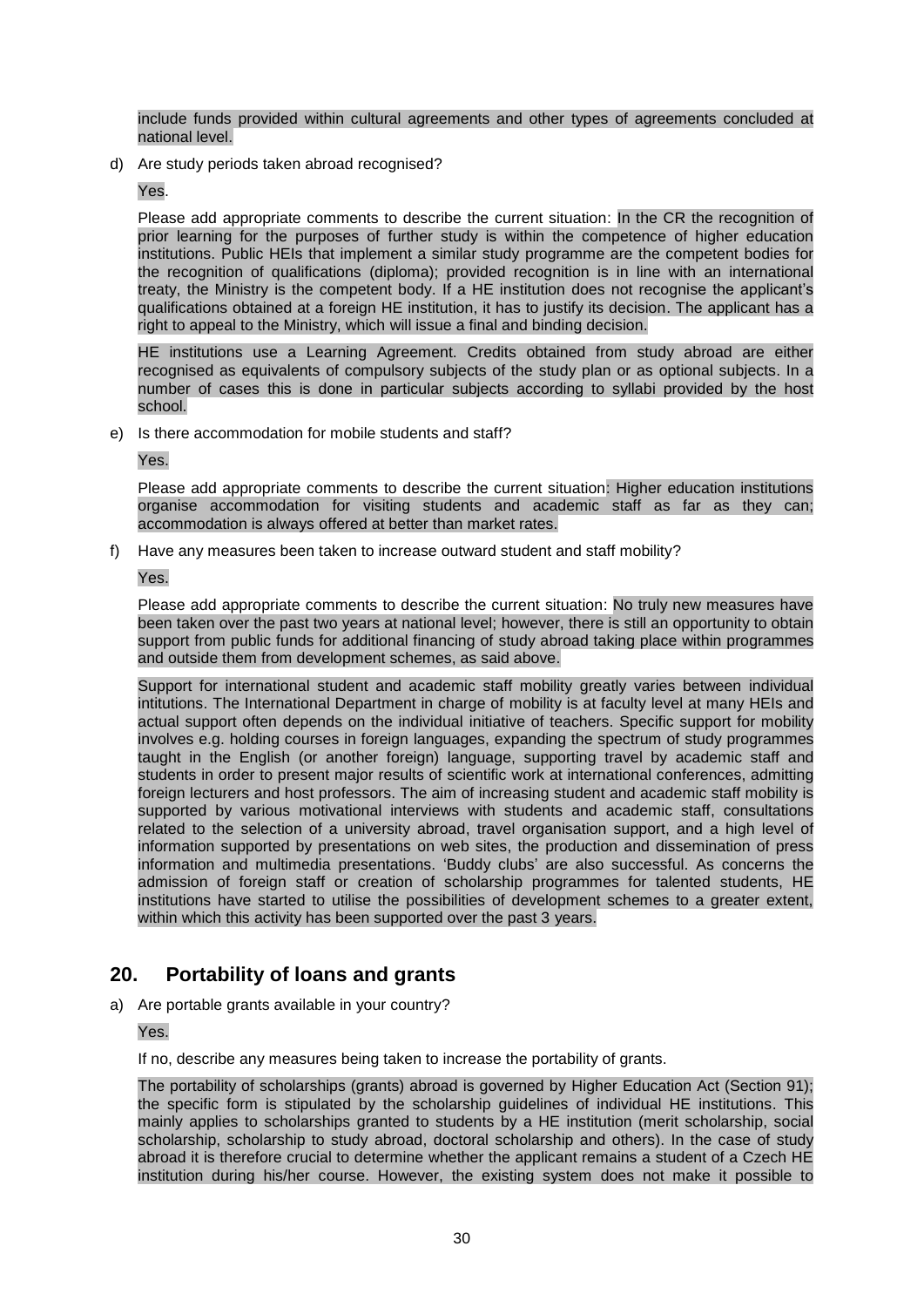provide the student with a scholarship to cover the cost of the entire study programme abroad (with the exception of some offers made by foundations).

As for state support in terms of social security and health insurance, students studying in the CR or abroad have their insurance covered by the age of 26 after they have demonstrated that they are studying at a particular institution.

Child benefit may serve as another form of financial support for a student. This benefit is paid out to parents, provided the qualifying income of a family does not exceed 2.40 times the minimum living standard of the family. Child benefit is granted to a child/student up to the age of 26 who is systematically preparing for future employment. Pursuant to a Decision of the Ministry of Education, Youth and Sports (S. 12(1)(c) of Act No. 117/1995 Coll., i.e. Act on State Social Support), study abroad is also recognised as systematic preparation for future employment provided it is considered equivalent to studies at a secondary school or a higher education institution in the Czech Republic.

b) Are portable loans available in your country?

No.

If no, describe any measures being taken to increase the portability of loans:

The CR does not have a system of student loans (supported and guaranteed by the state) and hence the portability of these loans abroad is not possible. Nonetheless, the introduction of such a scheme is being debated in preparation for White Paper on Tertiary Education, which proposes the drafting of an Act on Financial Support for Students that would tackle this issue.

As for commercial student loans, it is possible to obtain a special student loan from the commercial sector (Komerční banka: the Gaudeamus account; Česká spořitelna: the Student+ account, etc.). Specific terms and conditions differ between individual banks, but essentially the loan may be used for studies at both Czech and foreign HE institutions.

## **THE ATTRACTIVENESS OF THE EHEA AND COOPERATION WITH OTHER PARTS OF THE WORLD**

### **21. Implementation of strategy**

a) Describe any measures being taken by your country to implement the strategy "European Higher Education in a Global Setting"

The European strategy was adopted in 2007 and contains five main areas on which the Bologna member states were to focus in the previous period (i. improve information on the EHEA, ii. promote the EHEA worldwide, iii. strengthen cooperation based on partnership, iv. support a political dialogue, v. support the recognition of qualifications). Each country has also set forth its own tools for implementing this strategy.

The Czech Republic implements the strategy with the help of the internationalisation priority set forth in the strategic plan of the Ministry for the years 2006-10 and in the annual updates. The global context of higher education is also supported through cooperation with both European and non-European countries. For this reason the Ministry supports the development of cooperation with third countries at the level of HE institutions and offers a possibility of financing development projects of HE institutions in this field within the internationalisation priority. Basic measures for supporting cooperation comprise mainly:

- Programmes of the joint degree type, e.g. for future partnership in the Erasmus Mundus programme;
- Mobility to other than European countries (implemented mainly within the Erasmus programme, e.g. Northern and Southern America, Asia, Africa and Australia);
- Internal scholarship programmes for talented students from third countries;
- Projects for admission of foreign academic staff (host professors);
- Creation of ECTS packages as a tool of promoting HE institutions in Europe;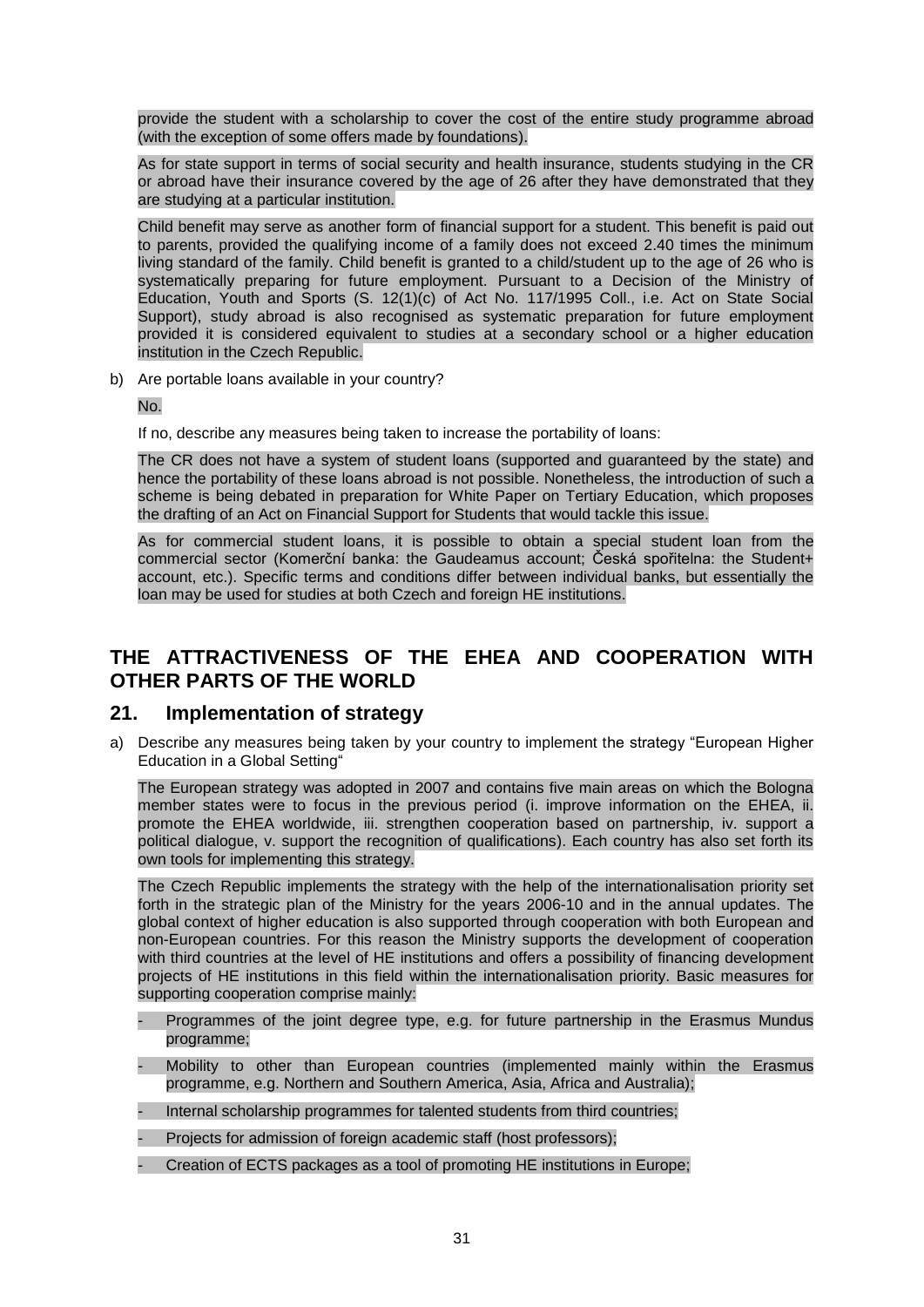Diploma Supplement in English or another foreign language (automatic and free of charge) and an attempt to expand study programmes conducted in a foreign language.

The Czech higher education system offers all students, regardless of their country of origin, the opportunity of studying in Czech free of charge, or in a foreign language subject to a charge (this also covers students from the CR). In this area the Act does not stipulate any differences between Czech students, students from EU countries or students from countries outside the EU.

Similar rules apply to the recognition of qualifications obtained in third countries. Higher education institutions are instructed to use the same principles to which the CR has bound itself in the Lisbon Recognition Convention.

For more on the promotion, recognition and strengthening of cooperation with third countries please refer to the text below.

- b) What has your country done to:
	- Improve information on the EHEA outside Europe?

The Czech Republic disseminates general information about the Bologna process and about the higher education system within the EHEA at its web site [www.bologna.msmt.cz.](http://www.bologna.msmt.cz/) As for specific information activities about the national system and study opportunities in the CR, the main role is played in that respect by HE institutions together with NAEP or ENIC/NARIC. Their activities are described below. They include web sites, participation in international conferences or seminars (mainly outside Europe) and attempts to establish new partnerships.

- Promote European higher education, enhance its world-wide attractiveness and competitiveness?

As far as promotion is concerned, the Czech Republic focuses on promoting Czech higher education as part of the EHEA.

The main marketing and promotional activities at national level are pursued by the National Agency for European Educational Programmes (NAEP), which is part of the Centre for International Services of the MoEYS. Among other things it pursues the following activities:

- Participation in international fairs: European promotional activities and participation in European higher education fairs (European Higher Education Fairs, EHEF), fairs funded by the Asia Link programme (e.g. fairs in China, Vietnam, Thailand, India), and cooperation with the European Commission initiative "Study in Europe". From 2009 the focus will be mostly on education fairs for professionals in higher education (EAIE, NAFSA, APAIE).
- Preparation and dissemination of information materials about study opportunities, namely "Study in the Czech Republic – Study programmes Offered in Foreign Languages" (a brochure and CD) and a student guide "Studying in the Czech Republic – Erasmus Guide". Information is available at the web site [www.studyin.cz,](http://www.studyin.cz/) at education fairs, in a network of CR embassies abroad, foreign embassies in the CR, and also thanks to Czech language lecturers or with the help of foreign branches of Czech HE institutions.

NAEP has also become involved in the international project "Building capacities of East-Central European national agencies to promote higher education outside the EU" as part of the Erasmus Mundus programme, whose aim is to transmit expert knowledge in promoting higher education.

Czech higher education is promoted at national level by the Centre for Higher Education Studies (CHES). It does expert work that maps out the whole higher education system in a comprehensive manner. It regularly publishes a booklet entitled "Higher Education in the Czech Republic', which contains information about the higher education system in the CR and about individual HE institutions, their study programmes and fields of study. CHES also administers the ENIC/NARIC National Information Centre, which offers a database of HE institutions in English, accessible at<http://www.naric.cz/HigherDB/index.php?Sezn=S1> and provides information (also in English) about the conditions for admitting foreign students to studies, grant rules, etc. The web site [www.naric.cz](http://www.naric.cz/) is available.

Both the above institutions provide information and advice to students interested in studying in the CR.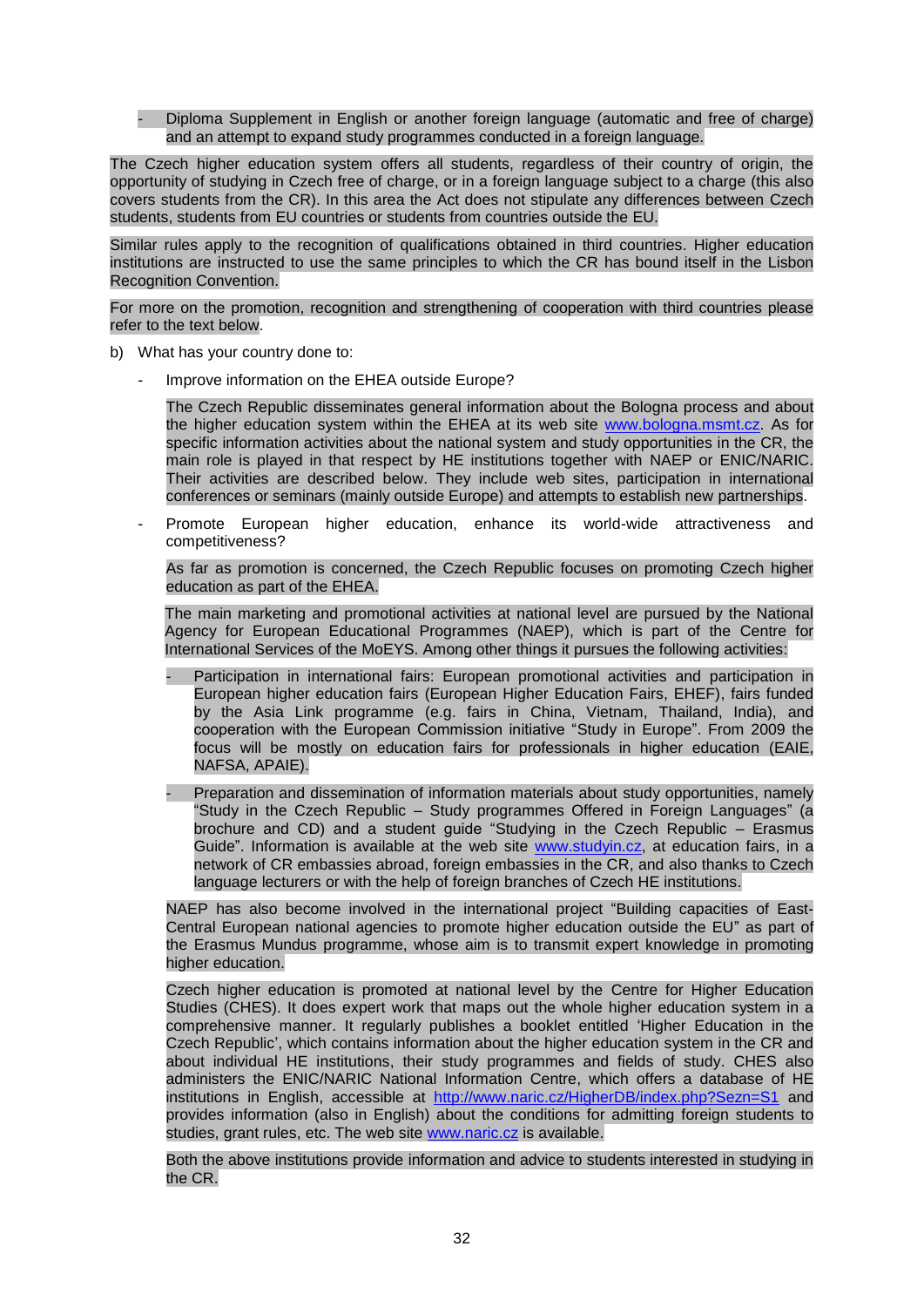Promotional activities are also carried out by individual HE institutions at institutional level. These include participation in international conferences or seminars, administering quality web sites of the individual universities<sup>35</sup> or promotional activities carried out by students, who use their student web sites to report on opportunities to study and experiences of what studying in the CR is like. They also offer help to incoming foreign students through the "buddy system". Naturally, HE institutions do not simply passively participate or mediate information; they are also actively involved in international partnerships (for more information please see the following part of the question related to partnership).

Last but not least, the system of European higher education and its quality is supported by the activities of an expert group within the Bologna experts project.

The governmental level is also important, since it supports enhancing the competitiveness of higher education both home and abroad. A competitive and open Europe, a key ingredient of which is the support of education, research and development, will indeed be one of the five priorities of the Czech Presidency of the Council of the EU in the first half of 2009.

Strengthen cooperation based on partnership in higher education?

At national level, cooperation of Czech and foreign HE institutions outside Europe is supported by NAEP and the Bologna experts project; in addition, HE institutions themselves play a very important role. As said, the Ministry of Education regularly publishes development schemes, from which it funds projects of HE institutions, e.g. joint degrees in European and non-European countries or support for periods of study abroad. Other activities available to higher education institutions include the Erasmus Mundus programme, support for teacher mobility through programmes of the Fulbright Foundation and cooperation with North American schools in the CESP programme. Last but not least there are scientific exchange programmes for academic staff and doctoral students.

NAEP, which is active in education programmes at national level, disseminates information about Czech higher education abroad, mediates contacts for HE institutions, helps to search for partners among HE institutions for international projects and provides information about the new challenges offered by a number of programmes (Erasmus Mundus, Tempus, External Cooperation Windows, Atlantis, EU-Canada, etc.).

Cooperation between HE institutions and countries outside Europe is also supported by seminars held within the Bologna experts project or NAEP seminars that try to disseminate examples of good practice and the experience of individual HE institutions.

However, a key role is played by the HE institutions themselves, which also present themselves at international education fairs, festivals and displays. Partnerships are made thanks to long-term contacts between staff based on study visits, and these contacts often grow into institutional cooperation. Inter-university or faculty agreements on direct cooperation usually form the basis of long-term positive relations with partners outside Europe. HE institutions utilise the potential of international organisations (e.g. PIM, Partnership in Management) in higher education, inter-university networks and make use of the active support of diplomatic missions of the Czech Republic. A number hold international workshops, exchange stays and summer schools that in general improve cooperation and the establishment of new partnerships, including those outside Europe. Some higher education institutions also cooperate with not-for-profit organizations and offer studies on the basis of scholarships for selected young people from war-torn countries or from countries that have suffered a natural disaster or that are otherwise disadvantaged.

Intensify policy dialogue with partners from other orld regions?

l

The CR maintains a political dialogue with partners from third countries at governmental (ministerial) level through multilateral and bilateral agreements (currently for instance the preparation of agreements with Brazil and Argentina is under way). These agreements support dialogue over human rights, recognition, equivalence, legal assistance in civil matters, cultural or scientific and technical cooperation.

The Ministry of Education supports the establishment of quality web sites of HE institutions through development projects, which is in line with the strategic plan of the Ministry and its updates. A list of web sites of HE institutions is available at www.msmt.cz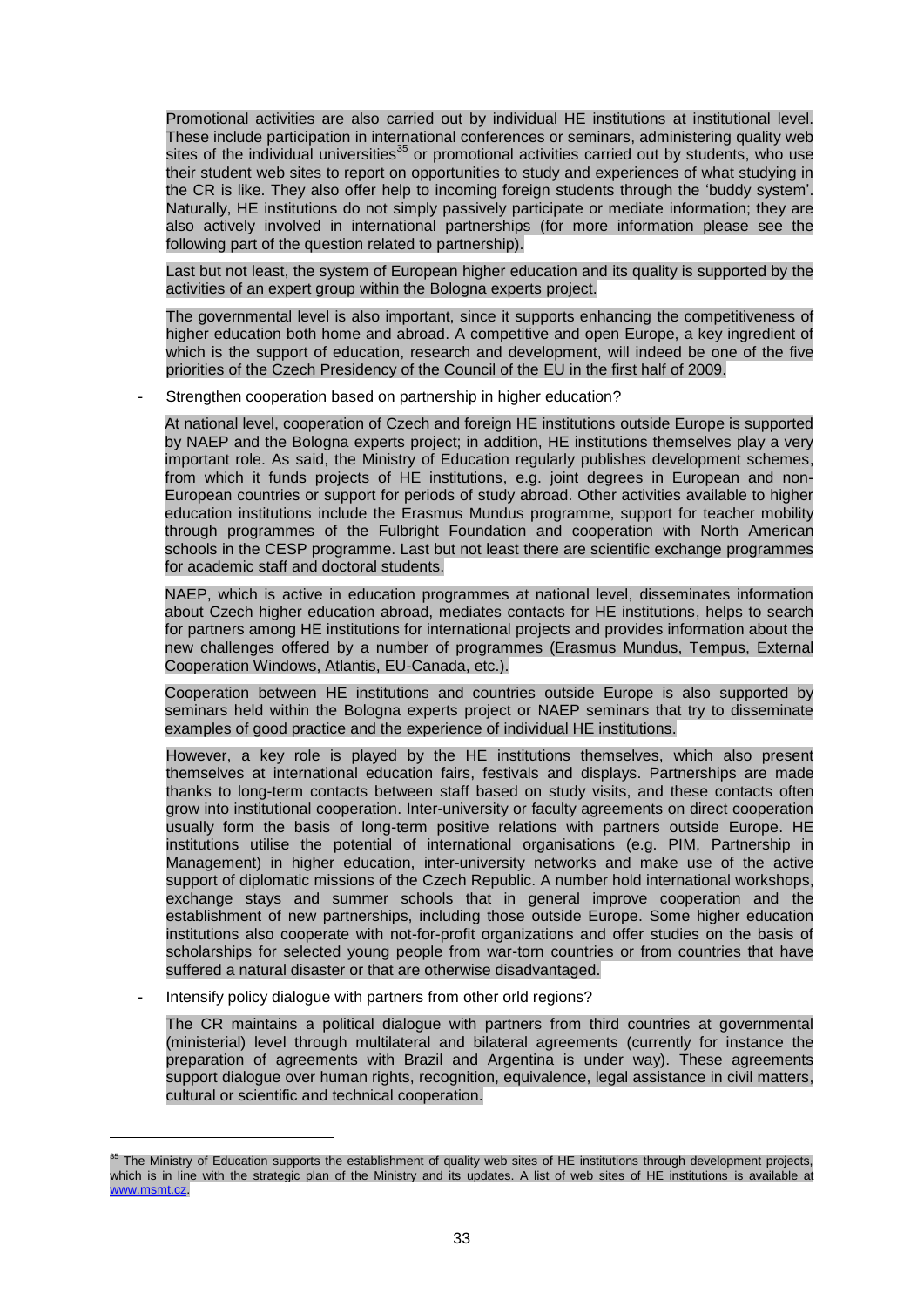Political dialogue also takes place at the level of the foreign development policy of the CR through development projects of the Ministry of Foreign Affairs in the field of education. In 2006-2010 the Czech Republic is focusing on programme cooperation with [8 priority](http://www.mzv.cz/wwwo/mzv/default.asp?ido=18878&idj=1&amb=1&ikony=False&trid=1&prsl=False&pocc1=) countries (Angola, Zambia, Yemen, Vietnam, Mongolia, Moldavia, Serbia, Bosnia and Herzegovina). In 2008 the MoEYS granted two higher education grants: firstly, support for the development of study programmes at the Kisinev University and the aligning of their education system with EU standards (implemented by the Czech Agricultural University) and secondly the development of technical and economic fields of study at the Polytechnic of Namibia (implemented by the J. E. Purkyně University in Ústí nad Labem).

The Ministry of Education, Youth and Sports also announced a subsidy programme<sup>36</sup> for granting governmental scholarships to support studies taking place in the English language at public HE institutions in the Czech Republic for 2008-2012. Selected fields of study are covered for citizens from selected countries, in the pilot phase from Bosnia and Herzegovina, Montenegro, Ethiopia, Ghana, Columbia, Moldavia, Mongolia, Serbia and Vietnam, subject to change based on upon evaluation a decision of the Ministry of Foreign Affairs.

Partnerships with third countries are also established by the higher education institutions themselves, which also conclude bilateral agreements and develop cooperation at institutional level. Students who come to study in the Czech Republic from a non-EU country most often come from post-Soviet countries (Russian Federation, Ukraine, Belarus, Kazakhstan and others) and also e.g. from Vietnam, Norway or Israel.

Improve recognition of qualifications with other world regions?

Rules on the recognition of qualifications follow the Lisbon Recognition Convention and at national level the Act on Higher Education Institutions<sup>37</sup>. Higher education and qualifications are in most cases recognised by a public HE institution or by the Ministry of Education (for countries with which the CR has a bilateral agreement and is empowered to provide such recognition). All applicants may file an appeal with the Ministry of Education. Recognition of education and qualifications in the CR is described in more detail in questions 13 and 14.

As recognition by a public HE institution is based mainly on the degree of knowledge of the foreign HE institution or knowledge and skills certified by a higher education qualification, the HE institution may better perform this task if it has an expert advisory body at hand or if it has wider experience from other HE institutions. Both these activities are provided for by the ENIC/NARIC National Information Centre. This centre gives advice both to institutions and to applicants and regularly holds seminars devoted to the issue of recognition. Information and basic documents are available at [www.naric.cz.](http://www.naric.cz/) Recognition is also aided by the experience of HE institutions with their partner institutions and a Diploma Supplement (which is issued automatically and free of charge in the CR).

c) What measures have been taken in your country to implement the OECD/UNESCO Guidelines for Quality Provision in Cross-border Higher Education? Please describe.

The OECD/UNESCO Guidelines for Quality Provision in Cross-border Higher Education have been debated in the CR at the level of the Accreditation Commission. However, full adoption of the guidelines would require an amendment to the valid Act on Higher Education Institutions from 1998 by introducing compulsory evaluation and accreditation of all study programmes provided in the CR by branches of foreign HE institutions (as a result, the Czech Accreditation Commission should then negotiate with the relevant evaluation or accreditation agencies from the country whose branches they are). The existing legal regulation (Civil and Commercial Code) does not stipulate that these branches of foreign institutions shall have evaluation and accreditation from the Czech Accreditation Commission, and their graduates are awarded a diploma only from foreign accreditation and evaluation bodies. Practising a profession in the CR is thus subject to the recognition of this foreign qualification pursuant to the Lisbon Recognition Convention. As the CR implements the Lisbon Convention and has an operational ENIC/NARIC centre, the study

 $36$  The subsidy programme covers four subsidy titles that follow from a Government Resolution as of 27 June 2007 No. 712, which makes provision with respect to the establishment of governmental scholarships for study at public higher education institutions in the Czech Republic for citizens from developing countries for the years 2008-2012; Government Resolution as of 25 July 2007 No. 847, which makes provision with respect to foreign development cooperation in 2008 and the medium-term funding outlook by the year 2010.

 $37$  Act No. 111/1998 Coll. on Higher Education Institutions and on Amendments and Supplements to Some Other Acts.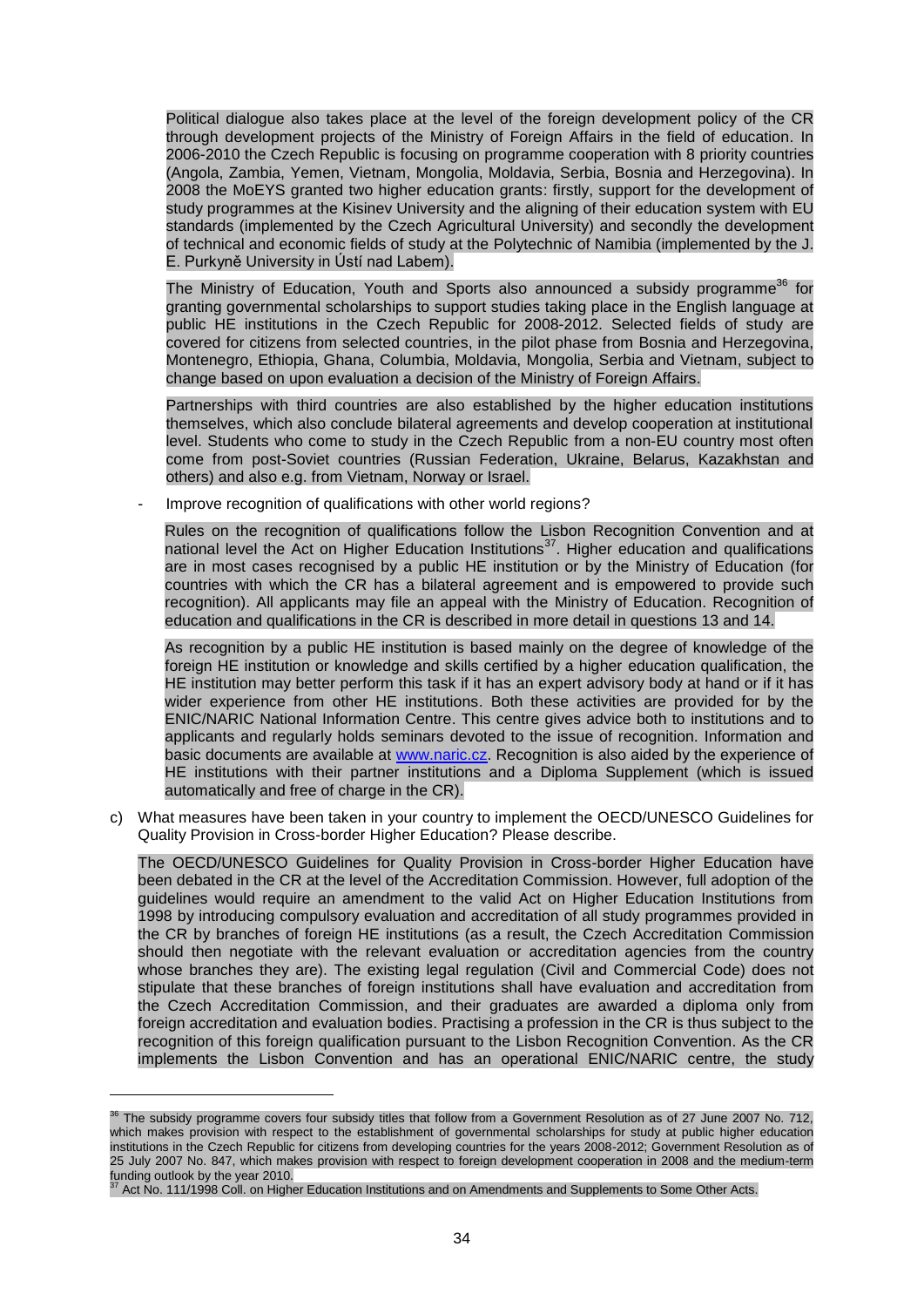programmes/fields of study that comply with the conditions pertaining to recognition are recognised without any difficulties.

The Guidelines have therefore not been implemented. Nevertheless, the CR tries to cooperate in a similar spirit with the Slovak Accreditation Commission and is open to cooperation with foreign Accreditation Commissions in accrediting the study programmes of Czech HE institutions abroad (e.g. the German *ACQUIN* or the *Irish Higher Education Council*).

Currently the MoEYS is preparing a new Act into which the requirements of the OECD/UNESCO Guidelines should be incorporated so as to establish an adequate statutory framework for their implementation in the CR.

- d) Are the OECD/UNESCO Guidelines for Quality Provision in Cross-border Higher Education applied to:
	- Cross-border provision of your education programmes?
		- No.
	- Incoming higher education provision?
		- No.

## **FUTURE CHALLENGES**

## **22. Main challenges for higher education**

Give an indication of the main challenges ahead for higher education and the Bologna Process in your country in the short and long term.

At present higher education follows a strategy formulated in the Ministry's strategic plan for 2006-2010, which on the one hand draws on specifically national needs, and on the other on Bologna process priorities. A short-term challenge therefore is to implement priorities set for this period and in the medium-term to formulate new priorities for the years 2011-2015, so that they – together with the new Tertiary Education Act, reform of the system of research, development and innovations in the CR<sup>38</sup> and Operational Programmes of EU Structural Funds – help to develop a competitive higher education system in line with Bologna process priorities.

The main challenge faced by the Czech Republic in the short-term will be to prepare a new Tertiary Education Act, which should be completed and submitted to the Parliament of the CR by the end of 2009. The main objective is a successfully drawn-up reform, which will in the long run bring specific results in ensuring quality, structure and diversification of the system of higher education institutions, operation of HE institutions within a region, attempt at removing social barriers to admission of students at a HE institution and their successful completion of their studies. In the context of removing social barriers to the admission of students and successful completion of their studies one should highlight the aim of tackling this issue in a comprehensive manner, which should result in a draft Bill on Financial Assistance for Students. In addition, closer cooperation with employers and other stakeholders in the employability of graduates, creation of curricula, accreditation of study programmes, quality evaluation and also as concerns management and financing are also necessary. This should lead to a change of powers and responsibilities in the management and mode of financing of the institutions with a focus on increasing financial resources from the private sector.

As part of developing the system of higher education, the CR has recently paid much attention to ensuring quality, transition to an accreditation system of institutions and the internal quality evaluation of HE institutions as well as the progressive evaluation of structured study. It also aims to introduce a new approach to students of Bachelor"s study programmes, and to define the place of professional tertiary education (including the inclusion of work placements within study plans). A priority for this as well as for the upcoming period is to prepare and introduce a functional national system of tertiary education qualifications, a thorough application of learning outcomes and of the ECTS credit system, including compliance with the lifelong learning strategy. Last but not least the CR supports the international dimension of higher education and encourages student and academic staff mobility through expanding the teaching of English and study programmes in foreign languages (as well as

<sup>&</sup>lt;sup>38</sup> Adopted by the government of the CR in March 2008.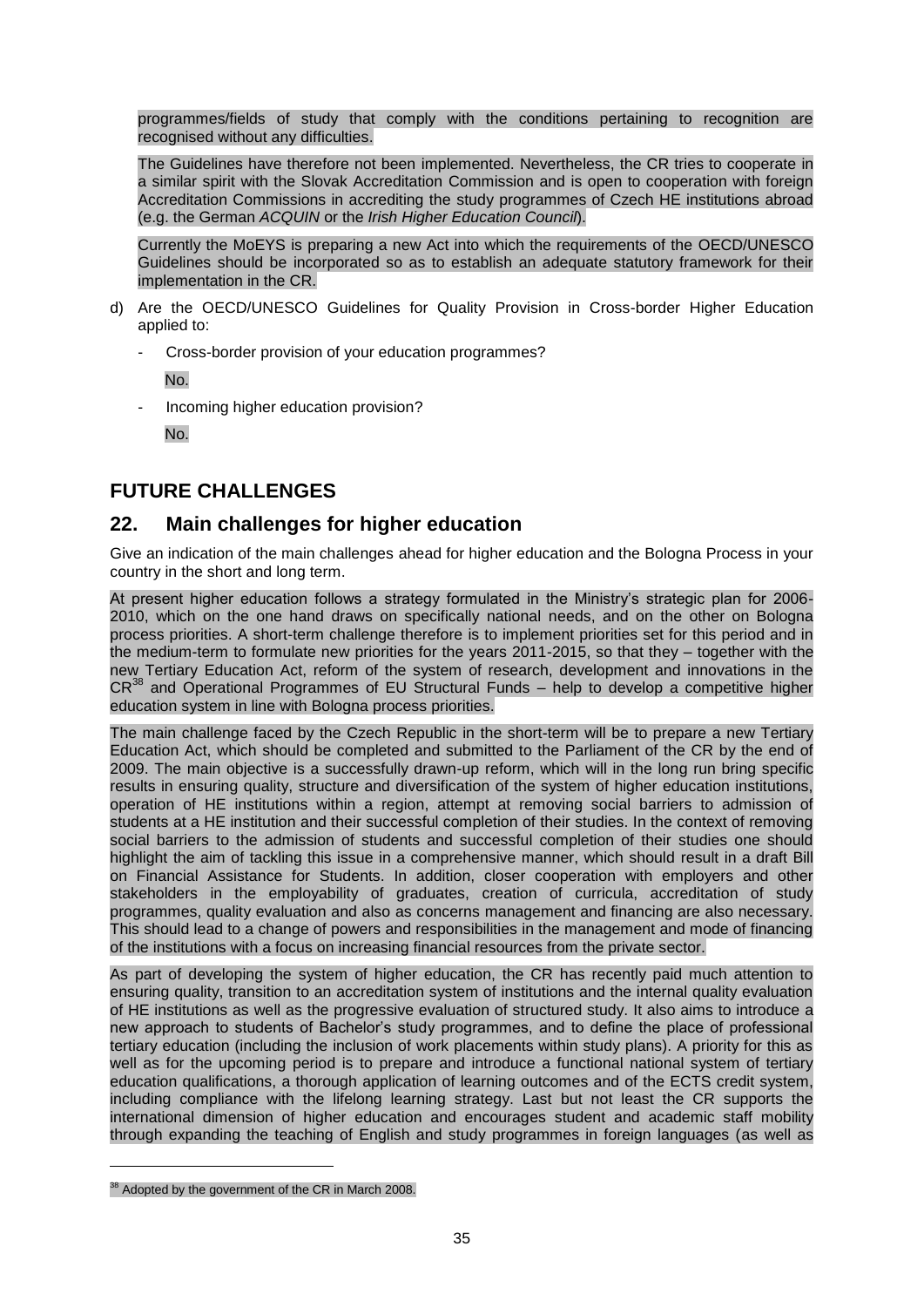double degree or joint degree systems) and also by deepening cooperation with European and non-European higher education institutions.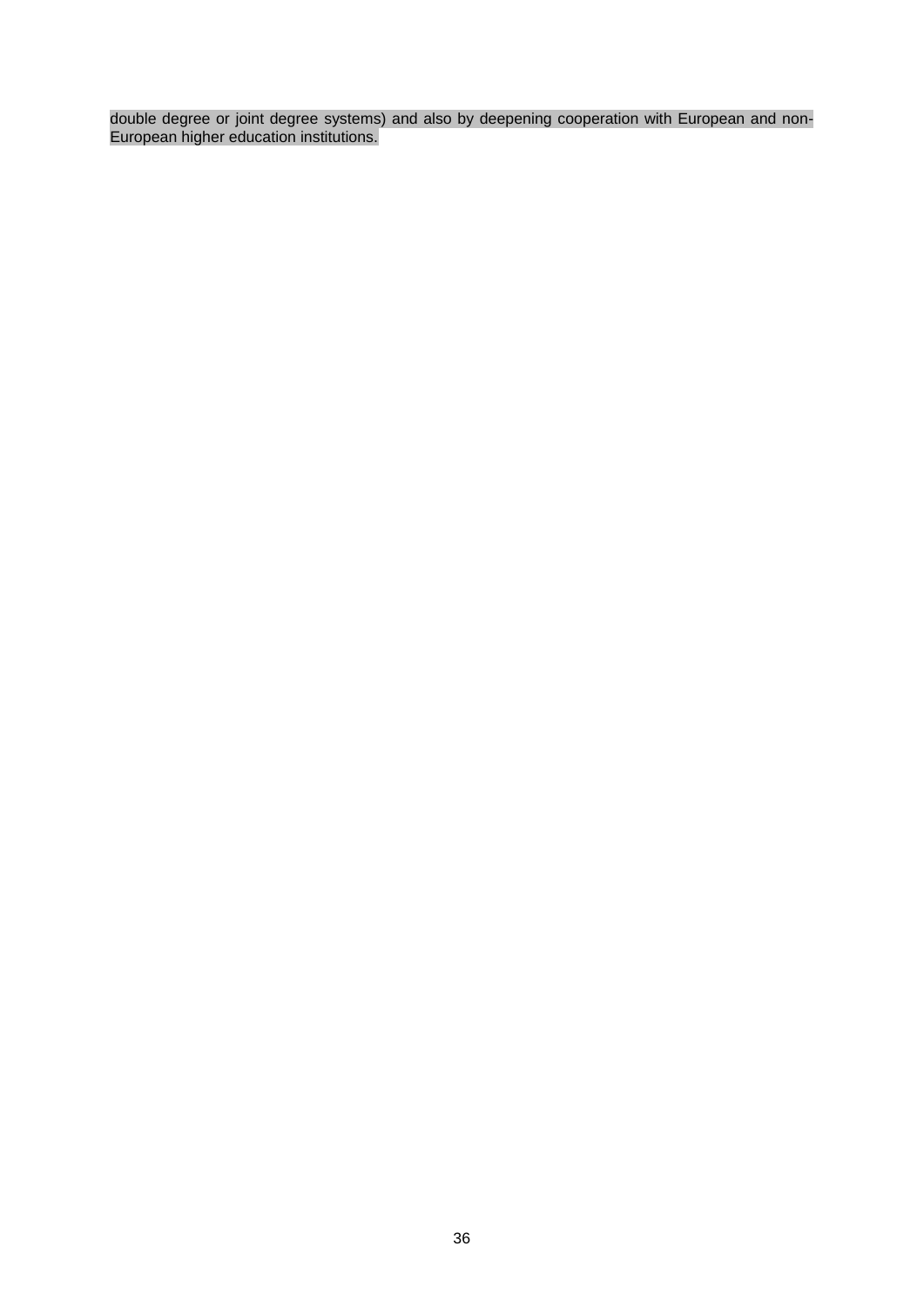# **PART II**

l

# **Template for National Strategies on the Social Dimension of the Bologna Process**

#### **Practical instruction**

The answer to this questionnaire will be included in the general national report on the implementation of the Bologna Process and reach the Bologna Secretariat (e-mail: [secry@bologna2009benelux.org](mailto:secry@bologna2009benelux.org) ) by November 1, 2008. PLease do not exceed the length of 10 pages for the national strategy on social dimension.

The questions in Annex C are not included in the questionnaire itself but are to be considered as reference material which could facilitate the drafting of the information on the national strategy.

## **I. Definition of the Social Dimension in the London Communiqué**

"We strive for the societal goal that the student body entering, participating in and completing higher education should reflect the diversity of out populations. We therefore pldge to take action to widen participation at all levels on the basis of equal opportunity."

## **II. AS IS SITUATION (Current state of affairs)**

1. Which groups in society are still underrepresented in your national higher education system? What are the main obstacles to participative equity in terms of access and successful completion of studies?

In spite of major growth in the number of students at higher education institutions after 1989 (in 2007/08 a total of 353,000 students studied at Czech higher education institutions, i.e. a tripling compared with 1989/90), which has significantly increased the tertiary education enrolment rates from the pertinent age group, the Czech Republic is still one of the countries within the EU with the greatest social inequalities in terms of opportunities for enrolling at a higher education institution and hence also of attaining higher education. Studies that have been carried out even show that the Czech Republic is one of the countries where inequalities of opportunity for achieving higher education have been rising long-term. This conclusion has been drawn by various independent studies based on various data sources, the latest being e.g. a study by Matějů. Řeháková and Simonová<sup>39</sup> and by Koucký, Bartuška and Kovařovic.<sup>40</sup> Among other things, the latter study shows that the position of the Czech Republic has been gradually worsening among European countries in the index of inequalities in attaining higher education, which measures the education of the father and mother and socioeconomic position of the father and chances of an individual attaining higher education; whereas e.g. the position of the Netherlands or Finland has significantly improved.

The latest representative Eurostat data (SILC survey from 2005) make it possible to compare the current state of inequalities of opportunity for achieving higher education with other EU countries. In the age group of people 16 to 30 years old in the Czech Republic, only 7% of individuals whose father is a manual worker either studied at a higher education institution or have already graduated from it, compared with 44.7% of individuals whose father is a professional. The inequality ratio in the CR hence stood at 0.17 (7/44.7). Taking the EU as a whole, this ratio was far more positive (0.32). Only Portugal was worse off than the CR, whereas Poland, Luxembourg, Hungary, Slovenia and Italy achieved more or less the same results. Countries like The Netherlands, Norway, Finland, Estonia, Sweden or the UK are well above the average from this perspective (see Chart 1).

<sup>&</sup>lt;sup>39</sup> P. Matějů, B. Řeháková, N. Simonová: "The Czech Republic: Structural Growth of Inequality in Access to Higher Education". Pp. 374–399 in Stratification in Higher Education: A Comparative Study, ed. by Shavit, Y., R. Arum, A. Gamoran. Stanford: Stanford University Press, 2007.

<sup>40</sup> J. Koucký, A. Bartušek, J. Kovařovic: Inequality and Access to Tertiary Education: European Countries 1950-2005. Working Paper of the Education Policy Center, Faculty of Education, Charles University, Prague, 2007.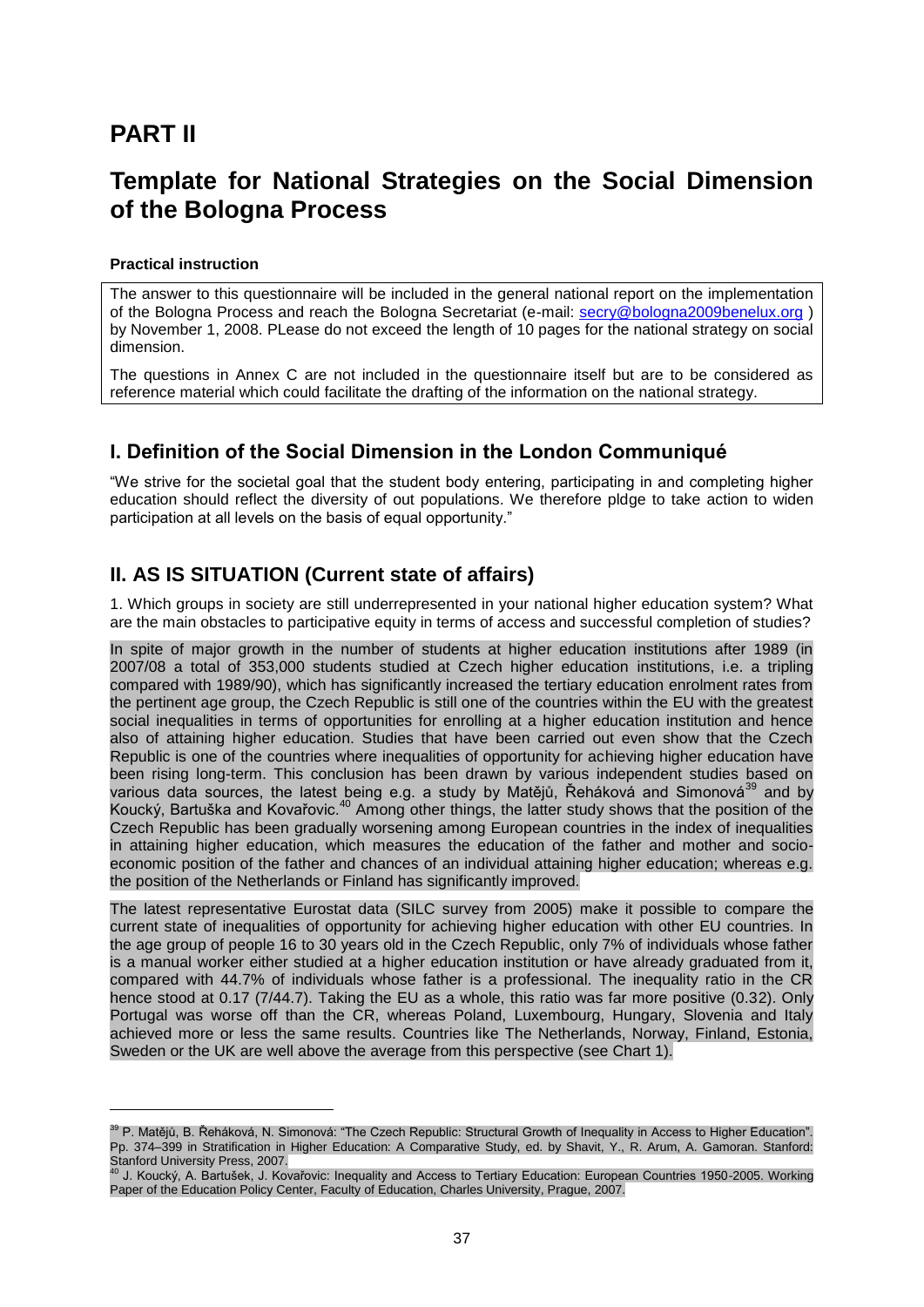The Czech Republic has no inequality between men and women in this respect – their chances of higher education are even. The very low representation of persons of Roma origin still remains a big problem; however, there are no statistical data about the representation of Roma among students of higher education institutions.

Looking at the causes of existing disparities, in line with opinions of leading experts on education systems we believe that as in other systems with a high rate of inequalities five main causes may be identified in the Czech Republic:

- 1. **High rate of selectivity at secondary schools**, due to which many pupils from families with lower social-economic status and education, whose aptitudes to study at a higher education institution are comparable with the abilities of pupils of more educated parents, are diverted at an early age into education routes that make subsequent enrolment at a higher education institution far more difficult;
- 2. **Insufficient diversification and hence also low levels of openness on the part of the tertiary education system**, leading to high competition for enrolment in the system, where for a number of reasons applicants from socially disadvantaged families tend to fail more often;
- 3. **The admission procedure to higher education institutions,** which emphasizes specific knowledge that the applicants gain to a different extent at different types of schools instead of relying on professional ascertaining of general study aptitudes that – compared with specific knowledge – are less dependent on previous education and thus also the social origin of the applicants;
- 4. **Weak or inefficient financial assistance programmes for students at higher education institutions** that do not make it possible to decide about studies or about continuing studies regardless of the economic situation of the family, which is one of the preconditions for children from low-income families enrolling in higher education institutions to a greater extent;
- 5. **The perception of the tertiary education system as relatively closed if not elitist** (due to insufficient diversification) **combined with inefficient financial assistance for students**  serves as a barrier deterring socially disadvantaged children from aspiring to higher education regardless of their ability to study (this conclusion is based on an analysis of aspirations drawing on data analysis from the OECD PISA 2003 project).<sup>41</sup>
- Chart 1: Ratio of higher education institution students or graduates from families with a manually working father and ratio of higher education institution students from families with a professional father. Age group of 16 to 30 years.

<sup>41</sup> P. Matějů, M. Smith, P. Soukup, J. Basl. **"**Determination of College Expectations in OECD countries: The Role of Individual and Structural Factors**".** *Czech Sociological Review*, Vol. 43, Number 6, 2007, pp. 1121-1148, [http://esreview.soc.cas.cz/upl/archiv/files/436\\_2008-2Mateju.pdf](http://esreview.soc.cas.cz/upl/archiv/files/436_2008-2Mateju.pdf) )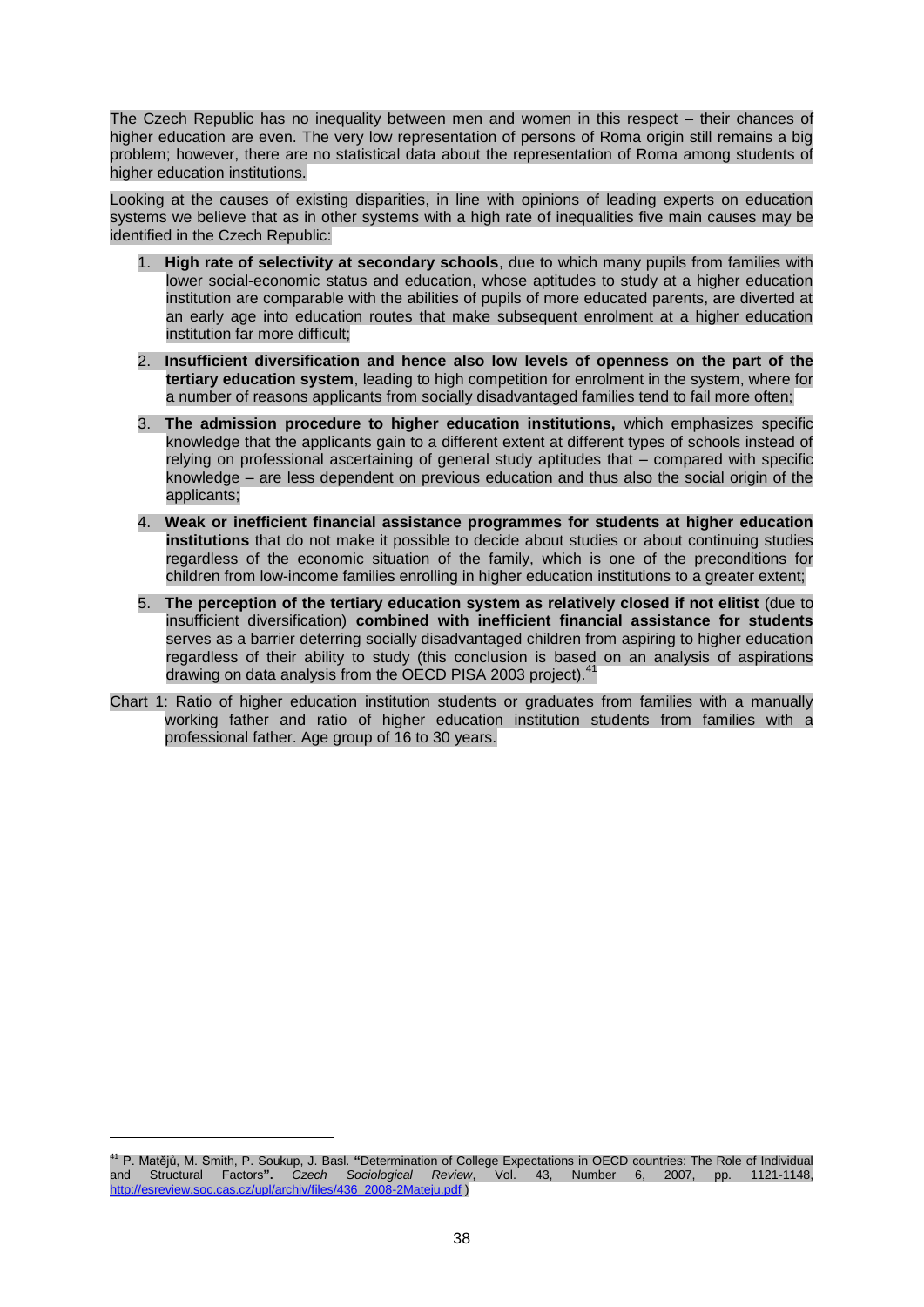

Source: SILC 2005 (Eurostat).

2. Please describe what measures your Government is taking to increase the representation of the groups identified in the question above. Please refer to the possible actions listed in the Bologna Working Group report on the Social Dimension and Mobility (see Annexes A and B to this document).

With a view to achieving greater equality of opportunity for attaining higher education, the existing system of financial assistance in the CR appears to be only marginally effective, namely on the following grounds:

- Czech legislation perceives a student of a higher education institution as a dependent (maintained) child, whereas in countries that have achieved greater participative equity a student is seen as an individual independent of the underlying family:
- A large share of costs related to studies is covered either by parents or by students from their own income;
- Direct financial assistance to students is at one of the lowest levels in Europe. With the exception of social scholarships for students of higher education institutions introduced in 2006, financial assistance for students is predominantly directed via parents and is to a decisive extent derived from the social situation of the family;
- A system of non-commercial student loans or study grants does not exist.

By using a classification given in Annex A, the instruments aimed at increasing the participation of still underrepresented groups may be described as follows:

- Tertiary education at public higher education institutions is provided without student copayment (i.e. students at public higher education institutions pay no tuition fees). However, it has to be pointed out here that according to numerous OECD analyses student co-payment does not necessarily lead to greater equality of opportunity;
- Students from low-income families may apply for a social scholarship. A social scholarship is granted to students entitled to child benefits, i.e. provided the relevant income in a family ascertained for the purpose of child benefits does not exceed 1.5 times the subsistence level (minimum living standard) of the family. The scholarship stands at CZK 1,620 per month,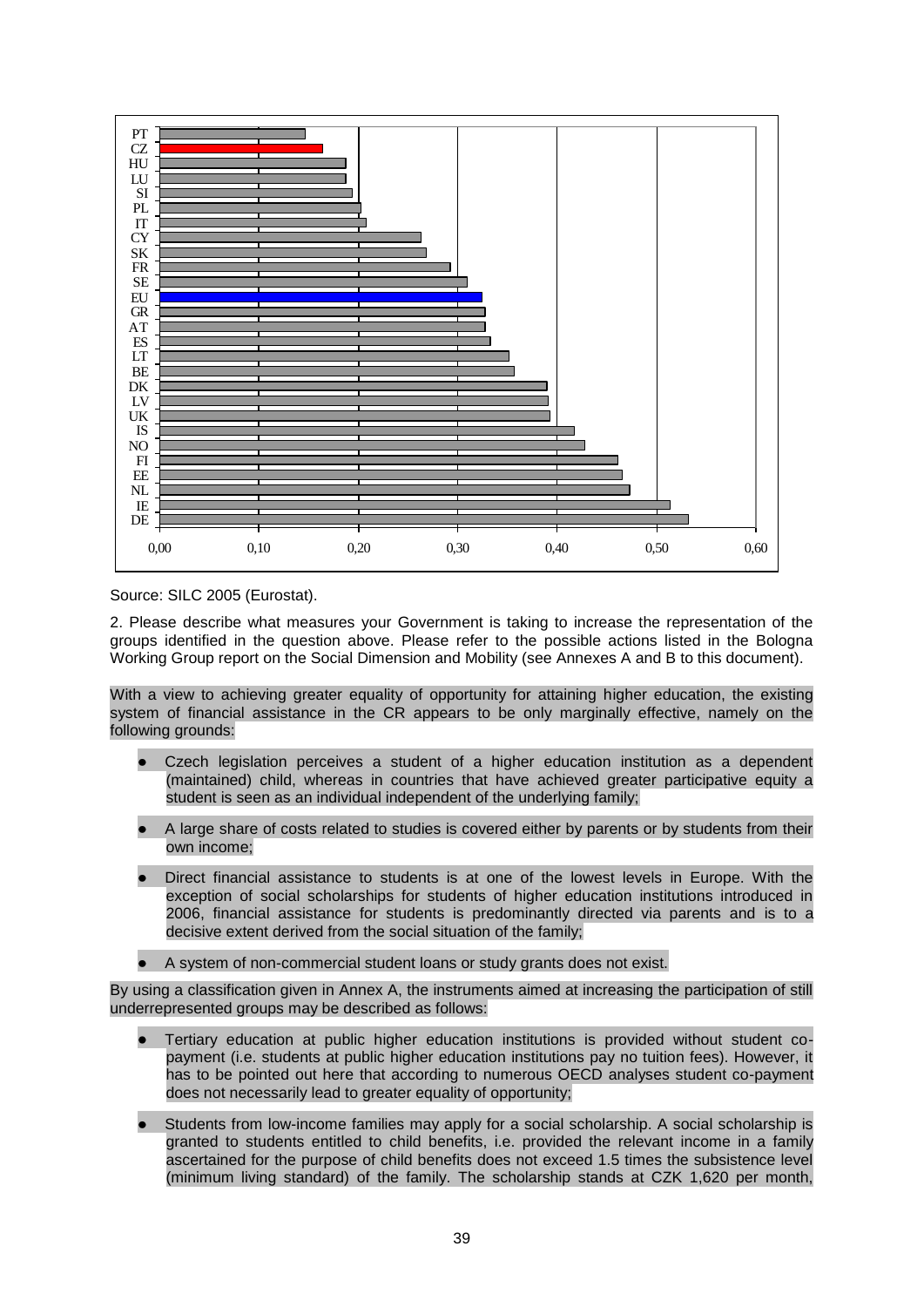which represents approx. 7% of average income and is paid out for 10 months per year. Since the income level below which a social scholarship will be granted is very low and the scholarships are administered and disbursed by higher education institutions, social scholarships are at present received by only a very small number of students of higher education institutions (approx. 7%);

- Apart from social scholarships administered and disbursed by higher education institutions, families with a student up to 26 years of age whose income drops below 2.4 times the subsistence level receive child benefits of CZK 700 per month;
- In addition, individual higher education institutions may also provide merit scholarships;
- Since 2005, when subsidies for student halls of residence were abolished, accommodation scholarships have also been paid out. Individual higher education institutions determine the rules for paying out, administering and disbursing the scholarship. However, a student"s social situation is not the fundamental criterion for the disbursement of the accommodation scholarship. Instead it is the distance between the place where the student studies and the student"s permanent residence that counts;
- As for indirect forms of support, tax relief for parents may be seen as the main one. The annual tax relief for a parent for one studying child accounts for CZK 10,680 p.a.; the average monthly waiver of tax for parents having one studying child stands at CZK 890 (i.e. less than 4% of the average monthly income). In addition, there is tax relief for students from income earned (CZK 4,020 p.a.);
- The state covers health insurance for students up to the age of 26 and they have statutory social security insurance;
- Indirect support includes also subsidies for meals in refectories and discounts for transport.

There are no other financial or other measures in the CR aimed at increasing the participation of still disadvantaged groups.

3. Describe what measures are being taken by the Government to help students complete their studies without obstacles related to their social or economic background. Again, please refer to the possible actions listed in the Bologna Working Group report on the Social Dimension and Mobility (see Annexes A and B to this document). Please indicate whether the measures apply to all students or only to certain levels or types of higher education institutions.

The CR does not apply any further measures in addition to the ones mentioned above.

4. Does your country have statistical and/or other research evidence at disposal to underpin the identification of underrepresented groups and the main obstacles to participative equity (see Q 1) ? If yes, please specify. Or are regular student surveys organised with the aim to provide data concerning the social dimension?

Numerous surveys have been carried out in the Czech Republic, whose aim has been not only to identify those groups that are still significantly underrepresented among students of higher education institutions, but also to establish the main causes of large inequalities of opportunity for transition between secondary and higher education. In particular three projects have focused on this issue:

- *Economic, social and cultural sources of educational inequality and determinants of life-success: The initial phase of a longitudinal study.* This project, financed by the Grant Agency of the CR took place between 2002 and 2006. A longitudinal survey of pupils aged fifteen in the year 2003 (PISA 2003) was launched as part of the project. The aim of the PISA-L longitudinal survey was to monitor the passage of pupils through individual educational transitions (i.e. between primary and secondary school and also between secondary school and higher education institution) and to identify factors that have served as social barriers to attaining higher education;
- *Obstacles to the implementation of a cost-sharing principle in financing university education.* This project took place between 2003 and 2006 and was financed by the Grant Agency of the Academy of Sciences of the CR. The project focused on students of higher education institutions and aimed at identifying positive effects and potential risks of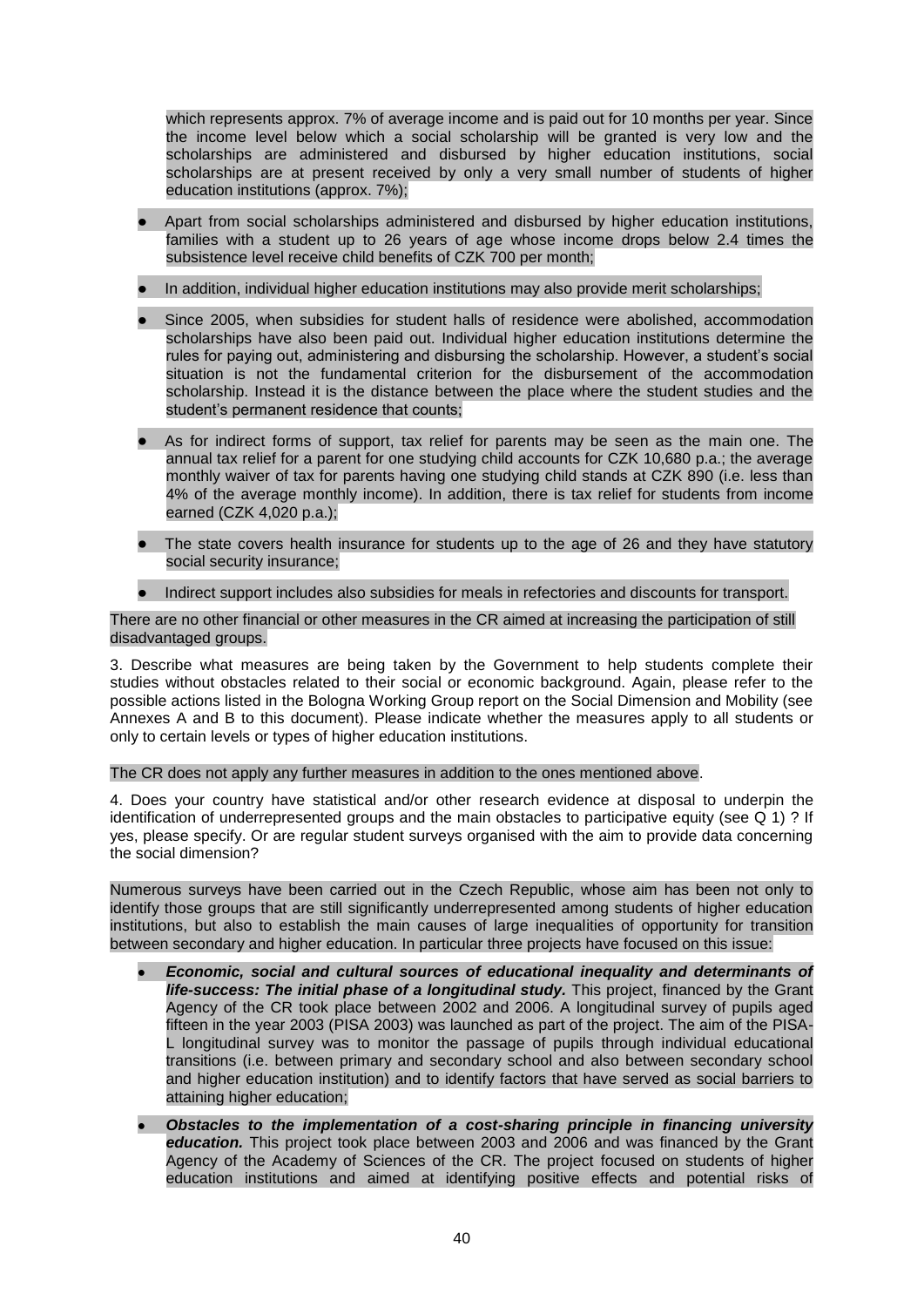implementing the cost-sharing principle in financing studies at a higher education institution. This project launched a longitudinal survey of students of higher education institutions (grade one students in the year 2004);

- *Unequal access to education: the extent, sources, social and economic consequences, policy strategies.* This project is financed by the Ministry of Labour and Social Affairs. It was launched in 2004 and will be completed in 2009. It continues to carry out the longitudinal monitoring of a panel of pupils from the PISA-L project and the longitudinal survey of students of higher education institutions from 2004. One of the goals of this project is to propose changes to the Czech education system that would result in reducing educational inequalities;
- The *Eurostudent* survey was carried out in 2005. Based on the results of this project the main parameters of the system of financial assistance for students that was under preparation were set; the system should be implemented as part of the prepared tertiary education reform;
- The CR plans to carry out the *Eurostudent* survey in 2009.

## **III. PROCESS TOWARDS A MORE INCLUSIVE HIGHER EDUCATION SYSTEM (strategy for the future)**

5. How do you plan to tackle the challenges identified under Q 1 in the near future (2008-2010)?

At present the preparation of tertiary education reform is under way; its major part comprises using various instruments to improve participation in higher education by still underrepresented groups and by doing so achieve a reduction in social inequalities in terms of the opportunity for attaining higher education. One of the main goals of the reform is a major increase in the *diversification* of the tertiary education system that should, among other things, enhance the capacity of tertiary education institutions and thus provide greater opportunity for being admitted to higher education and to choose a type and focus of study to suit the abilities and interests of the applicant.

The fundamental principle of the reform of student *financing* lies in the transformation of predominantly *indirect* support to *direct* support. The proposed reform is based on three pillars.

**The first pillar** of the reform of financing students is the introduction of study grants and changes to the administration of social scholarships. First and foremost, the introduction of a universal study grant is being considered. Funds for paying out this grant will be obtained mainly from shifting tax relief, until now received by parents for supporting the student, into a system of direct and universal financial support of students. The study grant will become a loan if the student does not fulfil the requirements of study and prolongs studies beyond the determined standard length of study. At the same time the system of administering social scholarships will be changed. This aims at a situation where social scholarships really start to remove the economic barrier in access to higher education. The administration of social scholarships will now be dealt with as part of the draft harmonisation of the collection of taxes and insurance and in the context of establishing an institution administering a more extensive agenda of higher education financing.

**The second pillar** of the reform of financing costs related to studies will be low-interest loans provided by the state, which will at least partially cover student costs of living. Loans for costs related to studies will be repaid by graduates by means of an income-contingent system. In relation to the loans the introduction of savings for education with state financial support is being considered.

**The third pillar** of the reform will be making occasional student jobs more advantageous through a waiver of health insurance and social security insurance up to a limit whose amount will be automatically adjusted and from which the state will pay the health insurance for the students. It will be indirect state support for active students having a fairly substantial effect.

The existing **mode of admission to higher education institutions** is also one of the sources of educational inequalities. Although an ever higher ratio of higher education institution applicants undergoes study aptitudes testing, in those fields of study where demand greatly exceeds supply tests based on knowledge verification are used fairly often. Yet these tests often fail to meet the demands posed on testing. Earlier analyses have shown that in comparison with admission procedures based on *knowledge verification*, the application of *study aptitudes* testing may reduce the risk of failure caused by other than cognitive factors (stress, momentary indisposition, distance of the school from the place of residence, corruption, etc.) to a greater extent and thus increase the opportunities for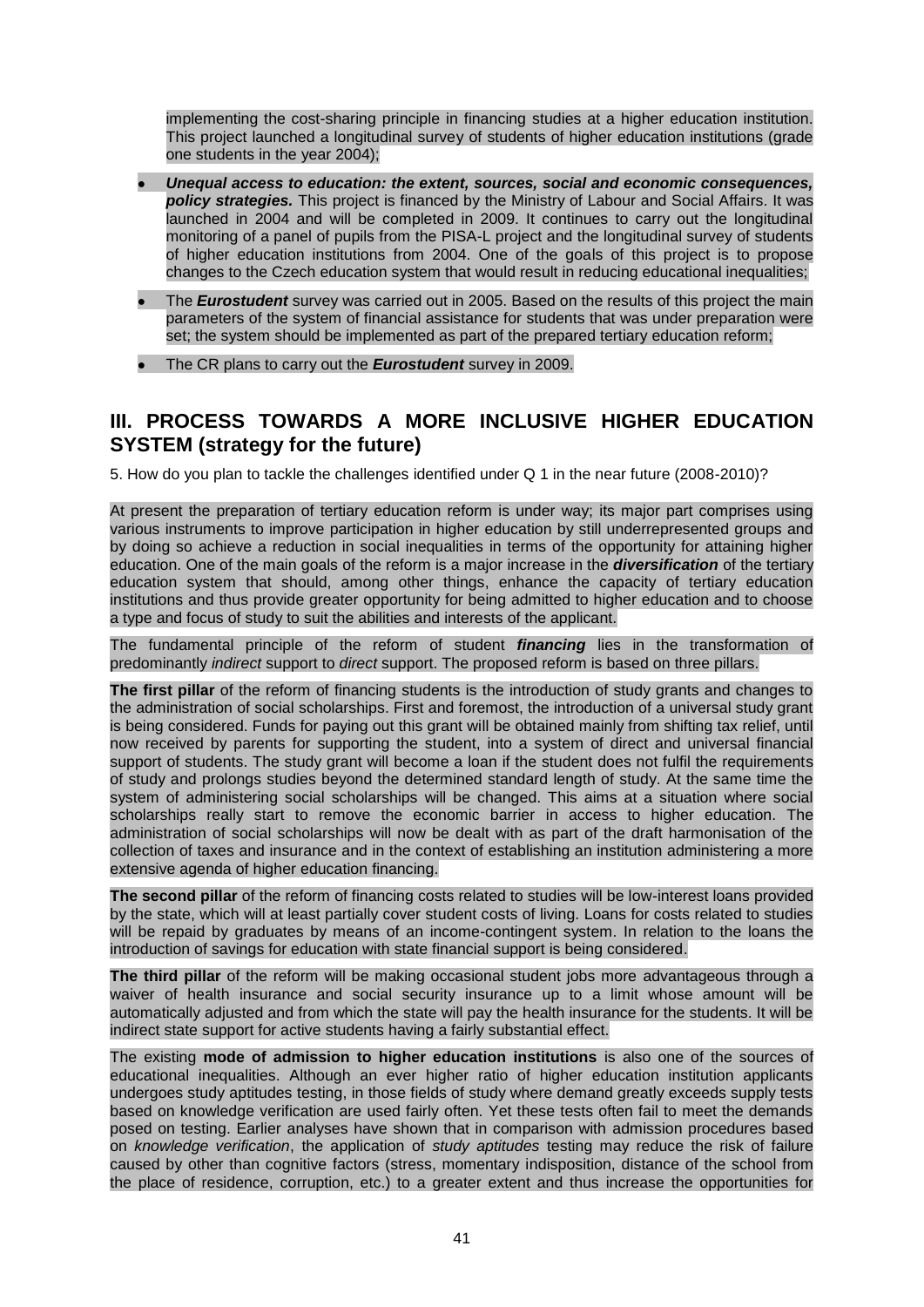admitting applicants coming from less stimulating social environment who do not frequent elitist secondary schools that most notably prepare their pupils for studies at a higher education institution. **The reform will therefore try to stimulate the wider use of study aptitude tests as one of the main criteria for admission to studies at a higher education institution**. The implementation of this measure may also diminish the social barriers in access to higher education.

(a) Which concrete goals do you want to achieve?

Besides the main goal of the drafted reform, i.e. enhancing the overall effectiveness of the tertiary education system in the CR, the following goals have priority in the social field:

- Widen the range of tertiary education institutions and hence increase the opportunities for being admitted;
- Through greater diversification extend the range of possibilities of selecting the type and focus of study according to the abilities and interests of the applicant;
- By implementing a new financial assistance system for students reduce the role of economic factors in decision-making about studies and continuing studies;
- Reduce the overall social inequality level in terms of opportunities for being admitted to study and of decision-making about continuing studies.

(b) What actions are planned for the different target group identified above to overcome the obstacles in access, participation and completion of studies by students? Please refer to Annex B and to the suggested approach outlined in the 2007 report from the Bologna Process Working Group on the Social Dimension and Mobility (Annex C to this document).

Besides the above described tertiary education reform no other special actions have been planned so far.

(c) is there a specific budget for these measures for underrepresented groups? If yes, please provide details

The preparation and implementation of the reform is financed from the European Social Fund, specifically from the Operational Programme Education for Competitiveness.

d) is there a timeline for action? If yes, please provide details.

The preparation of the tertiary education reform was launched in spring 2007. At present its fundamental principles embodied in the White Paper on Tertiary Education are under public discussion. The reform will be implemented in 2008-2013.

6. What arrangements are planned for monitoring progress towards more equitable access, participation and success?

Between 2003 and 2007 numerous surveys depicting the situation before the reforms were carried out and similar surveys are expected to be carried out after the reform is implemented, which will make it possible to identify the changes that have taken place due to the reform steps taken. However, a wellknown fact needs to be highlighted here, namely that changes in the participation and inequalities as a result of the reform steps will not become apparent in the short run.

### **IV. INFORMATION ON THE NATIONAL RESPONSIBILITY FOR THE PREPARATION, IMPLEMENTATION AND EVALUATION OF THE NATIONAL STRATEGIES**

Please indicate which authority or other actor is responsible for the preparation, implementation and evaluation of the national strategy and describe the way in which the various stakeholders are involved. Did your country designate (a)contact point(s) for the national strategy? If so, please add the coordinates of the national contact point(s).

The main body implementing the reform is the Ministry of Education, Youth and Sports, which closely cooperates with the Ministry of Labour and Social Affairs and the Ministry of Finance in preparing individual steps towards increasing the participation of still underrepresented groups. Leading experts (economists, social scientists) and leading research institutions cooperate in preparing the reform. The